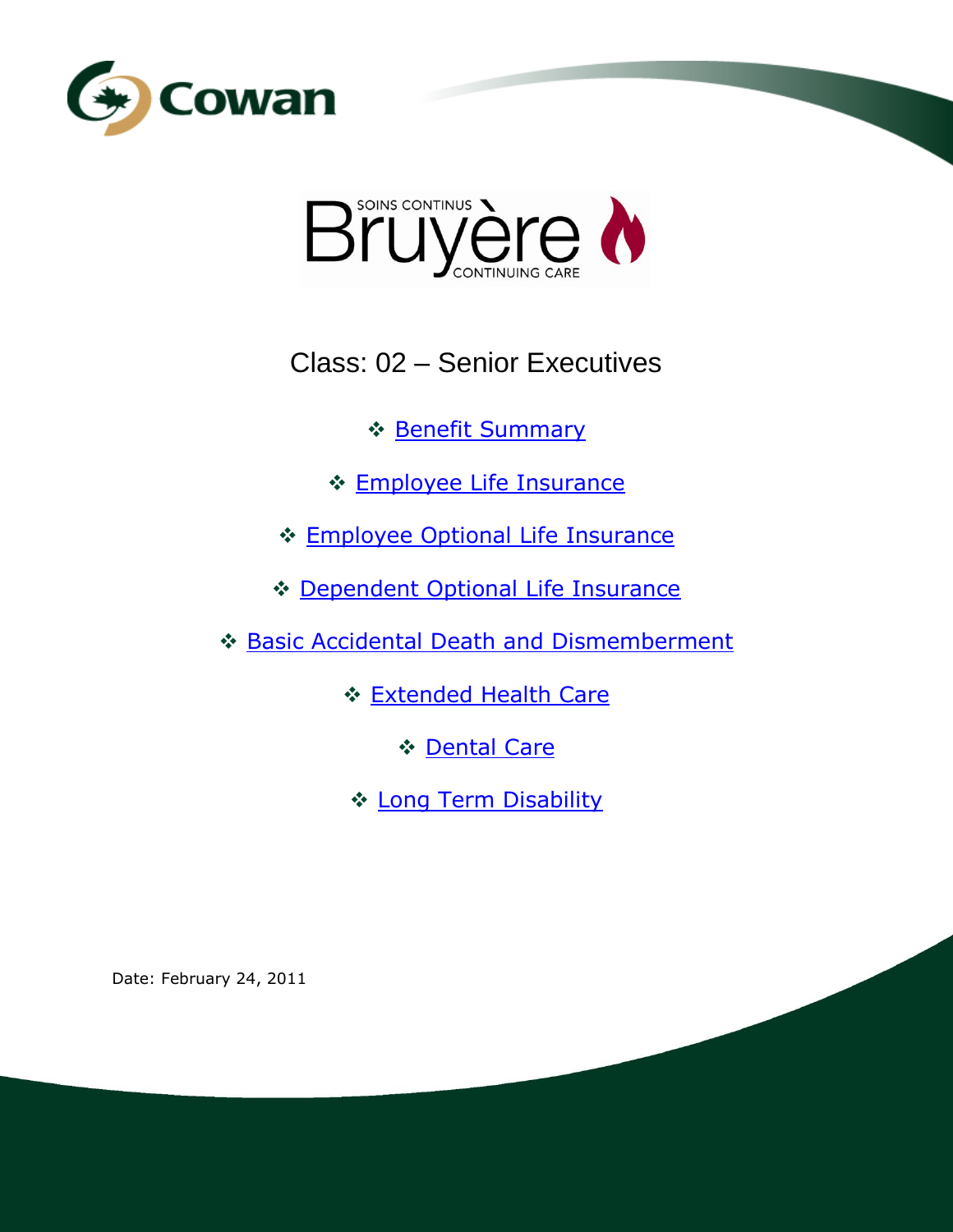# **Bruyère Continuing Care**

**Class:** 02 – Senior Executives

## **Welcome to Your Group Benefit Program**

**Group Policy Effective Date:** November 01, 1996

This Benefit Booklet has been specifically designed with your needs in mind, providing easy access to the information you need about the benefits to which you are entitled.

Group Benefits are important, not only for the financial assistance they provide, but for the security they provide for you and your family, especially in case of unforeseen needs.

Your Human Resources Department can answer any questions you may have about your benefits.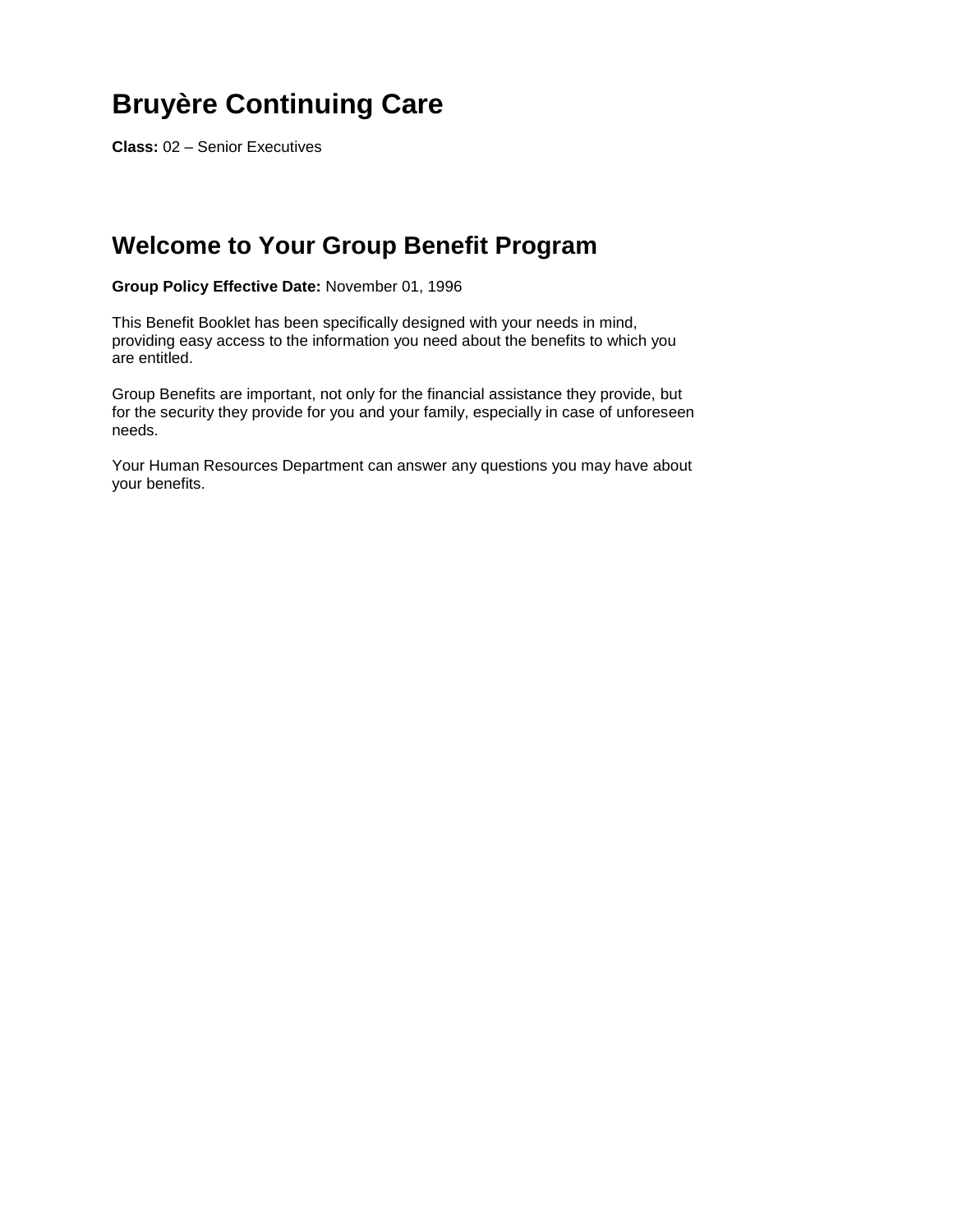# **Table of Contents**

| Co-ordination of Extended Health Care and Dental Care Benefits. 11 |  |
|--------------------------------------------------------------------|--|
|                                                                    |  |
|                                                                    |  |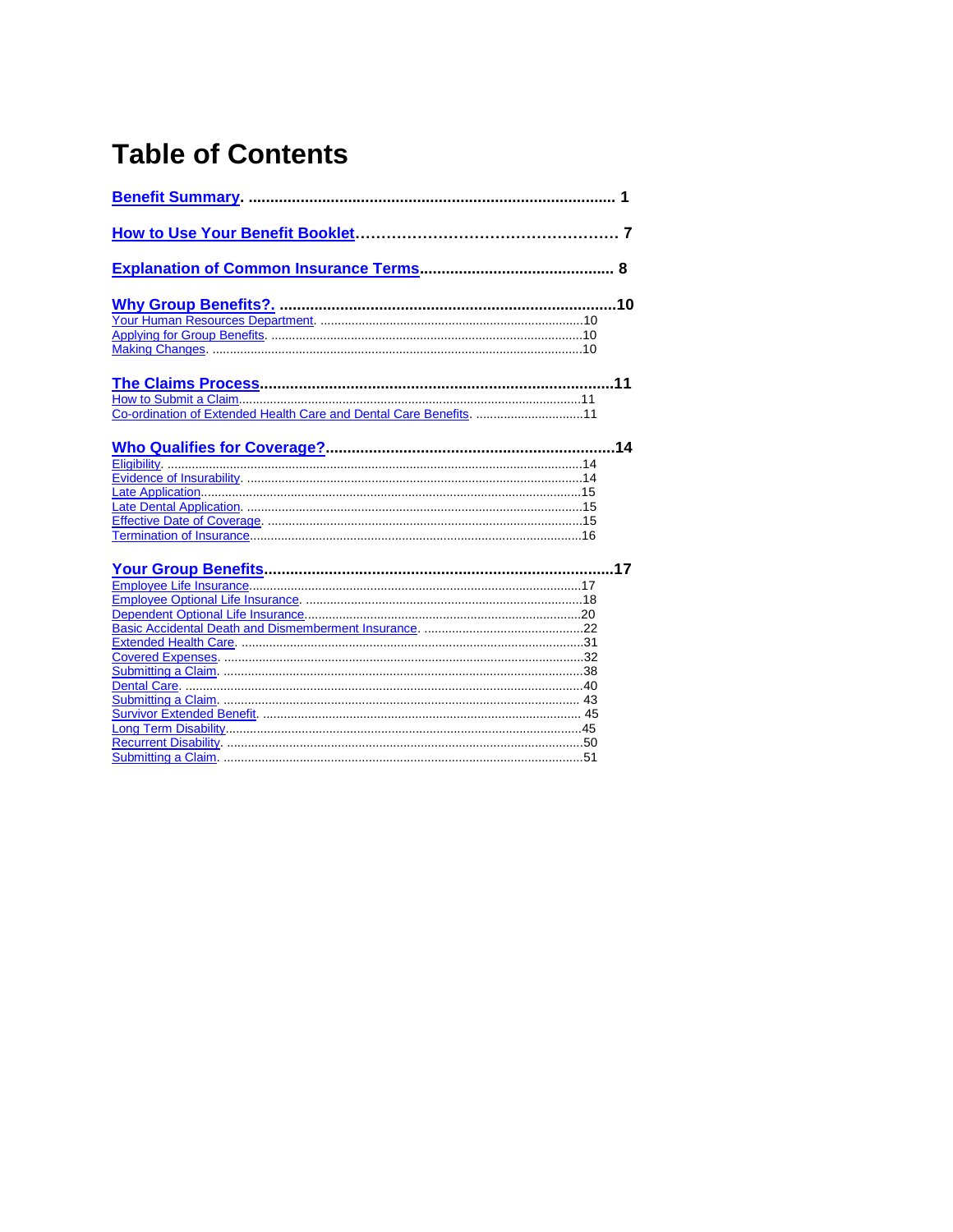### <span id="page-3-0"></span>**Employee Life Insurance**

**Benefit Amount** - 3 times your annual earnings, to a maximum of \$800,000

Termination Age - your benefit amount reduces by 50% on April 1<sup>st</sup> coinciding with or next following attainment of age 65, and is further reduced to \$1,000 on April  $1<sup>st</sup>$  coinciding with or next following attainment of age 70, and terminates upon your retirement

### **Employee Optional Life Insurance**

**Benefit Amount** - increments of \$10,000 to a maximum of \$500,000

**Termination Age** - age 65 or retirement, whichever is earlier

### **Dependent Optional Life Insurance**

**Benefit Amount** - Spouse - increments of \$10,000 to a maximum of \$500,000

**Benefit Amount** - Child - an election of one of the following amounts:

- $•$  \$5,000
- $•$  \$10,000
- \$15,000
- $\bullet$  \$20,000

**Termination Age** - employee's age 65 or retirement, whichever is earlier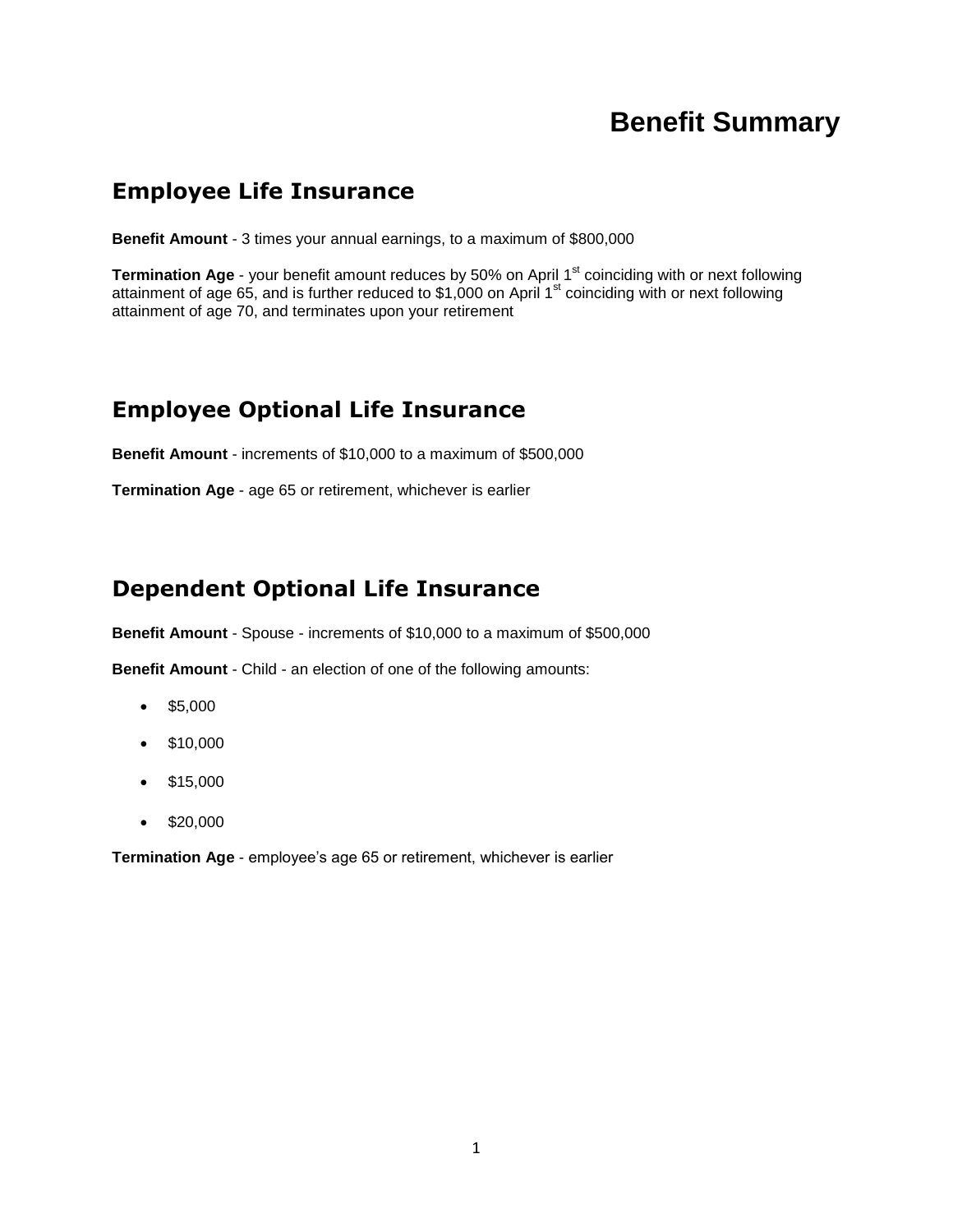### **Extended Health Care**

#### *The Benefit*

**Overall Benefit Maximum** - Unlimited

**Deductible** - Nil

**Benefit Percentage** - 100 % for - Drugs - Hospital Care - Medical Services & Supplies – Professional Services - Vision

**Termination Age** - employee's age 70 or retirement, whichever is earlier

#### *Prescription Drugs*

- oral contraceptives
- preventive vaccines
- injectable medications
- life-sustaining drugs
- fertility drugs to a maximum of \$2,500 per calendar year
- Viagra to a maximum of 8 pills per month
- charges for standard syringes, needles and diagnostic aids, required for the treatment of diabetes (charges for cotton swabs, rubbing alcohol, automatic jet injectors and similar equipment are not covered)

*Charges for the following expenses are not covered:*

- anti-smoking drugs
- the administration of injectable drugs
- drugs, biological and related preparations which are intended to be administered in hospital on an in-patient or out-patient basis and are not intended for a patient's use at home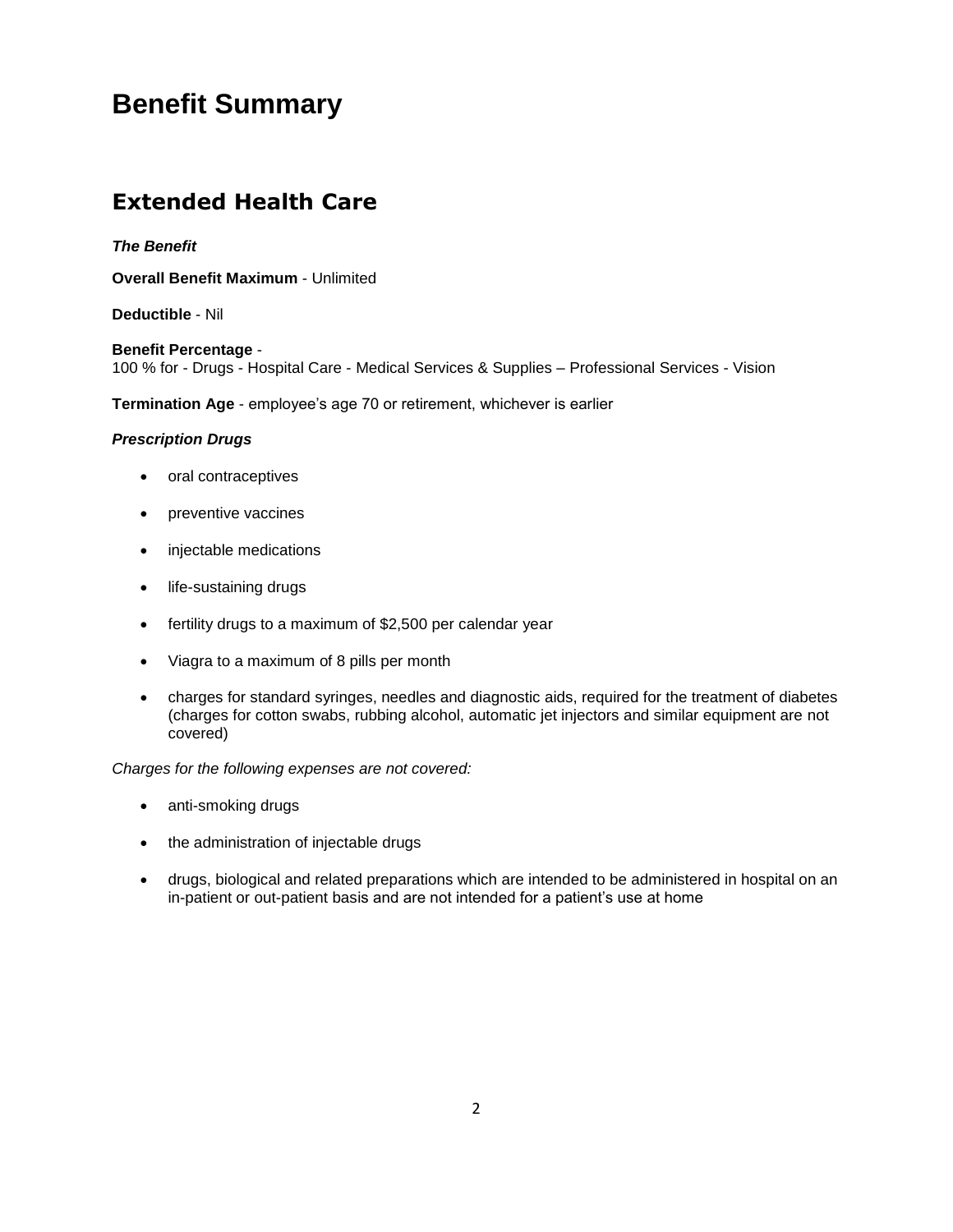#### **- Drug Maximum**

Fertility drugs - \$2,500 per calendar year

Viagra - 8 pills per month

All other covered drug expenses - Unlimited

#### **- Prescription Quantity**

The maximum quantity of drugs or medicines that will be payable for each prescription will be limited to the lesser of:

a) the quantity prescribed by your physician or dentist, or

b) a 34-day supply

A quantity of up to a 100-day supply may be payable in long term therapy cases, where the larger quantity is recommended as appropriate by your physician and pharmacist.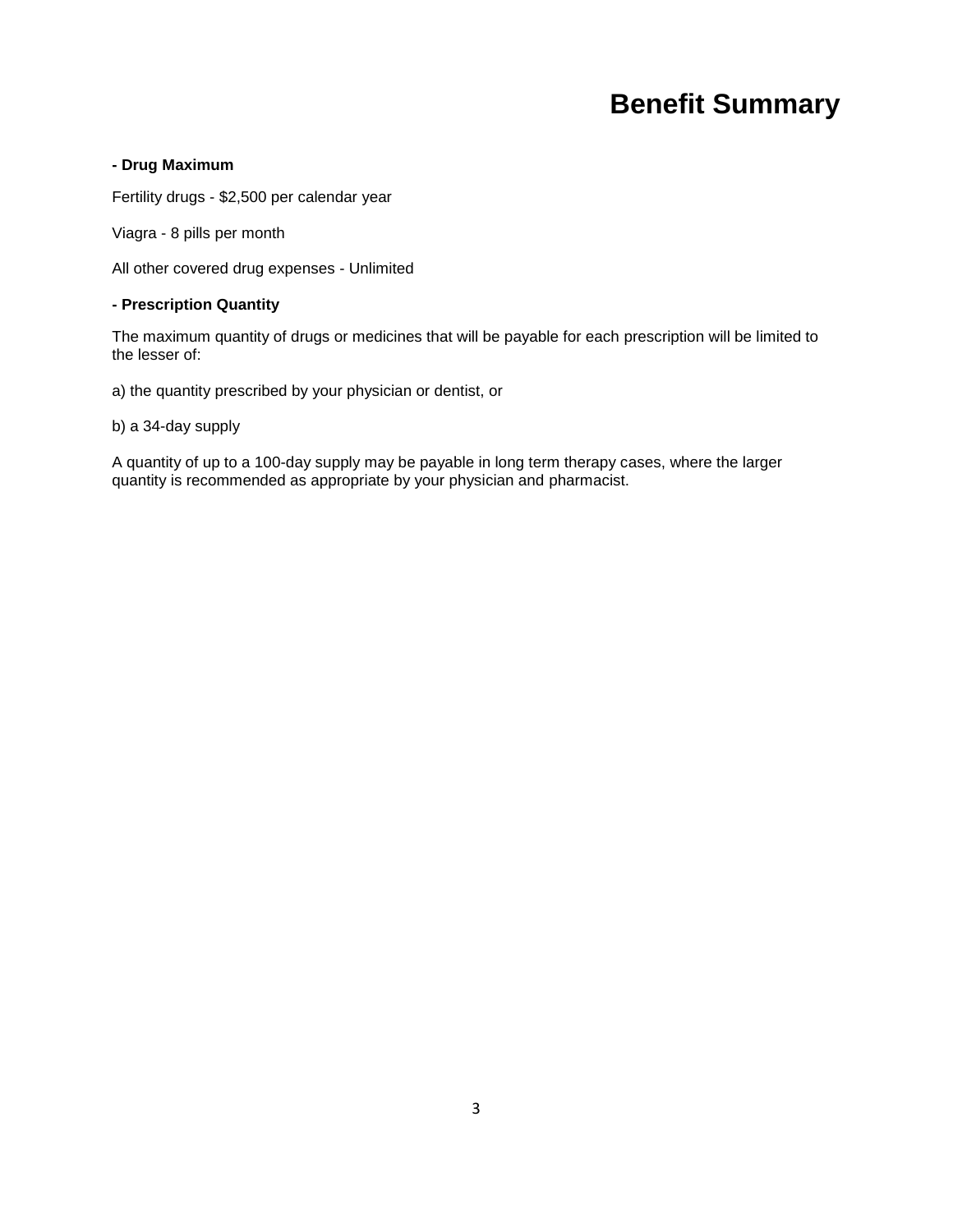#### **- Payment of Drug Claims**

Your Pay Direct Drug Card provides your pharmacist with immediate confirmation of covered drug expenses. This means that when you present your Pay Direct Drug Card to your pharmacist at the time of purchase, you and your eligible dependents will not incur out-of-pocket expenses for the full cost of the prescription.

The Pay Direct Drug Card is honoured by participating pharmacists displaying the appropriate Pay Direct Drug decal.

To fill a prescription for covered drug expenses:

a) present your Pay Direct Drug Card to the pharmacist at the time of purchase, and

b) pay any amounts that are not covered under this benefit.

You will be required to pay the full cost of the prescription at time of purchase if:

- you cannot locate a participating Pay Direct Drug pharmacy
- you do not have your Pay Direct Drug Card with you at that time
- the prescription is not payable through the Pay Direct Drug Card system

For details on how to receive reimbursement after paying the full cost of the prescription, please see your Plan Administrator.

#### *Vision Care*

- eye exams, once every 2 calendar years to a maximum of \$75
- purchase and fitting of prescription eyeglass lenses one pair every 2 calendar years or elective contact lenses - one claim every 2 calendar years

**Note:** Eyeglass lenses and contact lenses will be reimbursed on the basis of reasonable and customary charges.

- repairs, replacement glasses or frames for glasses to a maximum of \$60 during any 2 calendar years
- elective laser vision correction procedures to a maximum of \$250 during any 2 calendar years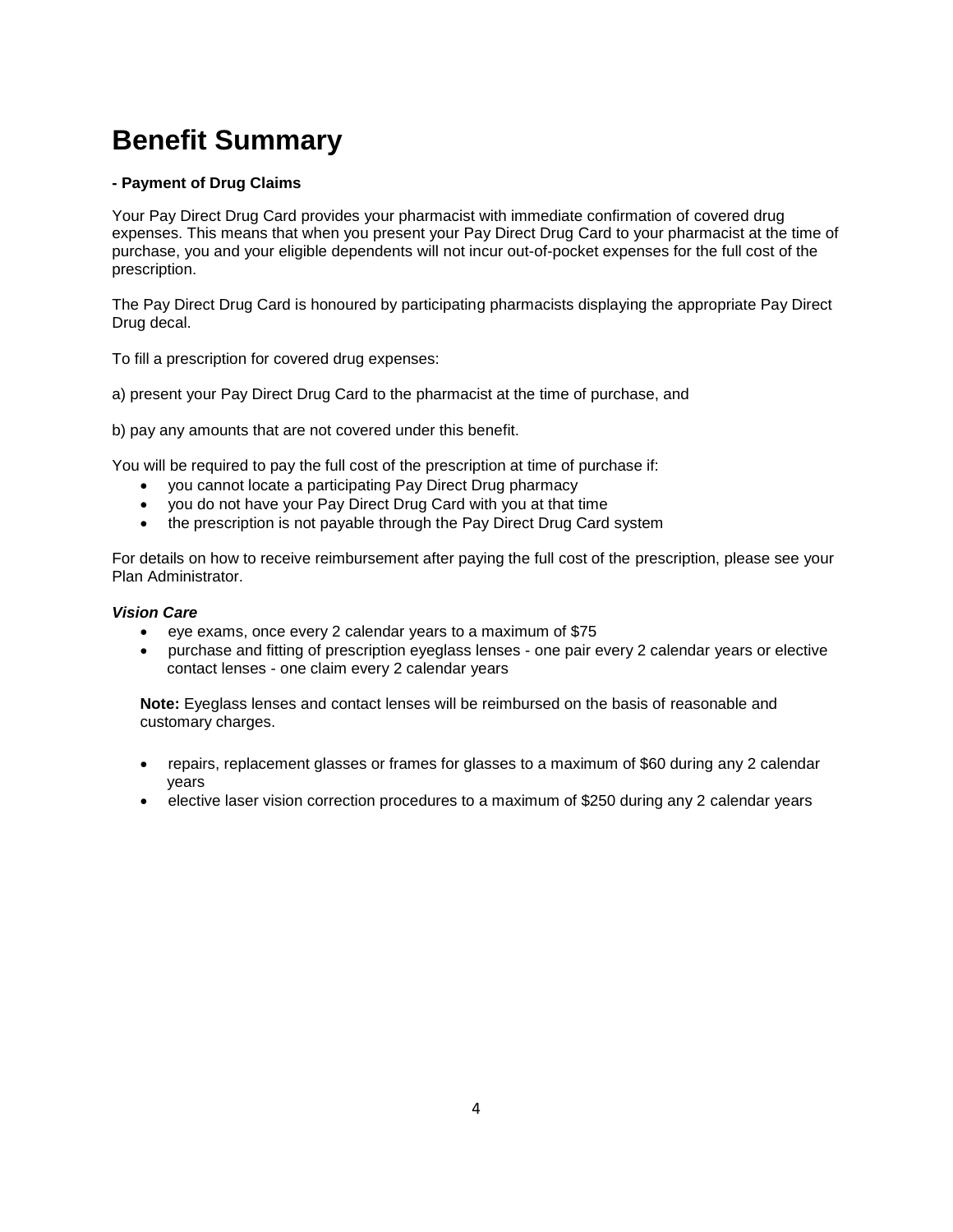#### *Professional Services*

Services provided by the following licensed practitioners:

- Chiropractor \$500 per calendar year(s)
- Osteopath \$500 per calendar year(s)
- Podiatrist \$500 per calendar year(s)
- Chiropodist \$500 per calendar year(s)
- Massage Therapist \$500 per calendar year(s)
- Naturopath \$500 per calendar year(s)
- Speech Therapist \$1,000 per calendar year(s)
- Physiotherapist Unlimited
- Psychologist \$1,000 per calendar year(s)
- Acupuncturist \$500 per calendar year(s)

### **Dental Care**

#### *The Benefit*

**Deductible** - Nil

**Dental Fee Guide** - Current Fee Guide for General Practitioners for the Province in which the services are rendered

If the services are rendered in Alberta, the current Fee Guide is considered to be the 1997 Alberta Dental Association Fee Guide for General Practitioners plus inflationary adjustment.

#### **Benefit Percentage (Co-insurance)** -

100% - Basic Services

- 100% Supplementary Basic Services
- 100% Dentures

80% - Major Restorative Services

50% - Orthodontics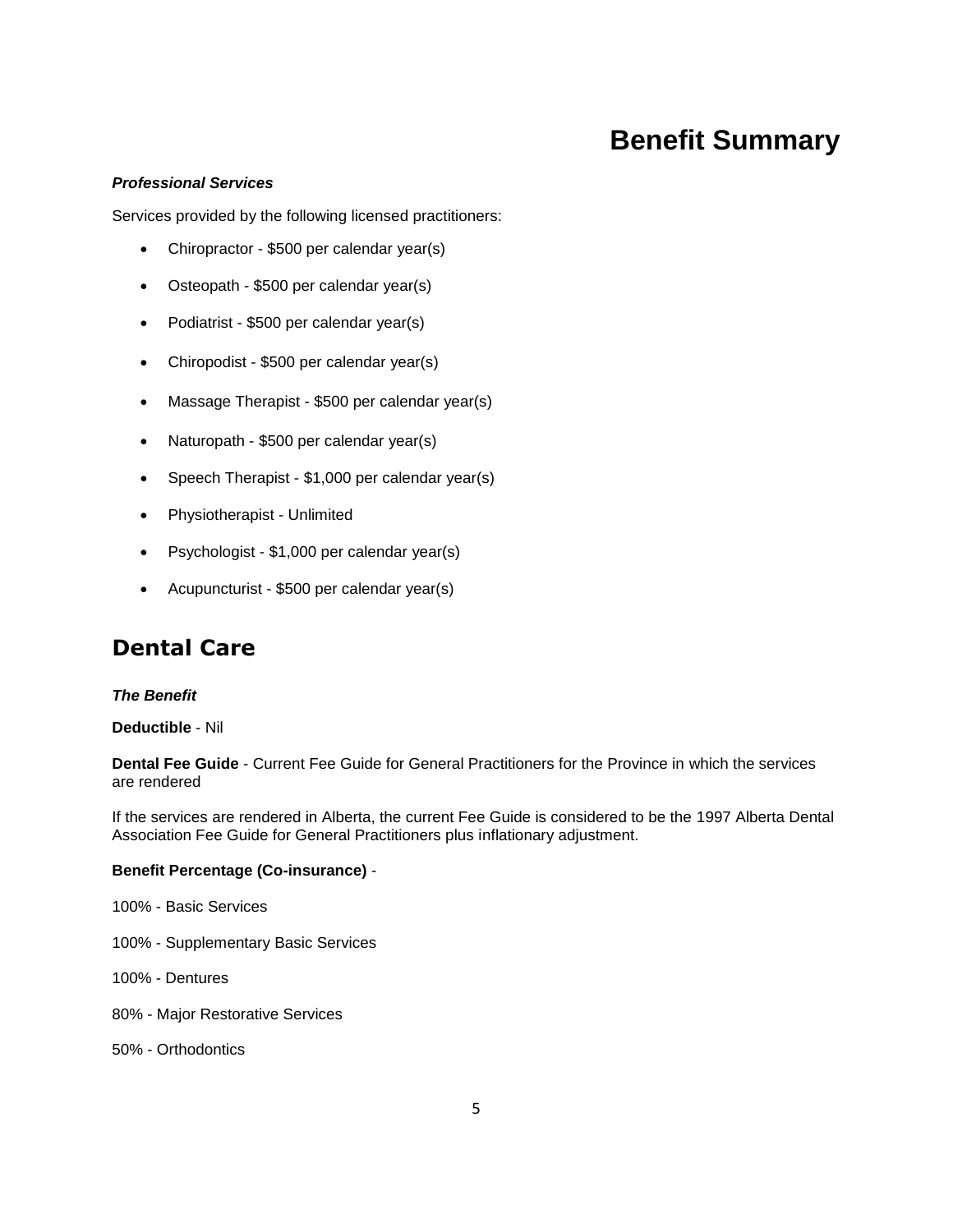#### **Benefit Maximums**

Unlimited for Basic Services Unlimited for Supplementary Basic Services Unlimited for Dentures \$1,500 per calendar year for Major Restorative Services \$2,000 per lifetime for Orthodontics **Termination Age** - employee's age 70 or retirement, whichever is earlier

## **Long Term Disability**

**Benefit Amount** - 66.7% of your monthly earnings, subject to a minimum of \$50 and a maximum of \$11,000

**Qualifying Period** - 119 days

**Maximum Benefit Period** - to age 65

**Termination Age** - age 65 less the Qualifying Period, or retirement, whichever is earlier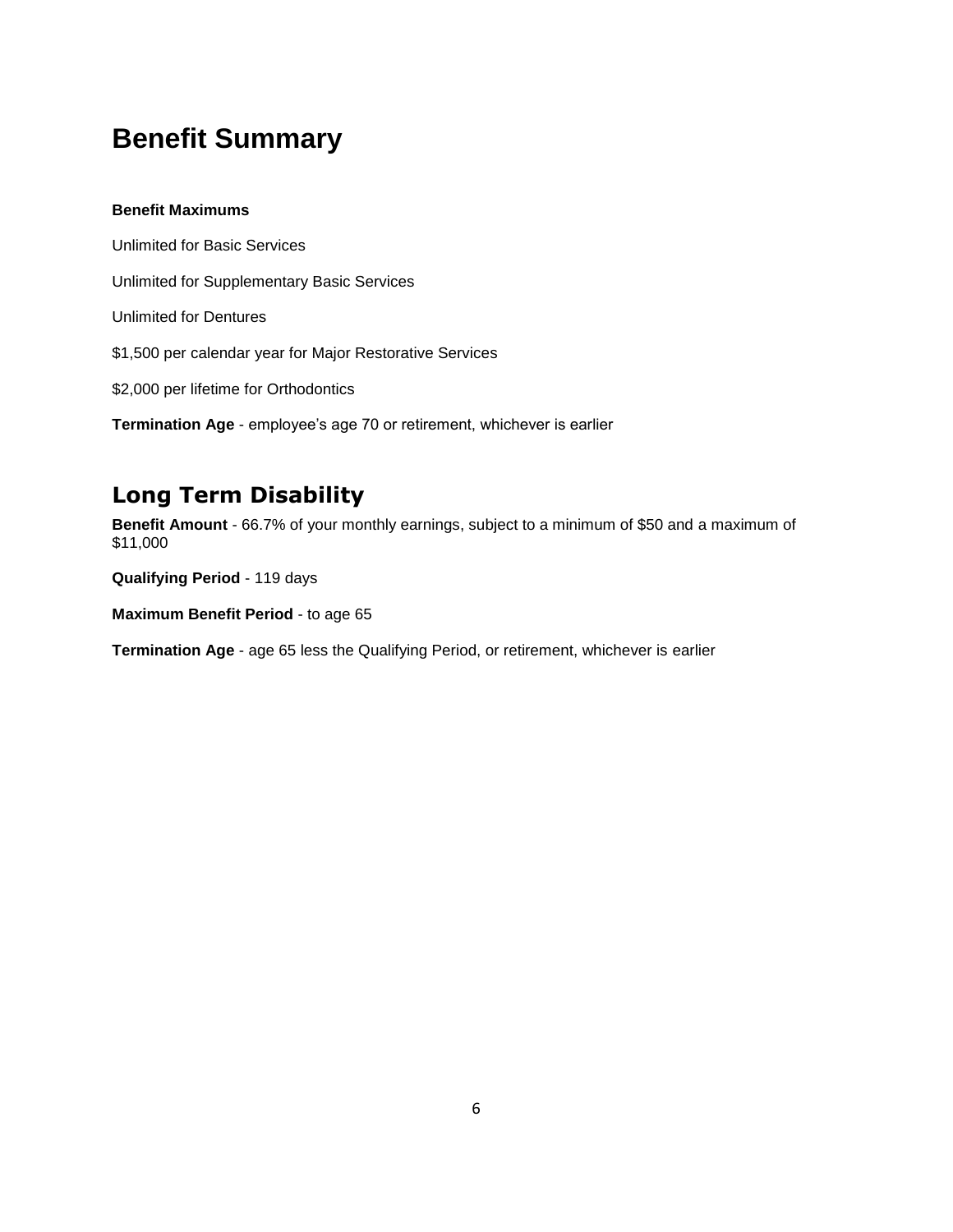# **How to Use Your Benefit Booklet**

#### <span id="page-9-0"></span>*Designed with Your Needs in Mind*

The Benefit Booklet provides the information you need about your Group Benefits and has been specifically designed with YOUR needs in mind. It includes:

- a detailed Table of Contents, allowing quick access to the information you are searching for,
- Explanation of Common Insurance Terms, which provides a brief explanation of the insurance terms used throughout this Benefit Booklet,
- a clear, concise explanation of your Group Benefits,
- information you need, and simple instructions on how to submit a claim.

#### *Important Note*

The purpose of this booklet is to outline the benefits for which you are eligible as an Employee of Bruyère Continuing Care. The information in this booklet is a summary of the provisions of the Group Policy. In the event of a discrepancy between this booklet and the Policy (available from your Human Resources Department), the terms of the Group Policy will apply.

The booklet in either its paper or electronic form is provided for information purposes only and does not create or confer any contractual rights or obligations.

Possession of this booklet alone does not mean that you or your dependents are insured. The Group Policy must be in effect and you must satisfy all the requirements of the Policy.

#### **We suggest you read this Benefit Booklet carefully, then file it in a safe place with your other important documents.**

#### *Your Group Benefit Card*

Your Group Benefit Card is the most important document issued to you as part of your Group Benefit Program. It is the only document that identifies you as a Plan Member. The Group Policy Number and your personal Certificate Number may be required before you are admitted to a hospital, or before you receive dental or medical treatment.

The Group Policy Number and your Certificate Number are also necessary for ALL correspondence with your Plan Administrator.

*Your Group Benefit Card is an important document. Please be sure to carry it with you at all times.*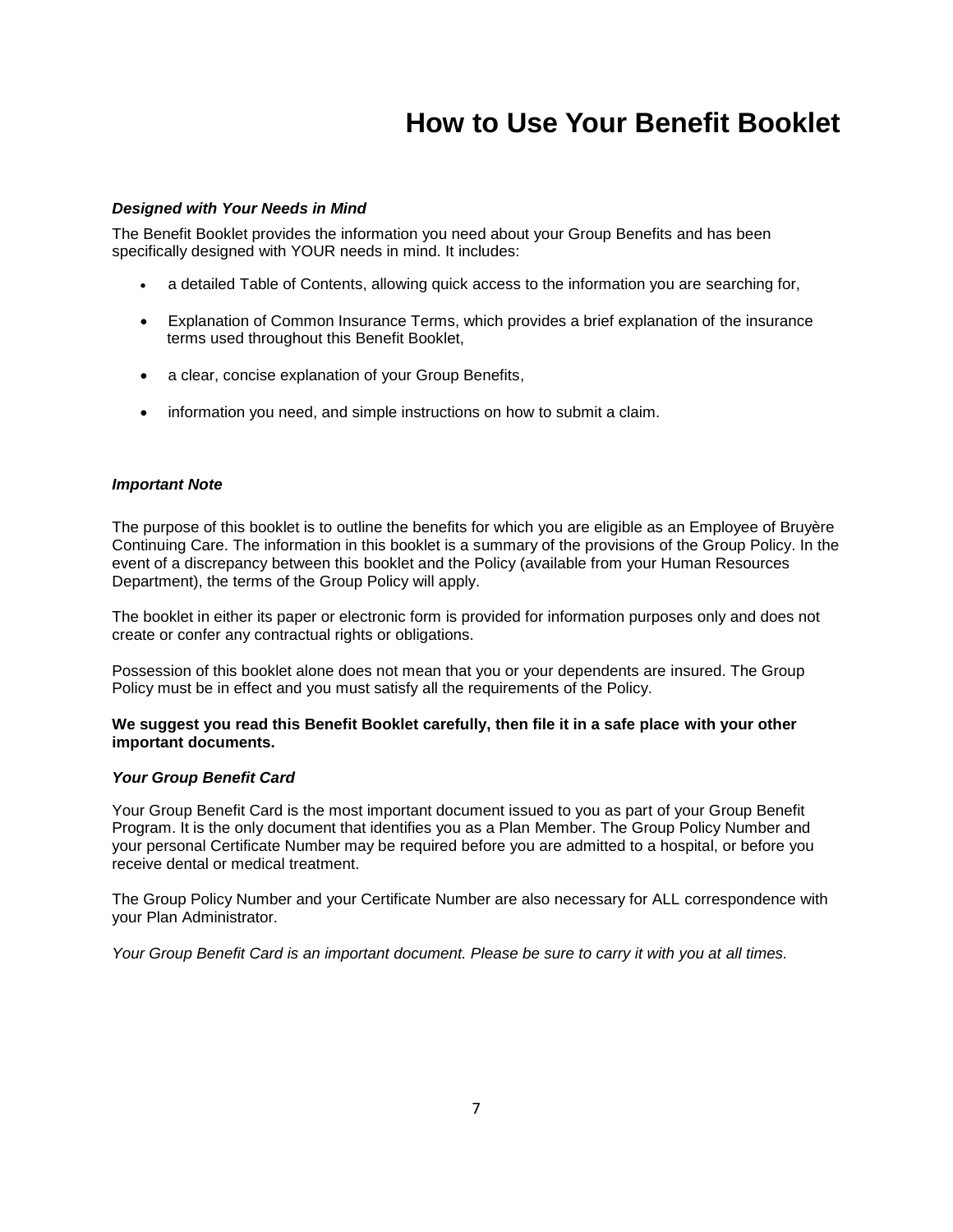# **Explanation of Common Insurance Terms**

#### *Benefit Percentage (Co-insurance)*

the percentage of Covered Expenses payable.

#### *Covered Expenses*

expenses that will be considered in the calculation of payment due under your Extended Health Care or Dental Care benefit.

#### *Deductible*

the amount of Covered Expenses that must be incurred and paid by you or your dependents before benefits are payable.

#### *Dependent*

your Spouse or Child must be insured under the Provincial Plan.

#### **- Spouse**

your legal spouse, or a person living with you in a role like that of a marriage partner for at least 12 months.

#### **- Child**

- your unmarried natural or adopted children, or stepchildren living in your home, who are:
	- under age 21, or under 26 if a full-time student;
	- not employed on a full-time basis; and
	- not eligible for insurance as an employee under this or any other Group Benefit Program.
- a child who is incapacitated on the date he or she reaches the age when insurance would normally terminate will continue to be an eligible dependent. However, the child must have been insured under this Benefit Program immediately prior to that date.

A child is considered incapacitated if he or she is incapable of engaging in any substantially gainful activity and is dependent on the employee for support, maintenance and care, due to a mental or physical handicap.

Written proof of the child's condition may be required as often as may reasonably be necessary.

- for Dependent Optional Life Insurance a child must be at least 24 hours old to be eligible.
- a stepchild must be living with you to be eligible.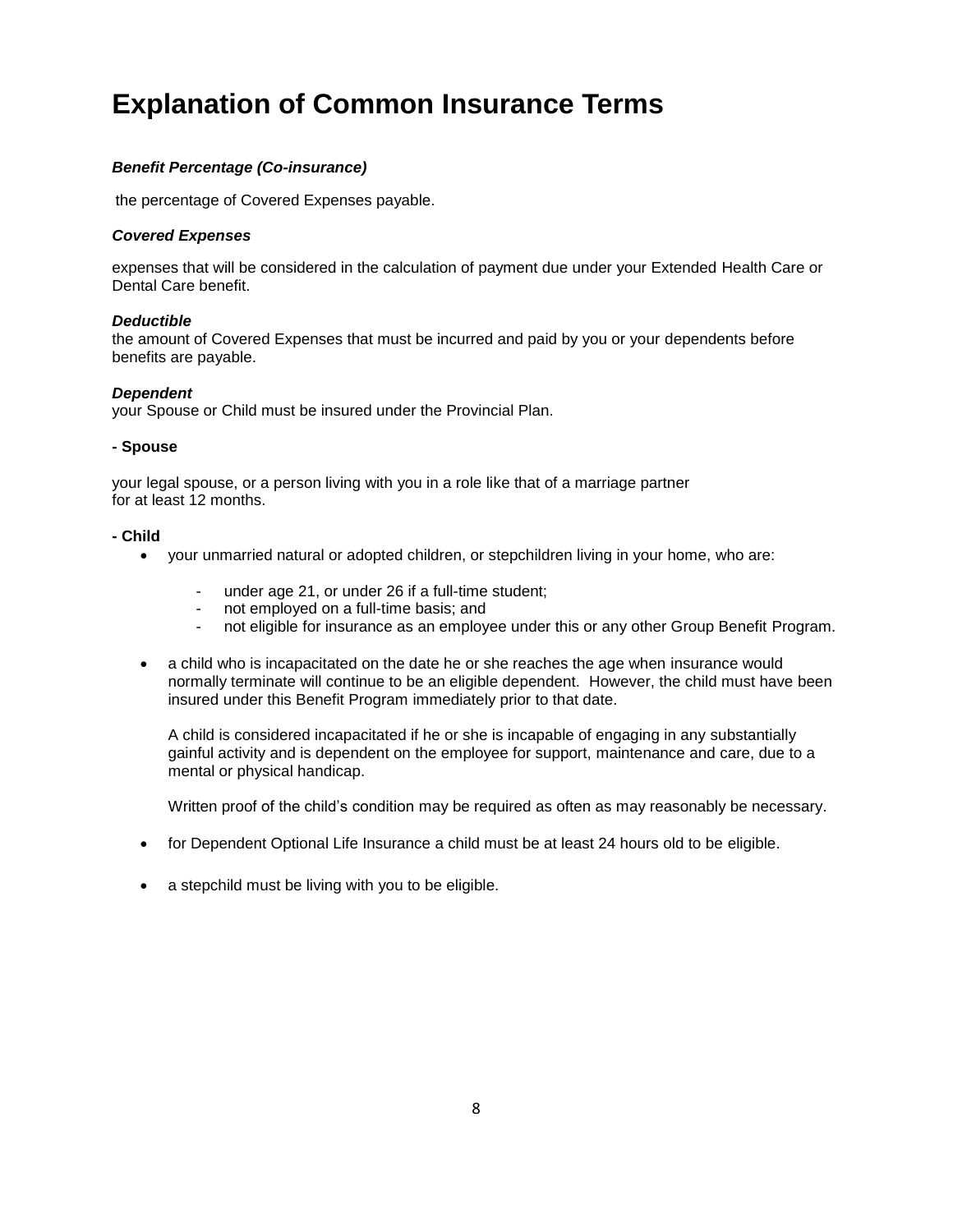# **Explanation of Common Insurance Terms**

#### <span id="page-11-0"></span>*Earnings*

your regular rate of pay from your employer (prior to deductions), excluding regular bonuses and overtime pay. Earnings may include other income as agreed to in writing by your employer and Manulife Financial.

For the purposes of determining the amount of your benefit at the time of claim, your earnings will be the lesser of:

- the amount reported on your claim form, or
- the amount reported by your employer to Manulife Financial and for which premiums have been paid.

#### *Immediate Family Member*

you, your spouse or child, your parent or your spouse's parent, your brother or sister, or your spouse's brother or sister.

#### *Life-Sustaining Drugs*

drugs which are necessary for the survival of the patient.

#### *Non-Evidence Limit*

you must submit satisfactory medical evidence to your Plan Administrator for Benefit Amounts greater than this amount.

#### *Provincial Plan*

any plan which provides hospital, medical, or dental benefits established by the government in the province where the insured person lives.

#### *Qualifying Period*

a period of continuous and total disability which you must complete in order to qualify for disability benefits.

#### *Take Home Pay (Net Earnings)*

your earnings, less deductions normally made for federal and provincial income tax.

#### *Waiting Period*

the period of continuous employment with your employer which you must complete before you are eligible for Group Benefits.

#### *Ward*

<span id="page-11-1"></span>a hospital room with 3 or more beds which provides standard accommodation for patients.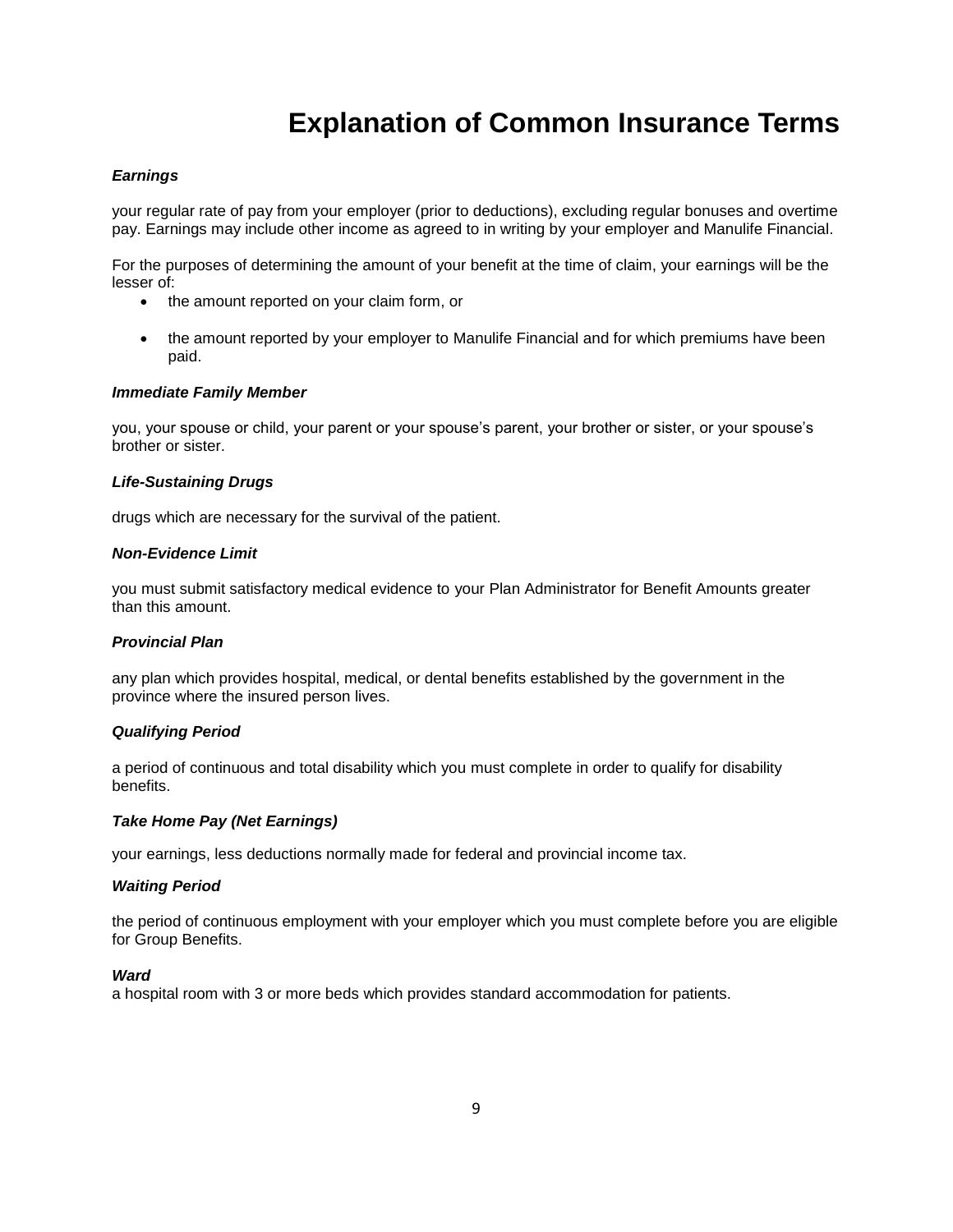## **Why Group Benefits?**

Government health plans can provide coverage for such basic medical expenses as hospital charges and doctors' fees. In case of disability, government plans (such as Employment Insurance, Canada/Quebec Pension Plan, Workers' Compensation Act, etc.) may provide some financial assistance.

But government plans provide only basic coverage. Medical expenses or a disability can create financial hardship for you and your family.

Private health care and disability programs supplement government plans and can provide benefits not available through any government plan, providing security for you and your family when you need it most.

### <span id="page-12-0"></span>**Your Human Resources Department**

Your Human Resources Department is responsible for ensuring that all employees are covered for the Benefits to which they are entitled by submitting all required premiums, reporting all new enrolments, terminations, changes, etc., and by keeping all records up to date.

As a member of this Group Benefit Program, it is up to you to provide your Human Resources Department with the necessary information to perform such duties.

Your Human Resources Department contact is \_\_\_\_\_\_\_\_\_\_\_\_\_\_\_\_\_\_\_\_\_\_\_\_\_\_\_\_\_\_\_\_\_\_\_\_\_\_ Phone Number: (\_\_\_\_\_\_\_\_)\_\_\_\_\_\_\_\_\_\_-\_\_\_\_\_\_\_\_\_\_\_\_\_\_\_\_\_\_\_\_\_\_\_\_\_\_\_

*Please record your Human Resources Department contact and contact number in the space provided.*

### <span id="page-12-1"></span>**Applying for Group Benefits**

To apply for Group Benefits, you must submit a completed Enrolment or Reinstatement Application form, available from your Human Resources Department. Your Human Resources Department then forwards the application to the Plan Administrator, Cowan.

### <span id="page-12-2"></span>**Making Changes**

To ensure that coverage is kept up-to-date for yourself and your dependents, it is vital that you report any changes to your Human Resources Department. Such changes could include:

- \_ change in Dependent Coverage \_ change of Beneficiary
- \_ change in Name \_applying for coverage previously waived

To make such changes, you must complete the Application for Change form, available from your Human Resources Department.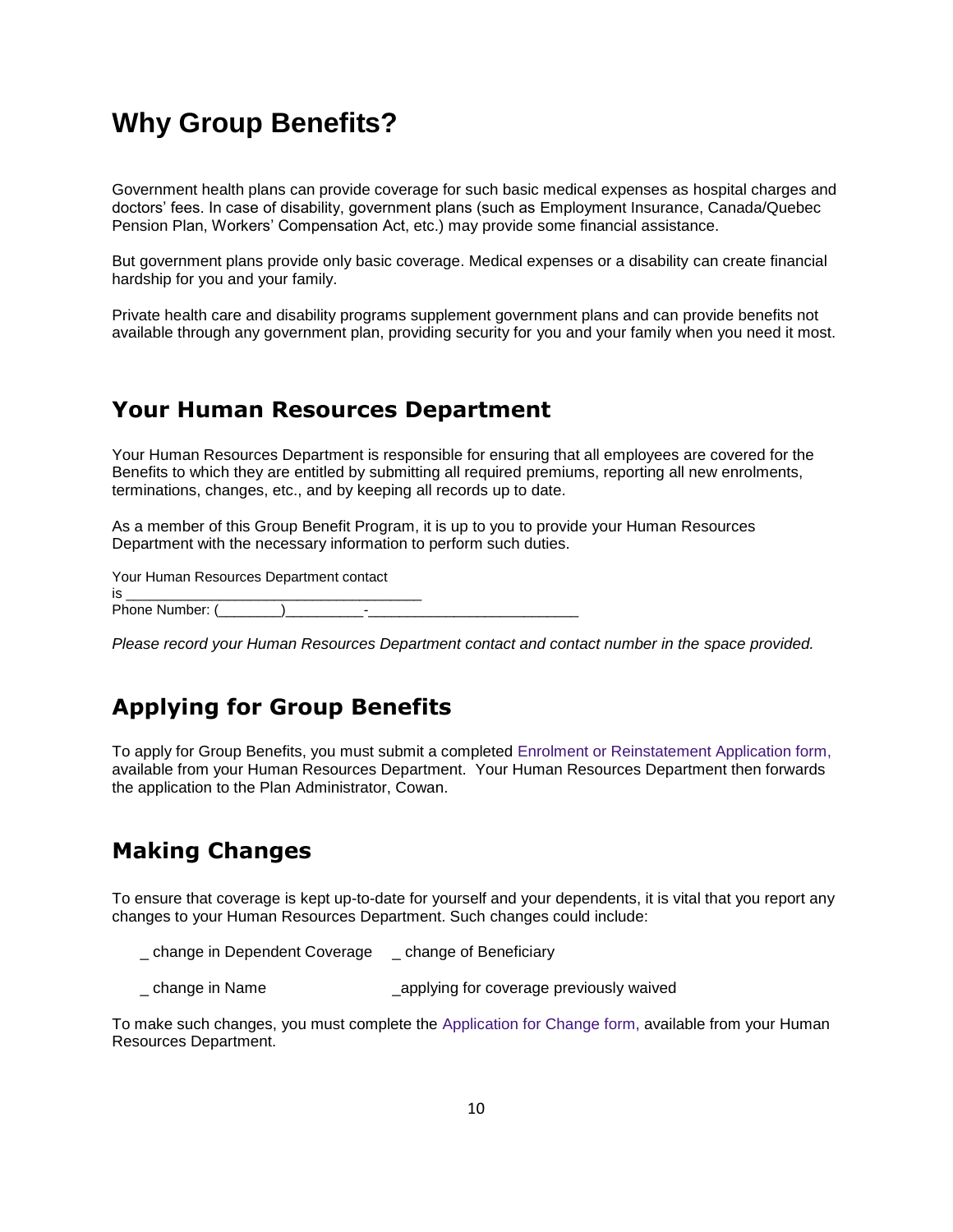## **The Claims Process**

### <span id="page-13-1"></span><span id="page-13-0"></span>**How to Submit a Claim**

All claim forms, available from your Human Resources Department, must be correctly completed, dated and signed. Remember, always provide your Group Policy Number and your Certificate number (found on your Group Benefit Card) to avoid any unnecessary delays in the processing of your claim.

Your Human Resources Department can assist you in properly completing the forms, and answer any questions you may have about the claims process and your Group Benefit Program.

### **Payment of Extended Health Care and Dental Claims**

Once the claim has been processed, a Claim Statement will be sent to you.

The top portion of this form outlines the claim or claims made, the amount subtracted to satisfy deductibles, and the benefit percentage used to determine the final payment to be made to you. If you have any questions on the amount, your Plan Administrator will help explain.

The bottom portion of this form is your claims payment, if applicable. Simply tear along the perforated line, endorse the back of the cheque and you can cash it at any chartered bank or trust company.

You should receive settlement of your claim within three weeks from the date of submission to the Plan Administrator. If you have not received payment, please contact your Plan Administrator.

## <span id="page-13-2"></span>**Co-ordination of Extended Health Care and Dental Care Benefits**

If you or your dependents are insured for similar benefits under another Plan, this will be taken into account when determining the amount of expenses payable under this Program.

This process is known as Co-ordination of Benefits. It allows for reimbursement of insured medical and dental expenses from all Plans, up to a total of 100% of the actual expense incurred.

Plan means:

- other Group Benefit Programs;
- any other arrangement of coverage for individuals in a group; and
- individual travel insurance plans.

Plan does not include school insurance or Provincial Plans.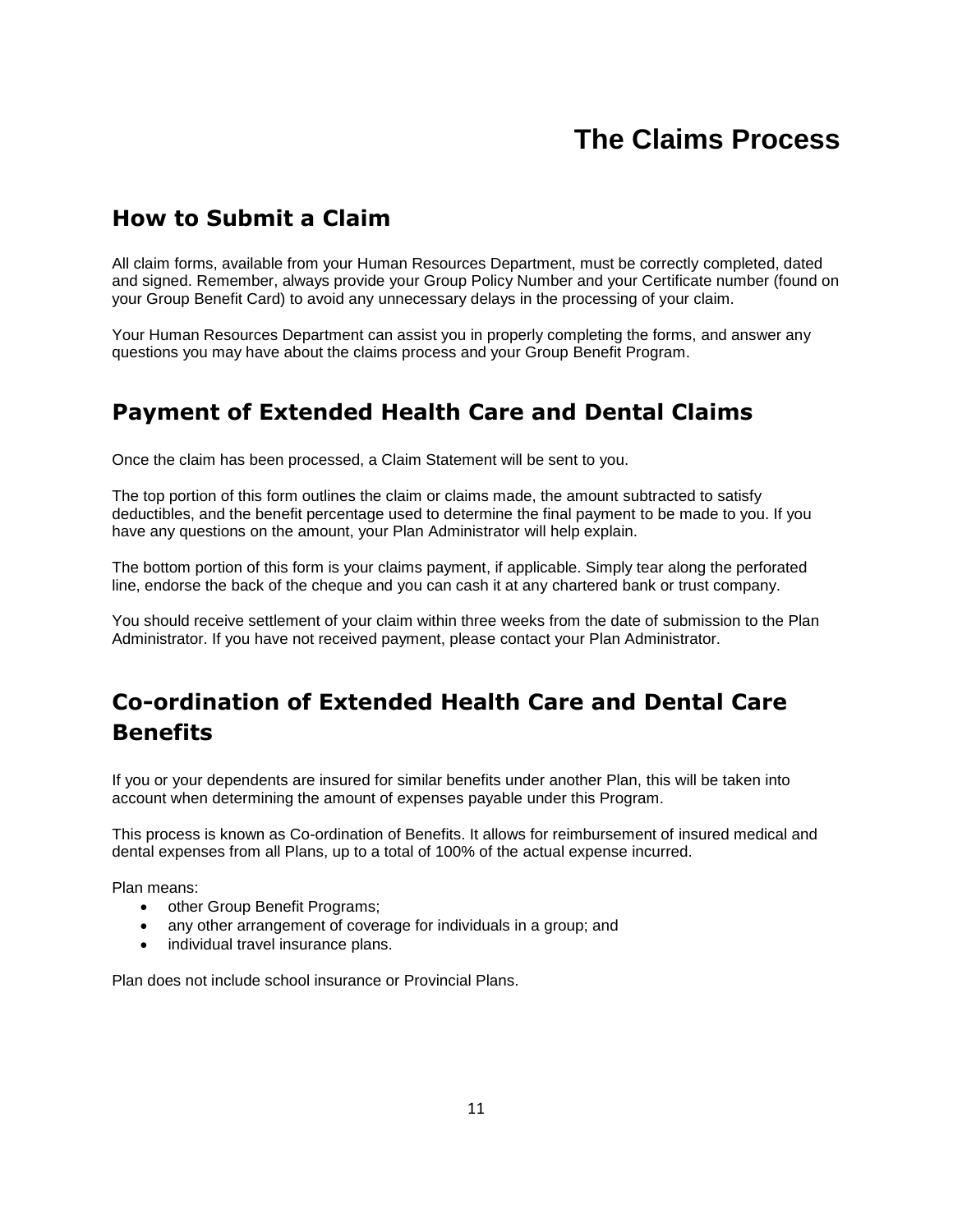# **The Claims Process**

### **Order of Benefit Payment**

A variety of circumstances will affect which Plan is considered as the "Primary Carrier" (i.e., responsible for making the initial payment toward the eligible expense), and which Plan is considered as the "Secondary Carrier" (i.e., responsible for making the payment to cover the remaining eligible expense).

- If the other Plan does not provide for Co-ordination of Benefits, it will be considered as the Primary Carrier, and will be responsible for making the initial payment toward the eligible expense.
- If the other Plan does provide for Co-ordination of Benefits, the following rules are applied to determine which Plan is the Primary Carrier.
	- For Claims incurred by you or your Dependent Spouse:

The Plan insuring you or your Spouse as an **employee/member** pays benefits before the Plan insuring you or your Spouse as a **dependent.**

In situations where you or your Spouse have coverage as an employee/member under more than one Plan, the order of benefit payment will be determined as follows:

- ° The Plan where the person is covered as an active full-time employee, then
- ° The Plan where the person is covered as an active part-time employee, then

° The Plan where the person is covered as a retiree.

– For Claims incurred by your Dependent Child:

The Plan covering the parent whose birthday (month/day) is earlier in the calendar year pays benefits first. If both parents have the same birthdate, the Plan covering the parent whose first name begins with the earlier letter in the alphabet pays first.

However, if you and your Spouse are separated or divorced, the following order applies:

- ° The Plan of the parent with custody of the child, then
- ° The Plan of the spouse of the parent with custody of the child (i.e., if the parent with custody of the child remarries or has a common-law spouse, the new spouse's Plan will pay benefits for the Dependent Child), then
- ° The Plan of the parent not having custody of the child, then
- ° The Plan of the spouse of the parent not having custody of the child (i.e., if the parent without custody of the child remarries or has a common-law spouse, the new spouse's Plan will pay benefits for the Dependent Child).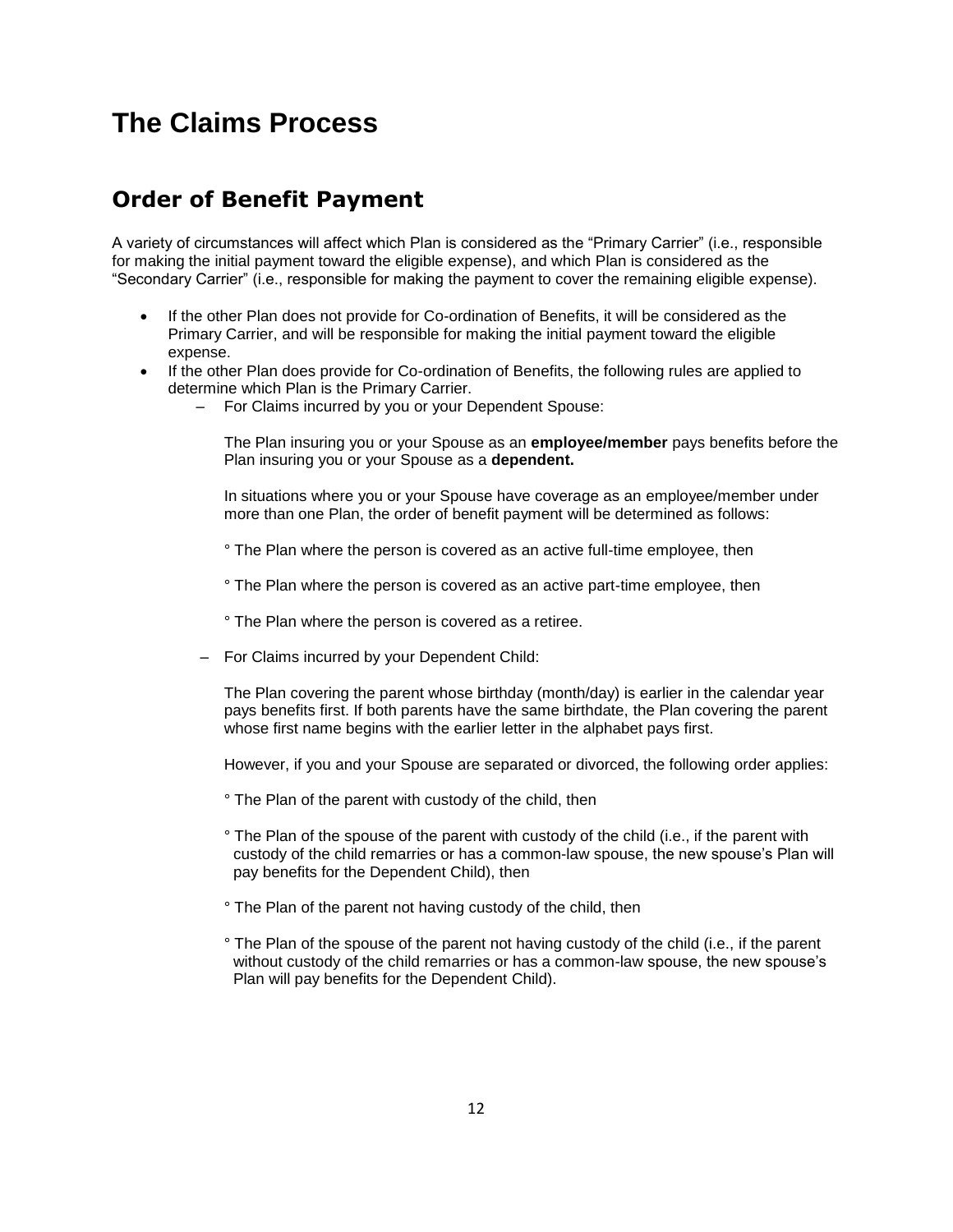# **The Claims Process**

- Where you and your spouse share joint custody of the child, the Plan covering the parent whose birthday (month/day) is earlier in the calendar year pays benefits first. If both parents have the same birthdate, the Plan covering the parent whose first name begins with the earlier letter in the alphabet pays first.
- A claim for accidental injury to natural teeth will be determined under Extended Health Care Plans with accidental dental coverage before it is considered under Dental Plans.
- If the order of benefit payment cannot be determined from the above, the benefits payable under each Plan will be in proportion to the amount that would have been payable if Co-ordination of Benefits did not exist.
- If the insured person is also covered under an individual travel insurance plan, benefits will be coordinated in accordance with the guidelines provided by the Canadian Life and Health Insurance Association.

#### **Submitting a Claim for Co-ordination of Benefits**

To submit a claim when Co-ordination of Benefits applies, refer to the following guidelines:

- As per the Order of Benefit Payment section, determine which Plan is the Primary Carrier and which is the Secondary Carrier.
- Submit all necessary claim forms and original receipts to the Primary Carrier.
- Keep a photocopy of each receipt or ask the Primary Carrier to return the original receipts to you once your claim has been settled.
- Once your claim has been settled by the Primary Carrier, you will receive a statement outlining how your claim has been handled. Submit this statement along with all necessary claim forms and receipts to the Secondary Carrier for further consideration of payment, if applicable.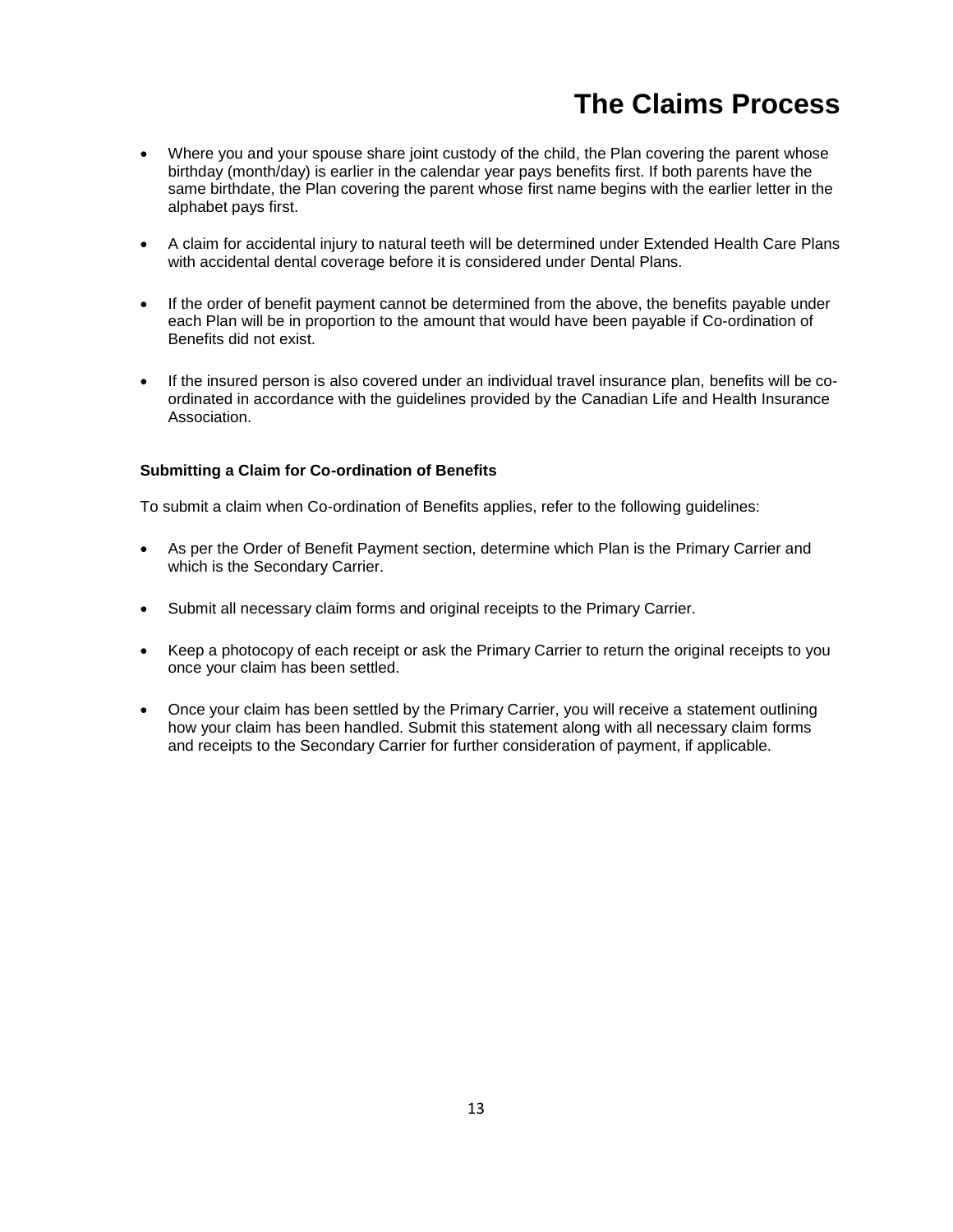# **Who Qualifies for Coverage?**

## <span id="page-16-0"></span>**Eligibility**

You are eligible for Group Benefits if you:

- are a full-time employee of Bruyère Continuing Care and work at least the Required Number of Hours,
- are a member of an eligible class,
- are younger than the Termination Age,
- are residing in Canada, and
- have completed the Waiting Period.

The Termination Age and Waiting Period may vary from benefit to benefit. For this information, please refer to each benefit in the section entitled Your Group Benefits.

Your dependents are eligible for insurance on the date you become eligible or the date you first acquire a dependent, whichever is later. You must apply for insurance for yourself in order for your dependents to be eligible.

#### *Required Number of Hours*

Full-time employee - 37.5 hour(s) per week

### <span id="page-16-1"></span>**Evidence of Insurability**

Medical evidence is required when you apply for insurance in excess of the Non-Evidence Limit.

Medical evidence is also required for all benefits, except Dental insurance, **when you make a Late Application for insurance on any person**.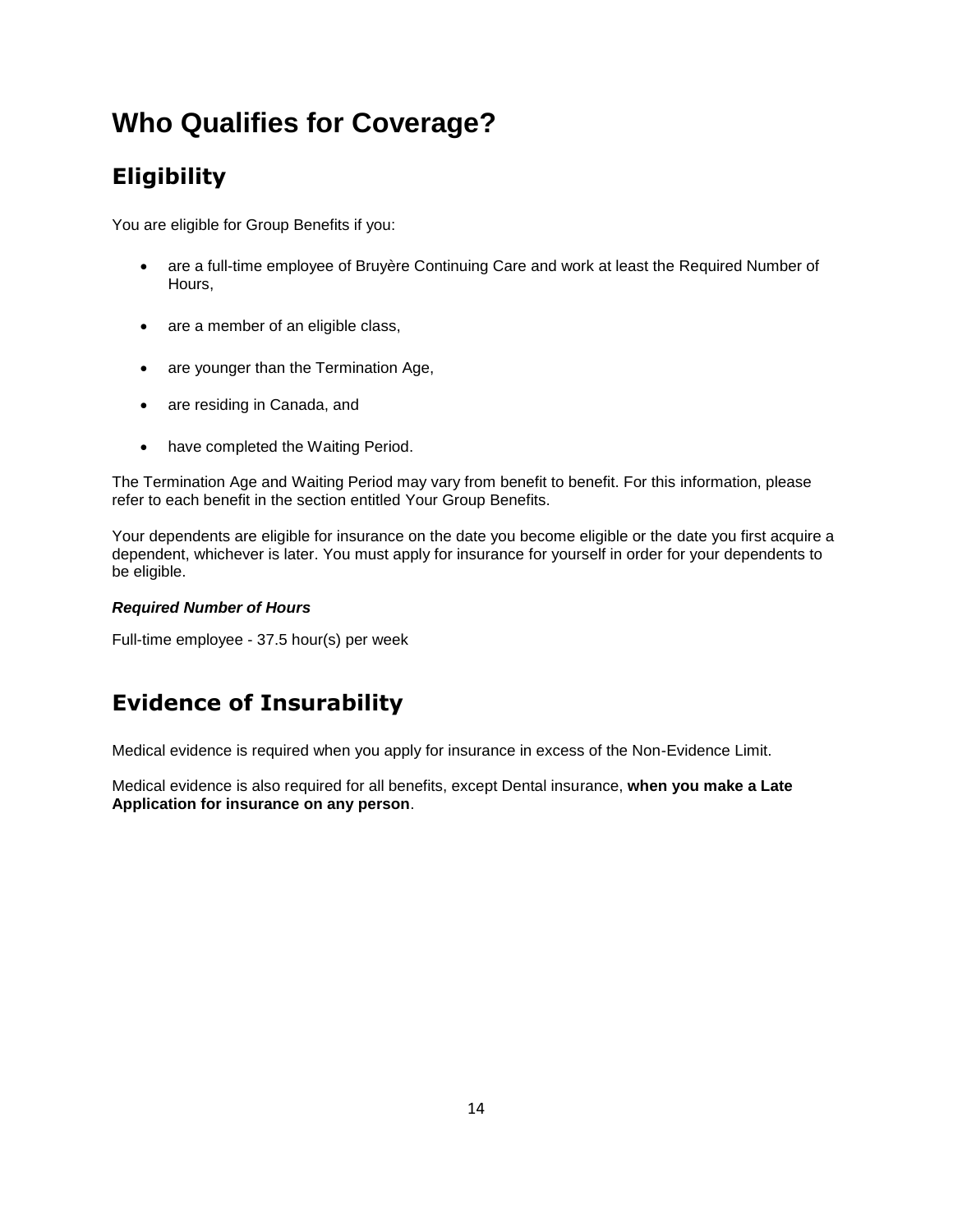## **Who Qualifies for Coverage?**

### <span id="page-17-0"></span>**Late Application**

An application is considered late when you:

- apply for insurance on any person after having been eligible for more than 31 days ; or
- re-apply for insurance on any person whose insurance had earlier been cancelled.

If you apply for benefits that were previously waived because you were covered for similar benefits under your spouse's plan, your application is considered late when you:

- apply for insurance more than 31 days after the date benefits terminated under your spouse's plan; or
- apply for insurance and benefits under your spouse's plan have not terminated.

Medical evidence can be submitted by completing the Evidence of Insurability form, available from your Human Resources Department. Further medical evidence may be requested.

### <span id="page-17-1"></span>**Late Dental Application**

If you apply for coverage for Dental insurance for yourself or your dependents late, insurance will be limited to \$250 for each insured person for the first 12 months of coverage.

### <span id="page-17-2"></span>**Effective Date of Coverage**

- If Evidence of Insurability is not required, your Group Benefits will be effective on the date you are eligible.
- If Evidence of Insurability is required, your Group Benefits will be effective on the date you become eligible or the date the evidence is approved, whichever is later.

You must be actively at work for insurance to become effective. If you are not actively at work on the date your insurance would normally become effective, your insurance will take effect on the next day on which you are again actively at work.

Your dependent's insurance becomes effective on the date the dependent becomes eligible, or the date any required evidence of insurability on the dependent is approved, whichever is later.

Your dependent's insurance will not be effective prior to the date your insurance becomes effective. (This does not apply to Dependent Optional Life Insurance which may still become effective if you are declined for Employee Optional Life.)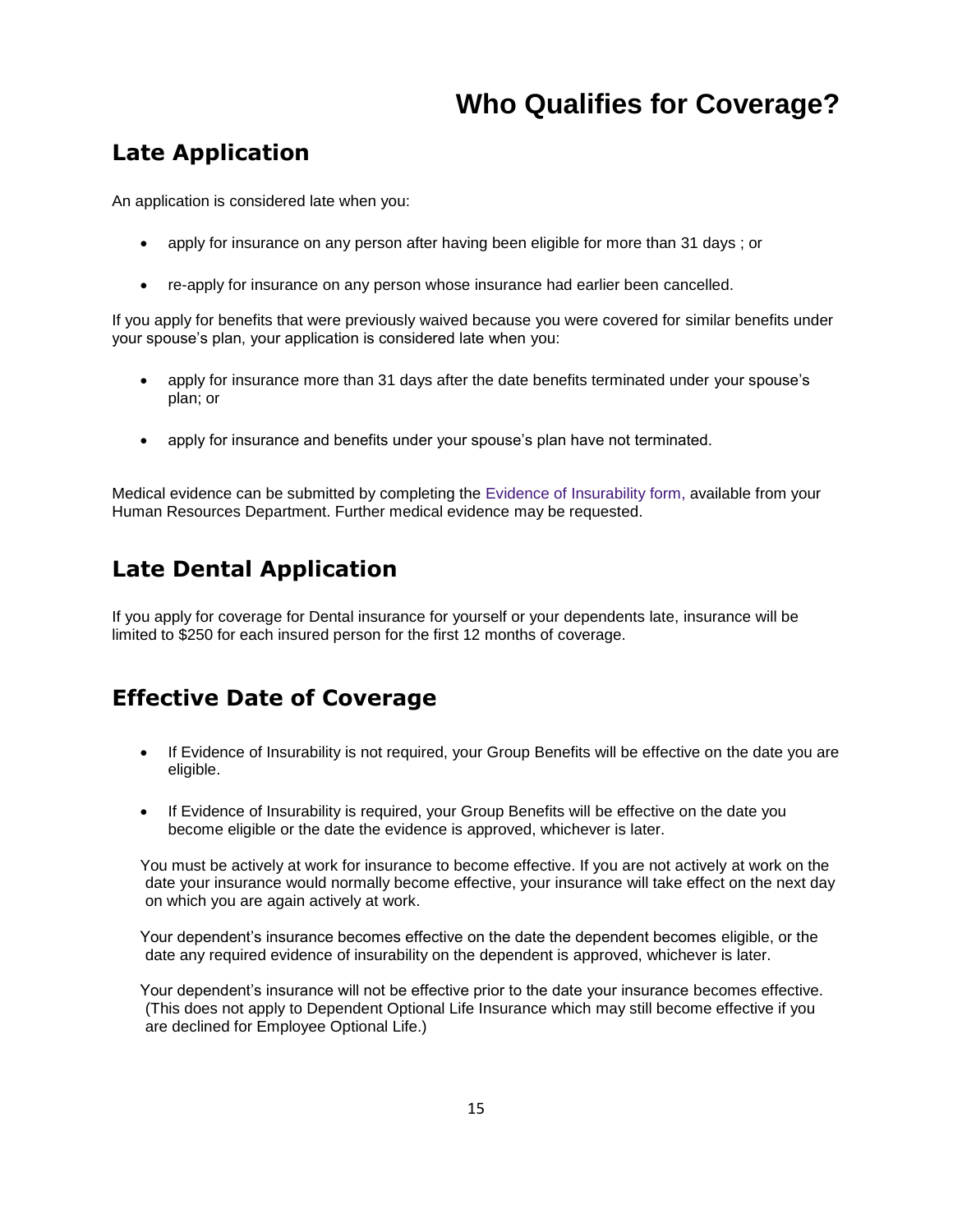# <span id="page-18-0"></span>**Who Qualifies for Coverage?**

### **Termination of Insurance**

Your Group Insurance will terminate on the earliest of:

- the date you cease to be an eligible employee,
- the date you cease to be actively at work, unless the Group Policy allows for your coverage to be extended beyond this date,
- the date your employer terminates coverage,
- the date you enter the armed forces of any country on a full-time basis,
- the date the Group Policy terminates or insurance on the class to which you belong terminates,
- the date you reach the Termination Age, or
- the date of your death.

Your dependents' insurance terminates on the date your insurance terminates or the date the dependent ceases to be an eligible dependent, whichever is earlier.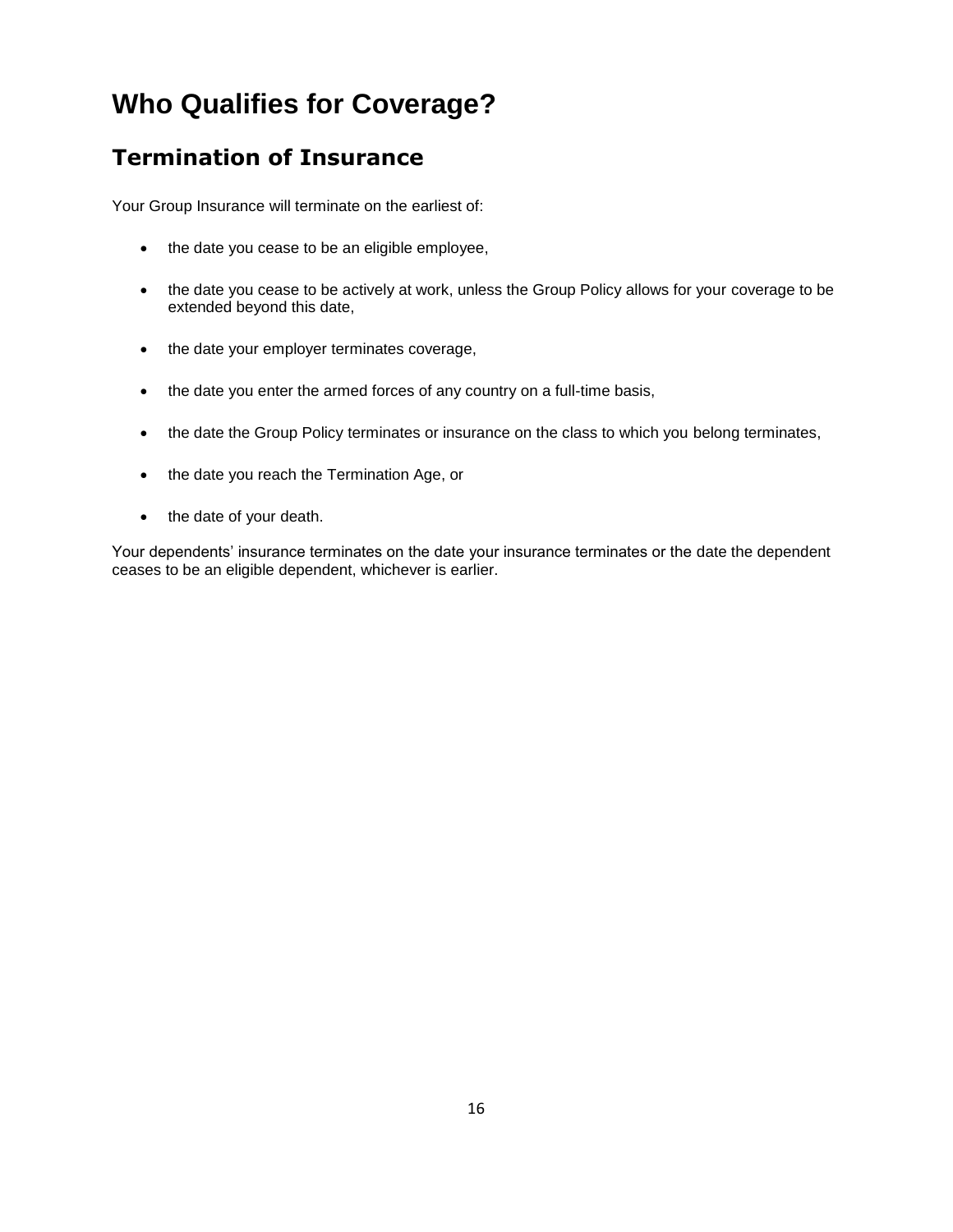### <span id="page-19-0"></span>**Employee Life Insurance**

If you die while insured, this benefit provides financial assistance to your beneficiary. If your beneficiary dies before you or if there is no designated beneficiary, this benefit is payable to your estate.

#### *The Benefit*

**Benefit Amount** - 3 times your annual earnings, to a maximum of \$800,000

**Non-Evidence Limit** - \$500,000

**Termination Age** - your benefit amount reduces by 50% on April 1st coinciding with or next following attainment of age 65, and is further reduced to \$1,000 on April  $1<sup>st</sup>$  coinciding with or next following attainment of age 70, and terminates upon your retirement

#### **Waiting Period**

first of the month coincident with or next following 3 months for employees hired on or prior to the Group Policy Effective Date

first of the month coincident with or next following 3 months for all other employees

#### *Submitting a Claim*

To submit an Employee Life Insurance claim, your beneficiary must complete the Life Claim form which is available from your Human Resources Department.

Documents necessary to submit with the form are listed on the form. Upon completion of the form, the necessary documents should be attached and the form returned to your Human Resources Department for mailing to Manulife Financial.

A completed claim form must be submitted within 90 days from the date of the loss.

#### *Conversion Privilege*

If your Group Benefits terminate or reduce, you may be eligible to convert your Employee Life Insurance to an individual policy, without medical evidence. Your application for the individual policy, along with the first monthly premium must be received by Manulife Financial within 31 days of the termination of your Employee Life Insurance. If you die during this 31-day period, the amount of Employee Life Insurance available for conversion will be paid to your beneficiary or estate, even if you didn't apply for conversion.

For more information on the conversion privilege, please contact your Plan Administrator.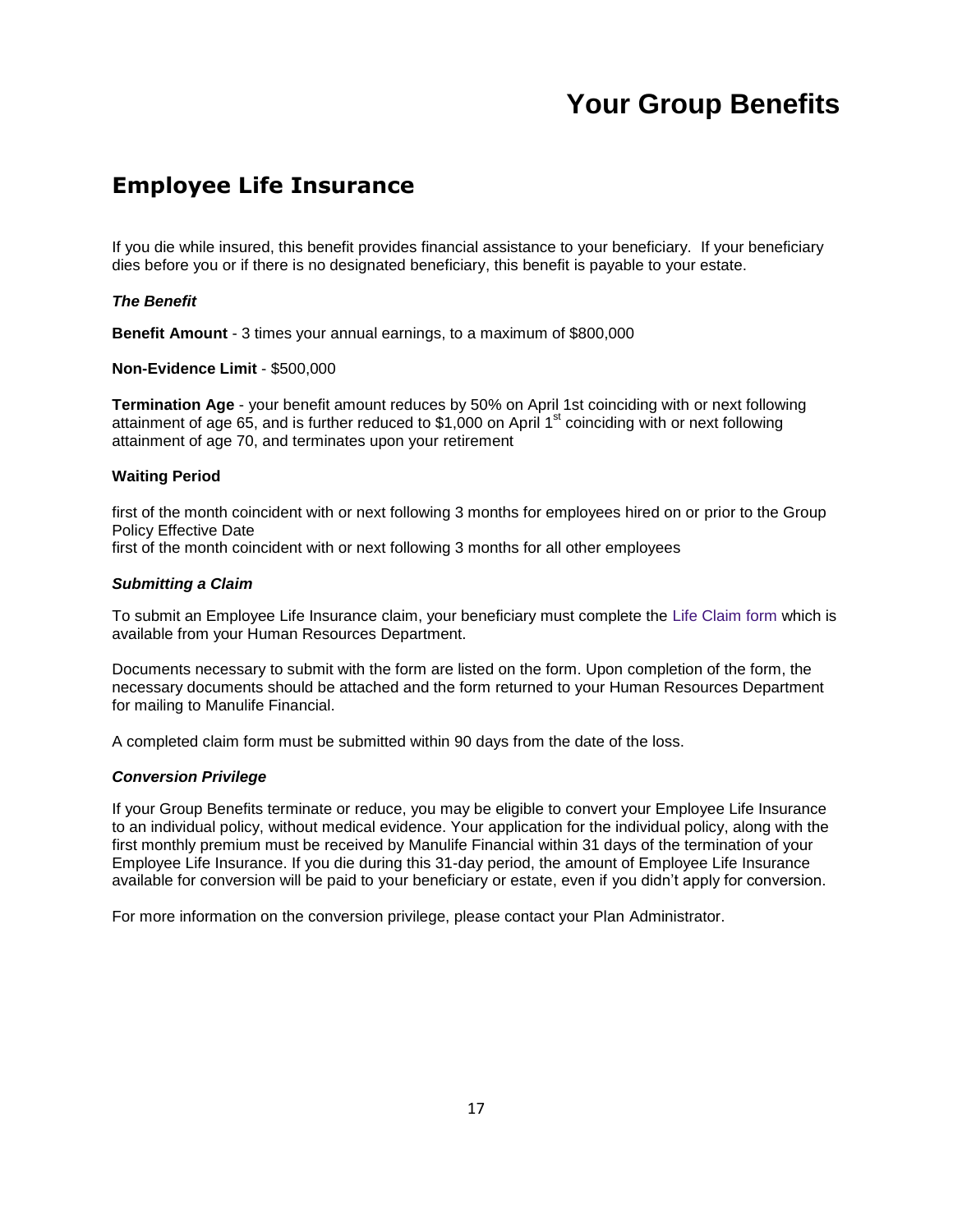### <span id="page-20-0"></span>**Employee Optional Life Insurance**

If you die while insured, this benefit provides financial assistance to your beneficiary, in addition to your Employee Life Insurance Benefit. If your beneficiary dies before you or if there is no designated beneficiary, this benefit is payable to your estate.

#### *The Benefit*

**Benefit Amount** - increments of \$10,000 to a maximum of \$500,000

**Non-Evidence Limit** - All amounts are subject to Evidence of Insurability.

**Qualifying Period for Waiver of Premium** - 6 months

**Termination Age** - age 65 or retirement, whichever is earlier

#### **Waiting Period**

first of the month coincident with or next following 3 months for employees hired on or prior to the Group Policy Effective Date

first of the month coincident with or next following 3 months for all other employees

To apply for Employee Optional Life Insurance you must complete the Application for Optional Life form which is available from your Human Resources Department.

For details on Submitting a Claim and Conversion Privilege, please refer to Employee Life Insurance.

#### *Waiver of Premium*

If you become Totally Disabled while insured and prior to age 65 and meet the Entitlement Criteria outlined below, your Optional Life Insurance will continue without payment of premium.

#### *Definition of Totally Disabled*

Totally Disabled means a restriction or lack of ability due to an illness or injury which prevents you from performing the essential duties of:

- your own occupation, during the Qualifying Period and the 2 years immediately following the Qualifying Period
- any occupation for which you are qualified, or may reasonably become qualified by training, education or experience, after the 2 years specified above

The availability of work will not be considered by Manulife Financial in assessing your disability.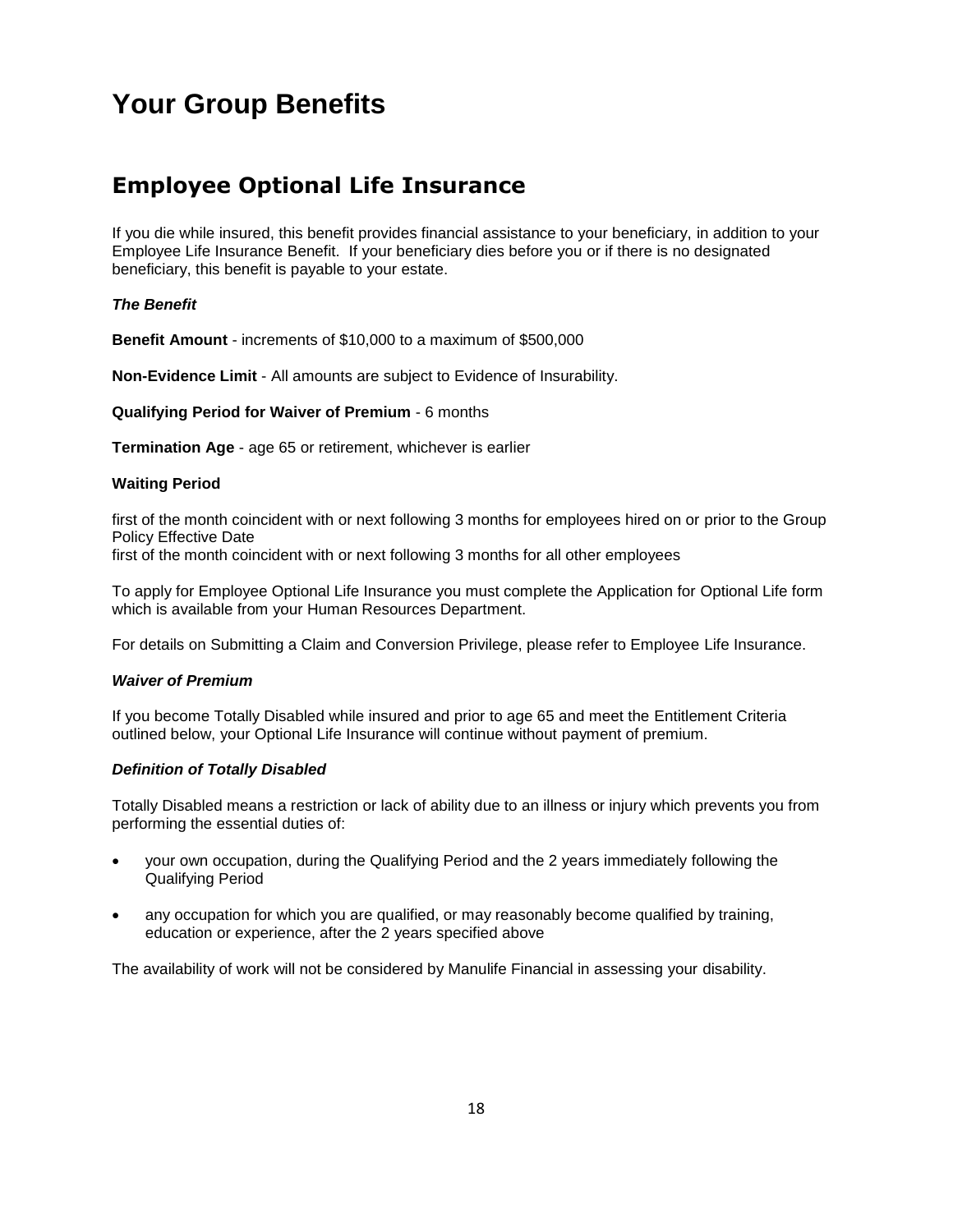#### *Entitlement Criteria*

To be entitled to Waiver of Premium, you must meet the following criteria:

- you must be continuously Totally Disabled throughout the Qualifying Period. If your disability is not continuous, Manulife Financial will apply separate periods of disability towards satisfying the Qualifying Period, provided:
	- no interruption between periods of disability is longer than 3 weeks, and
	- the disabilities are due to the same or related illness or injury.
- Manulife Financial must receive medical evidence documenting how your illness or injury causes restrictions or lack of ability, such that you are prevented from performing the essential duties of:
	- your own occupation, during the Qualifying Period and the following 2 years, and
	- any occupation for which you are qualified, or may reasonably become qualified by training, education or experience, after the 2 years specified above.
- you must be receiving from a physician, regular, ongoing care and treatment appropriate for your disabling condition, as determined by Manulife Financial.

#### *Termination of Waiver of Premium*

Your Waiver of Premium will cease on the earliest of:

- the date you cease to be Totally Disabled, as defined under this benefit.
- the date you do not supply Manulife Financial with appropriate medical evidence documenting how your illness or injury causes restrictions or lack of ability, such that you are prevented from performing the essential duties of:
	- your own occupation, during the Qualifying Period and the following 2 years, and

-any occupation for which you are qualified, or may reasonably become qualified by training, education or experience, after the 2 years specified above.

- the date you are no longer receiving from a physician, regular, ongoing care and treatment appropriate for the disabling condition, as determined by Manulife Financial.
- the date you do not attend an examination by an independent expert chosen by Manulife Financial.
- the date of your 65th birthday.
- the date of your death.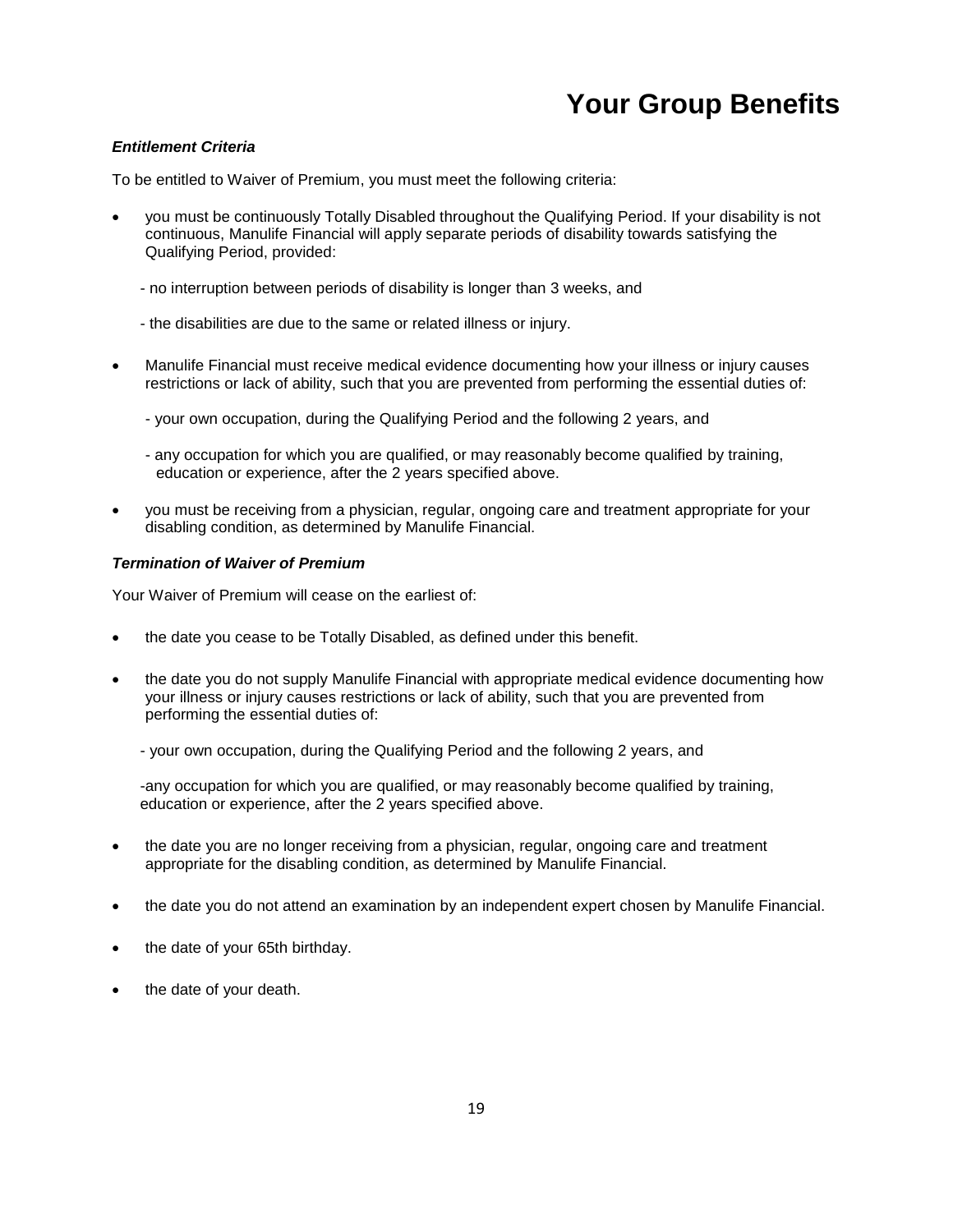#### *Recurrent Disability*

If you become Totally Disabled again from the same or related causes as those for which premiums were previously waived and such disability recurs within 6 months of cessation of the Waiver of Premium benefit, Manulife Financial will waive the Qualifying Period.

Your amount of insurance on which premiums were previously waived will be reinstated.

If the same disability recurs more than 6 months after cessation of your Waiver of Premium benefit, such disability will be considered a separate disability.

Two disabilities which are due to unrelated causes are considered separate disabilities if they are separated by a return to work of at least one day.

#### *Exclusions*

If death results from suicide any amount of Optional Life Insurance that has been in effect for less than 2 years will not be payable.

### <span id="page-22-0"></span>**Dependent Optional Life Insurance**

If one of your dependents dies while insured, the amount of this benefit will be paid to you.

#### *The Benefit*

**Benefit Amount** - Spouse - increments of \$10,000 to a maximum of \$500,000

**Benefit Amount** - Child - an election of one of the following amounts:

- \$5,000
- \$10,000
- $\bullet$  \$15,000
- $\bullet$  \$20,000

**Non-Evidence Limit** - All amounts are subject to Evidence of Insurability.

**Termination Age** - employee's age 65 or retirement, whichever is earlier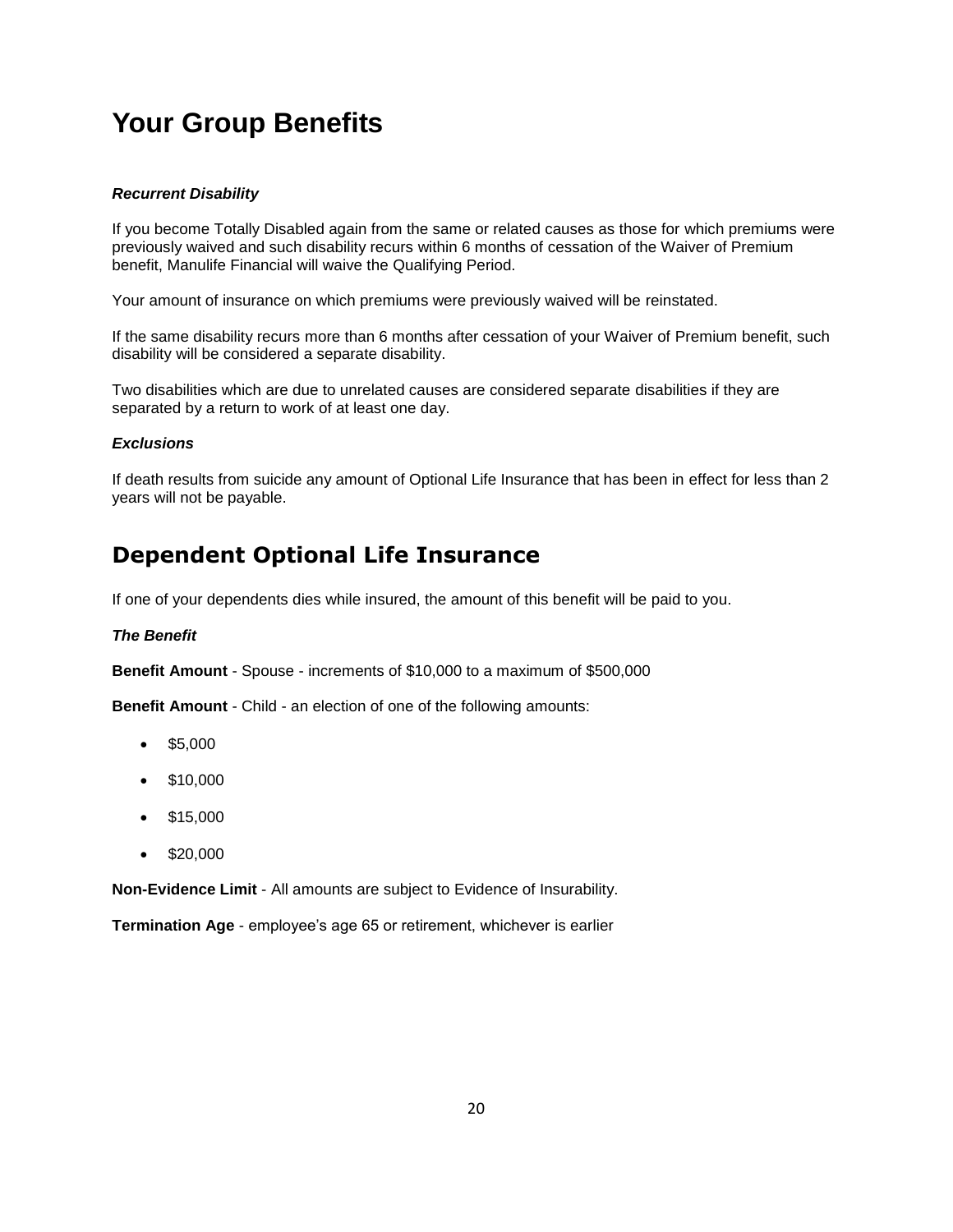#### **Waiting Period**

first of the month coincident with or next following 3 months for employees hired on or prior to the Group Policy Effective Date

first of the month coincident with or next following 3 months for all other employees

To apply for Dependent Optional Life Insurance you must complete the Application for Optional Life form which is available from your Human Resources Department.

#### *Submitting a Claim*

To submit a Dependent Optional Life Insurance claim, you must complete the Life Claim form which is available from your Human Resources Department. Documents necessary to submit with the form are listed on the form.

A completed claim form must be submitted within 90 days from the date of loss.

#### *Waiver of Premium*

Please refer to Employee Optional Life Insurance for details on the Waiver of Premium provision.

#### **- Exception**

If you are not insured for Employee Optional Life, the Waiver of Premium provision will not apply to your spouse's Dependent Optional Life Insurance, unless:

- at the time you applied for Dependent Optional Life Insurance on your spouse, you also provided Manulife Financial with evidence of insurability for yourself, and
- Manulife Financial approved your evidence of insurability

#### *Conversion Privilege*

If your spouse's insurance terminates, he or she may be eligible to convert the terminated insurance to an individual policy, without medical evidence. Application for the individual policy must be made, and the first monthly premium paid, within 31 days of the termination date. If your spouse dies during this 31-day period, the amount of Dependent Optional Life Insurance available for conversion will be paid to you, even if your spouse didn't apply for conversion.

For more information on the conversion privilege, please contact your Plan Administrator.

#### *Exclusions*

If death results from suicide any amount of Dependent Optional Life Insurance that has been in effect for less than 2 years will not be payable.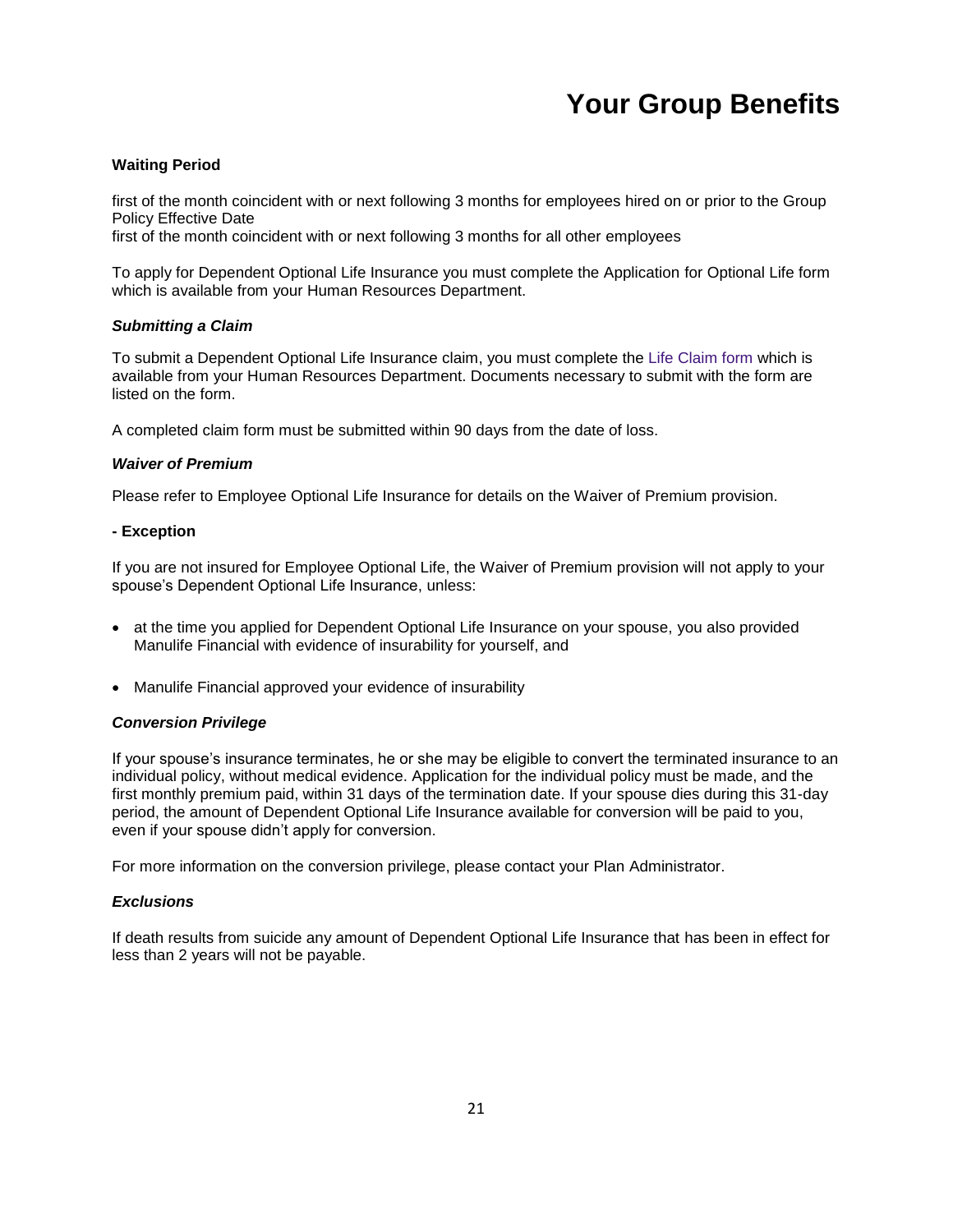# <span id="page-24-0"></span>**Basic Accidental Death and Dismemberment Insurance**

**This benefit is insured by AXA Assurances Inc.. The wording for this benefit has been provided by AXA Assurances Inc. who assumes sole responsibility in the case of any discrepancy between this wording and the policy issued by them.**

#### *Eligibility*

If you are an active, full-time employee under the age of seventy and participate in your Employer's Basic Group Life Insurance program, you are automatically insured under this program.

#### *Amount of Principal Sum*

The Principal Sum is equal to the amount of insurance under your Basic Group Life Insurance program.

#### *Definitions* **Wherever used in this Booklet:**

"You" and "Your", means the Eligible Employee who has purchased this Insurance and who is employed by the Employer.

"Policy", means the Group Policy #9223356 which is on file with the Employer.

"Program", means the Policy.

"Injury", means bodily Injury caused by an Accident occurring while your coverage is in force under the Policy, and resulting directly and independently of all other causes in Loss covered by the Policy, 24 hours a day, anywhere in the world.

"Principal Sum", means an amount equal to your Basic Group Life Insurance.

"Employer", means Bruyère Continuing Care.

"Insured Person", means an Employee insured under the Policy.

"Member of the Immediate Family", means a person at least 18 years of age, who is your son, daughter, father, mother, brother, sister, son-in-law, daughter-in-law, father-in-law, mother-in-law, brother-in-law, sister-in-law, (all of the above include natural, adopted or step relationship), spouse, grandson, granddaughter, grandfather or grandmother.

"Spouse" means an individual under the age of 70;

a) to whom you are legally married,

b) with whom you have continuously cohabited and who has been publicly represented as your spouse for a minimum of one (1) year immediately before a Loss is incurred under the Program.

Only one (1) individual will qualify as a spouse.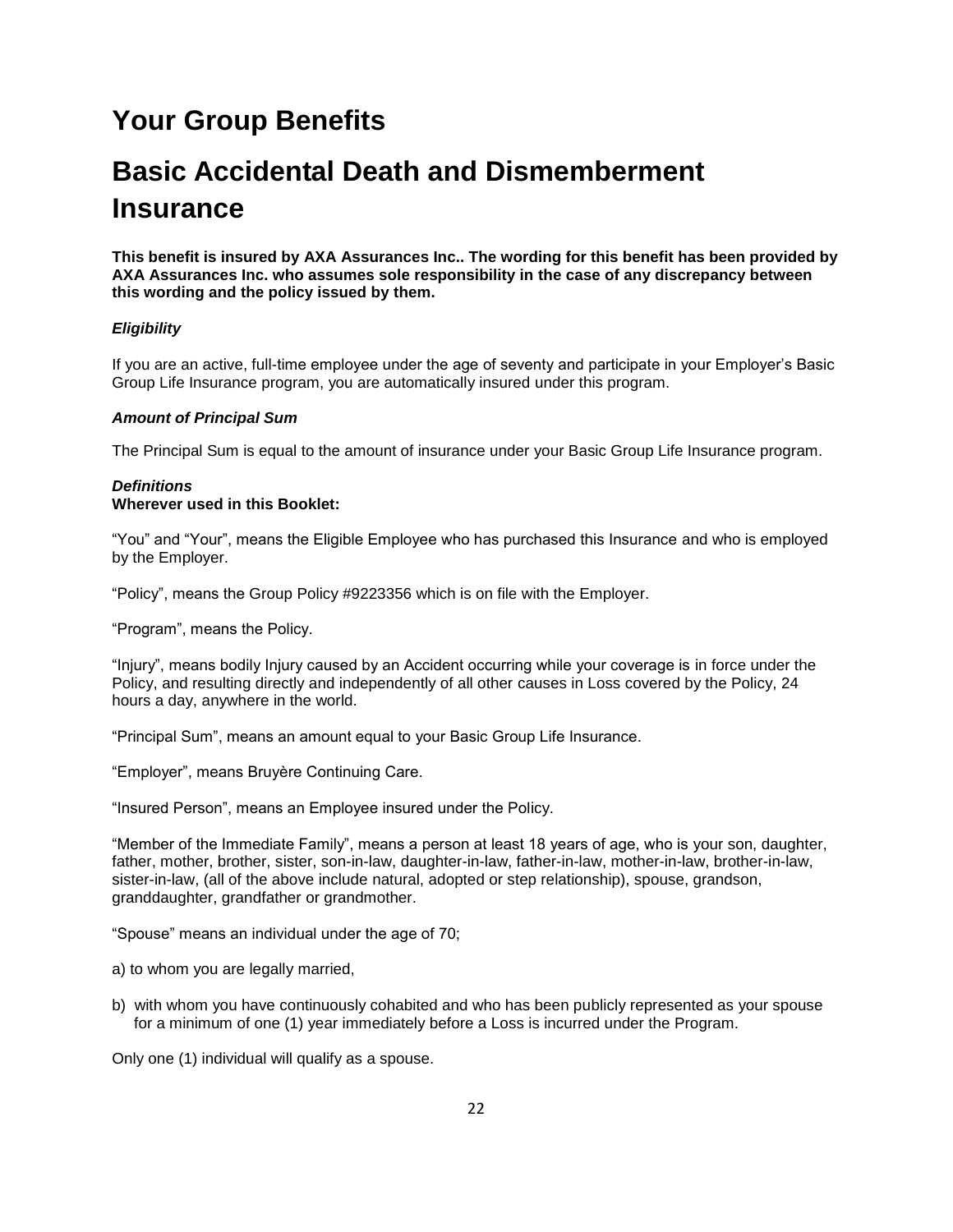If the insured Employee is legally married but is also cohabiting with an individual as described under section (b) above, the insured Employee may elect in writing which one of the individuals will qualify as a Spouse under the policy. This election must be filed with the Policyholder. The Insurer will not be bound by an election not filed before the event insured against. If an election is not filed, the Spouse will be the individual to whom the insured Employee is legally married.

#### *Benefits*

#### **Specific Loss Accident Indemnity**

If Injury results in any of the following Losses within three hundred and sixty-five (365) days after the date of the Accident, benefits will be paid according to the following Schedule of Losses.

For Loss of

- Life The Principal Sum
- The Entire Sight of Both Eyes The Principal Sum
- Speech and Hearing in Both Ears The Principal Sum
- One Hand and the Entire Sight of One Eye The Principal Sum
- One Foot and the Entire Sight of One Eye The Principal Sum
- The Entire Sight of One Eye Two-Thirds of the Principal Sum
- Speech Two-Thirds of the Principal Sum
- Hearing in Both Ears Two-Thirds of the Principal Sum
- Hearing in One Ear One-Third of the Principal Sum
- All Toes of One Foot One-Quarter of the Principal Sum

For Loss or Loss of Use of

- Both Hands The Principal Sum
- Both Feet The Principal Sum
- One Hand and One Foot The Principal Sum
- One Arm Three-Fourths of the Principal Sum
- One Leg Three-Fourths of the Principal Sum
- One Hand Two-Thirds of the Principal Sum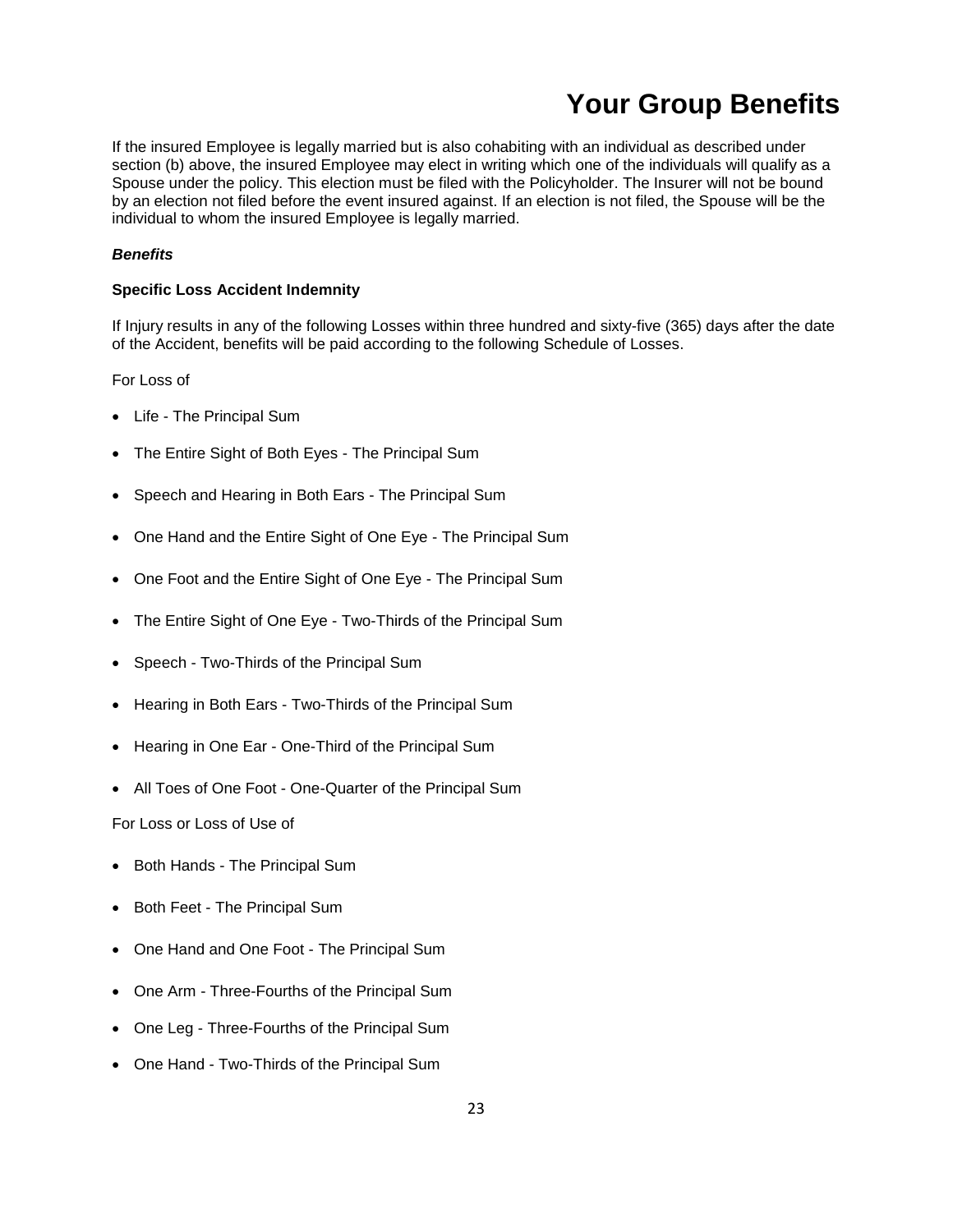- One Foot Two-Thirds of the Principal Sum
- Thumb and Index Finger or at Least Four Fingers of One Hand One-Third of the Principal Sum

#### For Total Paralysis of

- Both Upper and Lower Limbs (Quadriplegia) Two Times the Principal Sum
- Both Lower Limbs (Paraplegia) Two Times the Principal Sum
- Upper and Lower Limbs of One Side of Body (Hemiplegia) Two Times the Principal Sum

"Loss" as used above with reference to:

hand or foot: means the Complete Severance through or above the wrist or ankle joint, but below the elbow or knee joint;

arm or leg: means the Complete Severance through or above the elbow or knee joint;

thumb: means the Complete Severance of one entire phalanx of the thumb;

finger: means the Complete Severance of two entire phalanges of the finger;

toe: means the Complete Severance of one entire phalanx of the big toe and all phalanges of the other toes;

eye: means the Irrecoverable Loss of the entire sight thereof;

speech: means the Complete and Irrecoverable Loss of the ability to utter intelligible sounds;

hearing: means the Complete and Irrecoverable Loss of hearing;

quadriplegia, paraplegia, and hemiplegia: means the Complete and Irreversible Paralysis of such Limbs;

"loss of use": means the Total and Irrecoverable Loss of Use, provided the loss is continuous for 12 consecutive months and such Loss of Use is determined to be Permanent at the end of such period. Indemnity provided under this section will not be paid under any circumstances for more than one (1) of the losses, the greatest, sustained for multiple injuries to the same limb by any one (1) Insured Person as the result of any one (1) accident.

Indemnity provided under this section for all Losses sustained by any one (1) Insured Person as the result of any one (1) accident will not exceed the following:

a) with the exception of quadriplegia, paraplegia and hemiplegia, the Principal Sum.

b) with respect to quadriplegia, paraplegia and hemiplegia, Two Times the Principal Sum, or the Principal Sum if Loss of Life occurs within ninety (90) days after the date of the accident.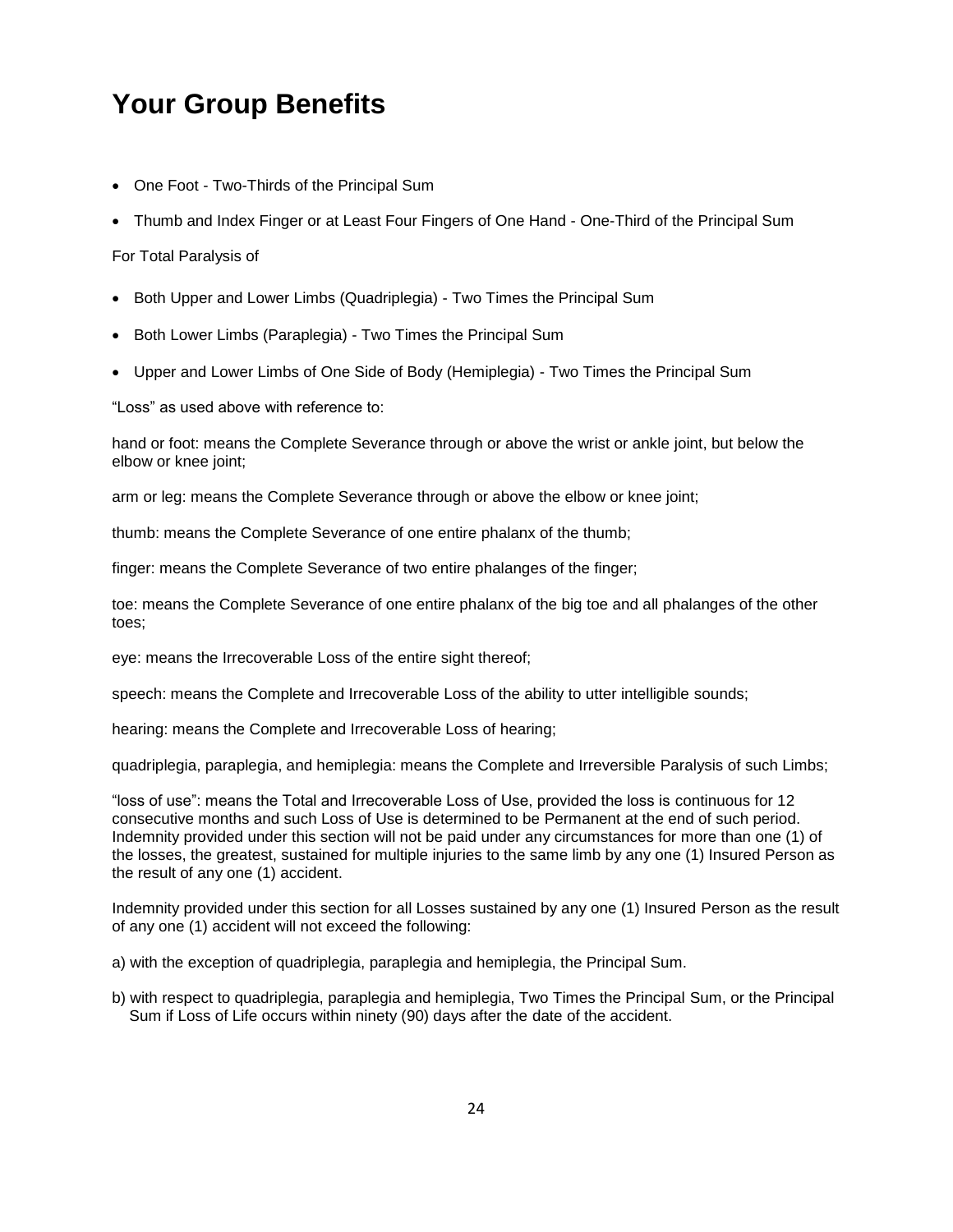In no event will indemnity payable for all Losses under this section exceed, in the aggregate, Two Times the Principal Sum as the result of the same accident.

#### *Repatriation \**

If you sustain accidental loss of life for which an amount of Principal Sum becomes payable under this program, repatriation benefits up to \$10,000 will be paid for expenses incurred for the return home of your body (including preparation charges for transportation). The death must occur at least 50 kilometres from your residence.

#### *Education \**

If you sustain Accidental Loss of Life which becomes payable under the Program, up to 5% of your Principal Sum (maximum \$5,000 which maximum is in combination with the Education Benefit maximum provided under any other policy issued to the Policyholder by the Insurer) will be payable for each qualifying Dependent Child for post-secondary education expenses provided the Child (i) is already enrolled full-time in an institution of higher learning or (ii) is at a secondary school level but will enroll, as a full-time student in a post-secondary education program within 365 days of your death.

This is payable annually for each year for up to 4 consecutive years. No payment will be made for expenses incurred prior to your Death nor will payment be made for room, board or other ordinary living, travelling or clothing expenses.

If your Dependent Child satisfies the above requirements, any benefits payable will be paid to such Child. If none of your Dependent Children satisfy the above requirements or the requirements as shown under "Day-Care Benefit", an amount equal to five percent (5%) of your Principal Sum or two thousand and five hundred dollars (\$2,500), whichever is less, will be paid to your beneficiary. This amount will only be paid under one (1) of the Policies issued to your Employer by the Insurer.

"Institution of Higher Learning" includes any university, college, CEGEP or trade school.

"Dependent Children" mean persons that are either legitimate or illegitimate children, adopted children, step-children or children who are in a parent-child relationship with the Insured Person. The children are unmarried, under twenty-six (26) years of age and dependent upon the Insured Person for maintenance and support.

#### *Day-Care \*\**

If you sustain Accidental Loss of Life which becomes payable under the Program, up to 5% of your Principal Sum (Maximum \$5,000 which maximum is in combination with the Day-Care Benefit maximum provided under any other policy issued to the Policyholder by the Insurer) will be payable for each qualifying Dependent Child for Day-Care expenses provided the Child (i) is enrolled in a legally licensed Day-Care Centre on the date of the accident, or (ii) enrolls in a legally licensed Day-Care Centre within 365 days after the date of your Death and (iii) is under 13 years of age.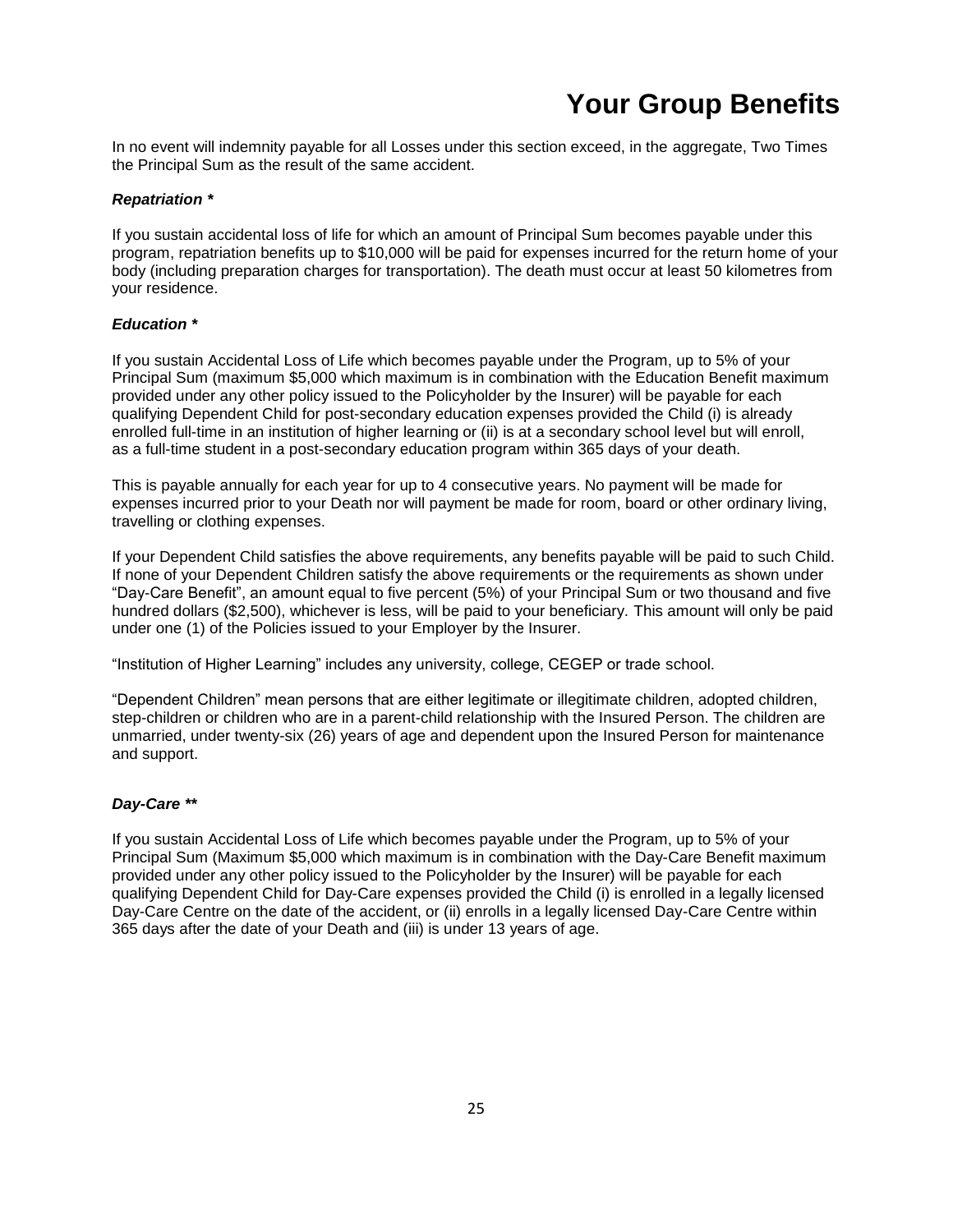This is payable annually for each year for up to 4 consecutive years. No payment will be made for expenses incurred prior to your Death nor will payment be made for room, board or other ordinary living, travelling or clothing expenses.

If a Dependent Child does satisfy the requirements indicated above, the Day-Care Benefit will be payable to the surviving Spouse if the Spouse has custody of the Child. If there is no surviving Spouse or the Child does not reside with the Spouse, benefits will then be paid to the child's legally appointed Guardian. If none of your Dependent Children satisfy the above requirements or the requirements as shown under "Education Benefit", we will pay an amount equal to five percent (5%) of your Principal Sum or two thousand and five hundred dollars (\$2,500), whichever is less, to your beneficiary. This amount will only be paid under one (1) of the policies issued to your Employer by the Insurer.

"Dependent Children" mean persons that are either legitimate or illegitimate children, adopted children, step-children or children who are in a parent-child relationship with the Insured Person. The children are under thirteen (13) years of age and dependent upon the Insured Person for maintenance and support.

#### *Rehabilitation \**

If you sustain any Loss which becomes payable under the Program and such Loss requires you to participate in a rehabilitation program in order to qualify to engage in an occupation in which you would not have engaged except for such Loss, the Insurer will pay the reasonable and necessary expenses actually incurred within 3 years from the date of the Accident to a maximum of \$10,000. No payment will be made for room, board or other ordinary living, travelling or clothing expenses.

#### *Occupational Training \**

If you sustain Accidental Loss of Life, Paralysis or Loss of entire sight of both eyes or Loss of use of both hands or Loss of use of both feet which becomes payable under the Program, this benefit will refund expenses incurred for your Spouse to engage in a formal occupational training program in order to upgrade his/her employment qualifications, to a maximum of \$10,000 within 3 years from the date of the Accident. No payment will be made for room, board or other ordinary living, travelling or clothing expenses.

#### *Family Transportation \**

If any specific loss covered under this program confines you to a hospital or if any other injury confines you to a hospital for 4 days and such hospital is located at least 150 kilometers from your residence, this benefit will refund expenses incurred by a member of your immediate family for hotel accommodation and transportation (via the most direct route) to your bedside, to a maximum of \$5,000. Private transportation expenses are limited to \$0.20 per kilometer travelled.

Room, board or other ordinary living, travelling or clothing expenses are not covered.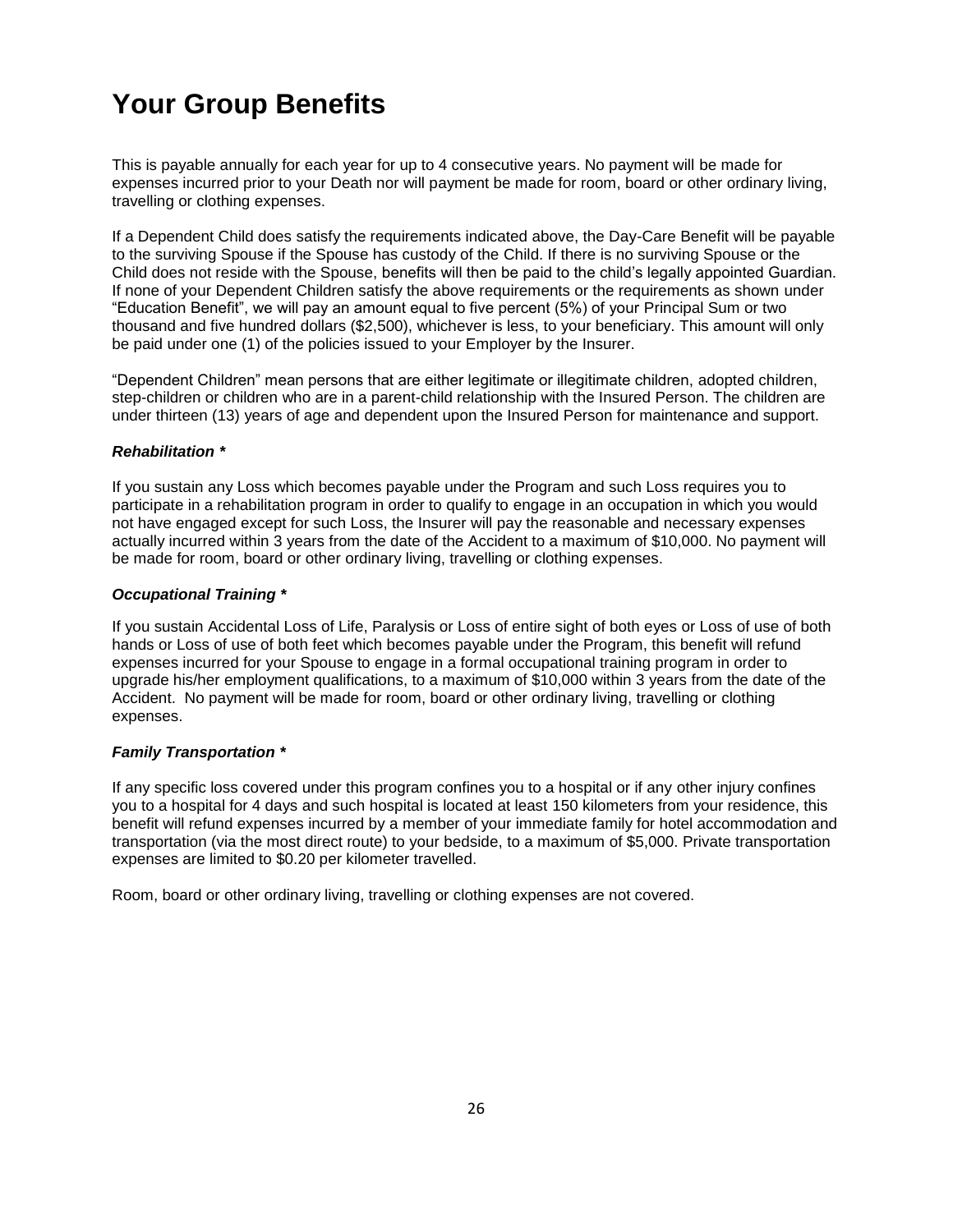#### *Identification \**

If you sustain accidental loss of life for which an amount of Principal Sum becomes payable under this program, and identification of your body is required by the police or a similar law enforcement agency having authority over such matters, this benefit will refund expenses actually incurred by a member of your immediate family for lodging and board (maximum of 3 consecutive nights) and transportation (via the most direct route) to the city or town where your body is located (location of the body must be at least 150 kilometres from the family member's normal place of residence), to a maximum of \$5,000. Private transportation expenses are limited to \$0.20 per kilometre travelled.

#### *Seat Belt \*\**

If, at the time of the Accident, you or your Insured Dependent(s) were wearing a properly fastened seat belt and driving or riding in a vehicle driven by a driver who was neither intoxicated nor under the influence of drugs (unless taken as prescribed by a physician), and a Loss becomes payable under the Program, the applicable amount of Principal Sum will be increased by 10% for those wearing a seat belt, subject to a maximum of fifty thousand dollars (\$50,000), which maximum is in combination with the Seat Belt Benefit maximum provided under any other policy issued to the Policyholder by the Insurer.

"Intoxicated and being under the influence of drugs" is as defined by the jurisdiction in which the Accident occurs.

"Vehicle" means a passenger car, station wagon, van, jeep-type automobile, truck, ambulance or any type of motorized vehicle used by municipal, provincial or federal police forces.

#### *Home Alteration and Vehicle Modification \**

If you or your Insured Dependent(s) sustains the Loss of or Loss of Use of Both Feet or Legs or becomes Quadriplegic, Paraplegic or Hemiplegic, for which indemnity is payable under the policy, and subsequently requires the use of a Wheelchair to be Ambulatory, we will pay the reasonable and necessary expenses actually incurred within 3 years of the date of the Accident causing such Loss for:

- a) the cost of Alterations to your Principal Residence to make it wheelchair accessible, and/or
- b) the cost of Modifications to 1 Motor Vehicle utilized by you to make it wheelchair accessible when such modifications are approved by licensing authorities where required.

Payment by the Insurer for the total of all expenses incurred by or for any Insured Person will not exceed \$10,000 as the result of any one Accident.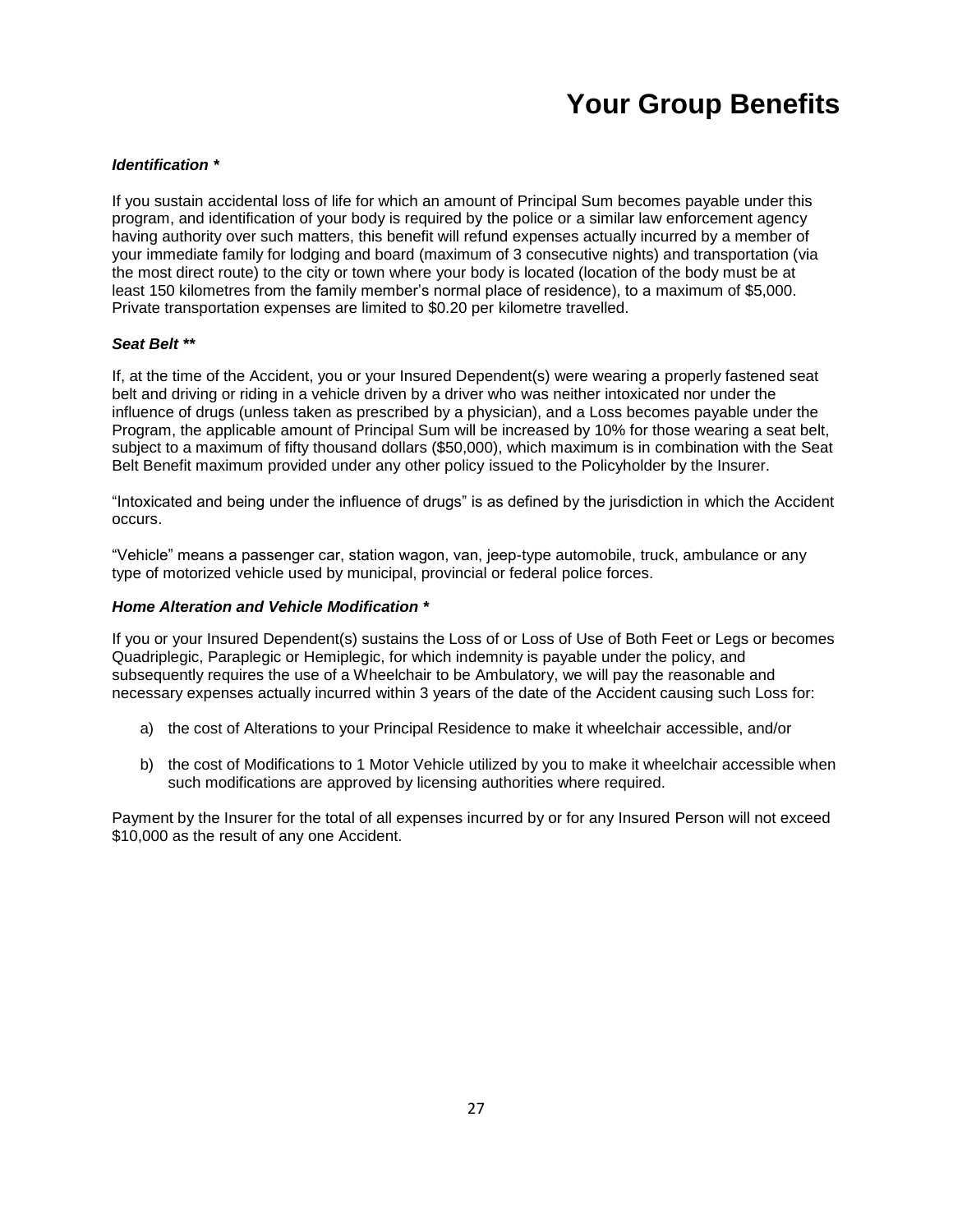#### *Hospital Indemnity \**

A daily benefit of 1/30th of 1% of your Principal Sum, to a maximum of \$2,500.00 per month, which maximum is in combination with the Hospital Indemnity Benefit maximum provided under any other policy issued to the Policyholder by the Insurer, will be payable to you when you or your Insured Dependent(s) are in Hospital and under the care of a Physician, but only if the period of Hospitalization is uninterrupted, results from an Injury and begins while insurance under the Policy is in force.

Such daily benefit will be paid from the first day of Hospitalization if Hospitalized:

- a) due to a Loss payable under the "Schedule of Losses", or
- b) due to an Injury which requires Hospitalization for at least 4 consecutive days; but in no event for more than 365 days per Injury.

If a particular condition causes more than one period of Hospitalization due to the same or related causes, then the maximum benefit (365 days in a Hospital) will be reinstated, provided a period of 183 days has elapsed between periods of Hospitalization.

**Note:** Benefits marked with an asterisk (\*) are only payable under one of the policies issued to your employer by AXA Assurance Inc.

Benefits marked with 2 asterisks (\*\*) are subject to a combined maximum with similar benefits provided under any other policy issued to your employer by AXA Assurance Inc.

#### *Aircraft Coverage*

You are covered only while flying as a passenger in any aircraft holding a current and valid certificate of airworthiness (other than an aircraft owned, leased, operated by or on behalf of your employer) and flown by a licensed pilot. Coverage also applies while flying as a passenger in a military aircraft and while boarding or alighting from any aircraft or being struck by any aircraft.

#### *Exposure and Disappearance*

If, by reason of an Accident covered by this Program, an Insured Person is unavoidably exposed to the elements and such Exposure results in a covered Loss, such Loss will be covered.

If any Insured Person is not found within one year of the disappearance, sinking or wrecking of a conveyance in which he/she was riding at the time of the Accident, it will be presumed the Insured Person has suffered Loss of Life resulting from bodily Injury caused by an Accident.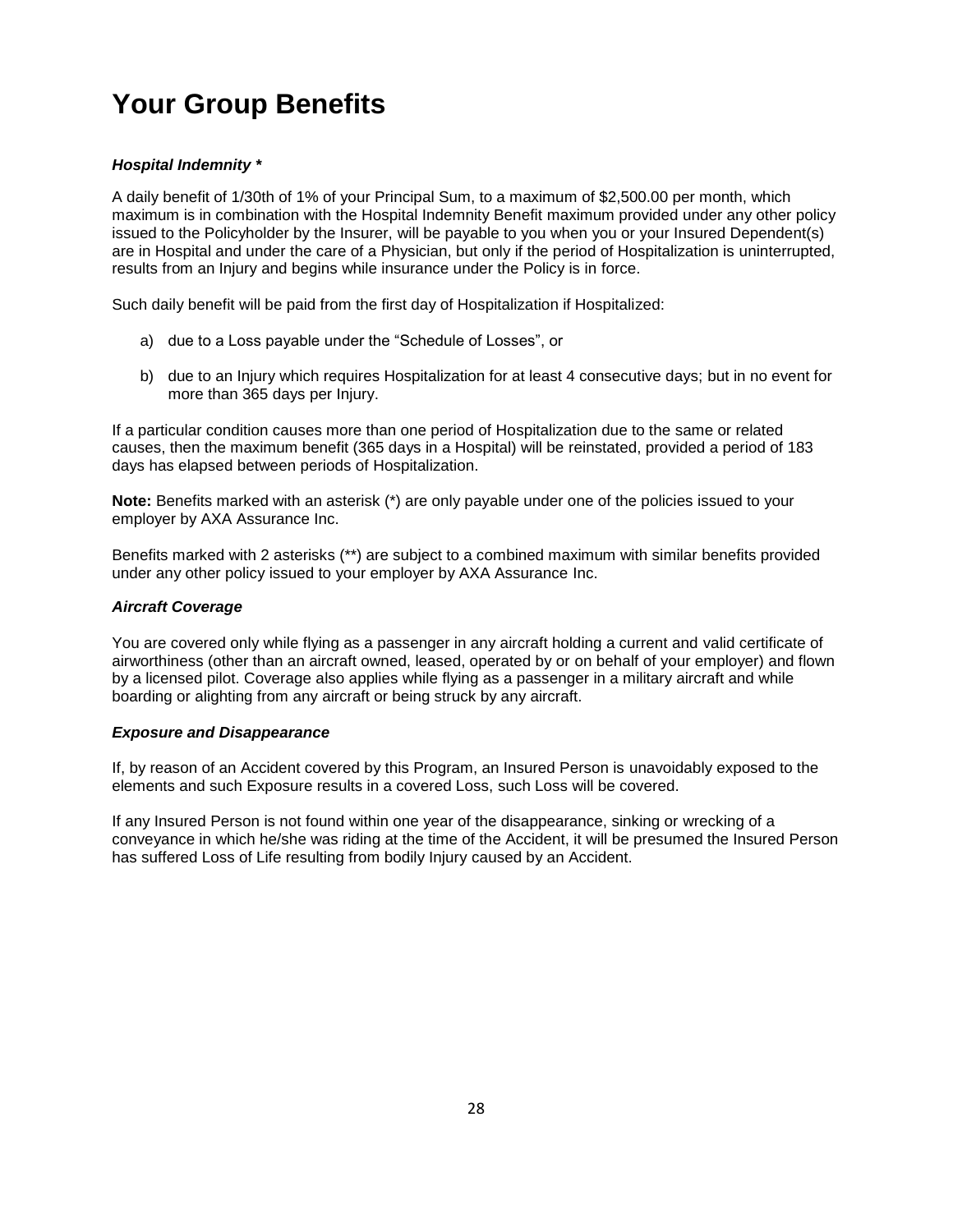#### *Waiver of Premium*

If you become totally disabled and remain so for at least 6 consecutive months, you need not pay any further premiums under the policy, until the earliest of the following dates:

- 1. the date this program terminates;
- 2. the date you reach age 65;
- 3. the date you cease to be totally disabled; or
- 4. Omission to provide us with satisfactory proof of continuance of total disability within 90 days of request or refusal to submit to medical examination.

All terms and provisions of this program will apply during the period your premiums are waived, including provisions relating to reduction in amounts of insurance.

#### *Continuation of Coverage*

Subject to payment of premium, coverage will be continued for a period of up to 12 months during any approved leave of absence, temporary lay-off or maternity leave. For disability leave, coverage provided under this section will terminate when You reach age 65, qualify for a Waiver of Premium clause or when You return to work, whichever is earliest.

All terms and provisions of the Policy apply during the period of the leave, including provisions relating to reductions in amounts of insurance.

Notwithstanding anything contained to the contrary in the Policy, benefits payable for any Loss which occurs while this clause is in effect cannot exceed the amount of insurance payable on the commencement date of Your leave.

#### *Conversion Privilege*

If Your insurance is terminated due to

- 1. termination of employment,
- 2. cessation of eligibility for insurance under the Policy or
- 3. cessation of total disability after which You did not return to work for the Employer, and the Policy is still in effect, You may convert Your own insurance without evidence of insurability, into an individual accident policy.

You must apply prior to attainment of age 70 and within 31 days of the termination of Your insurance.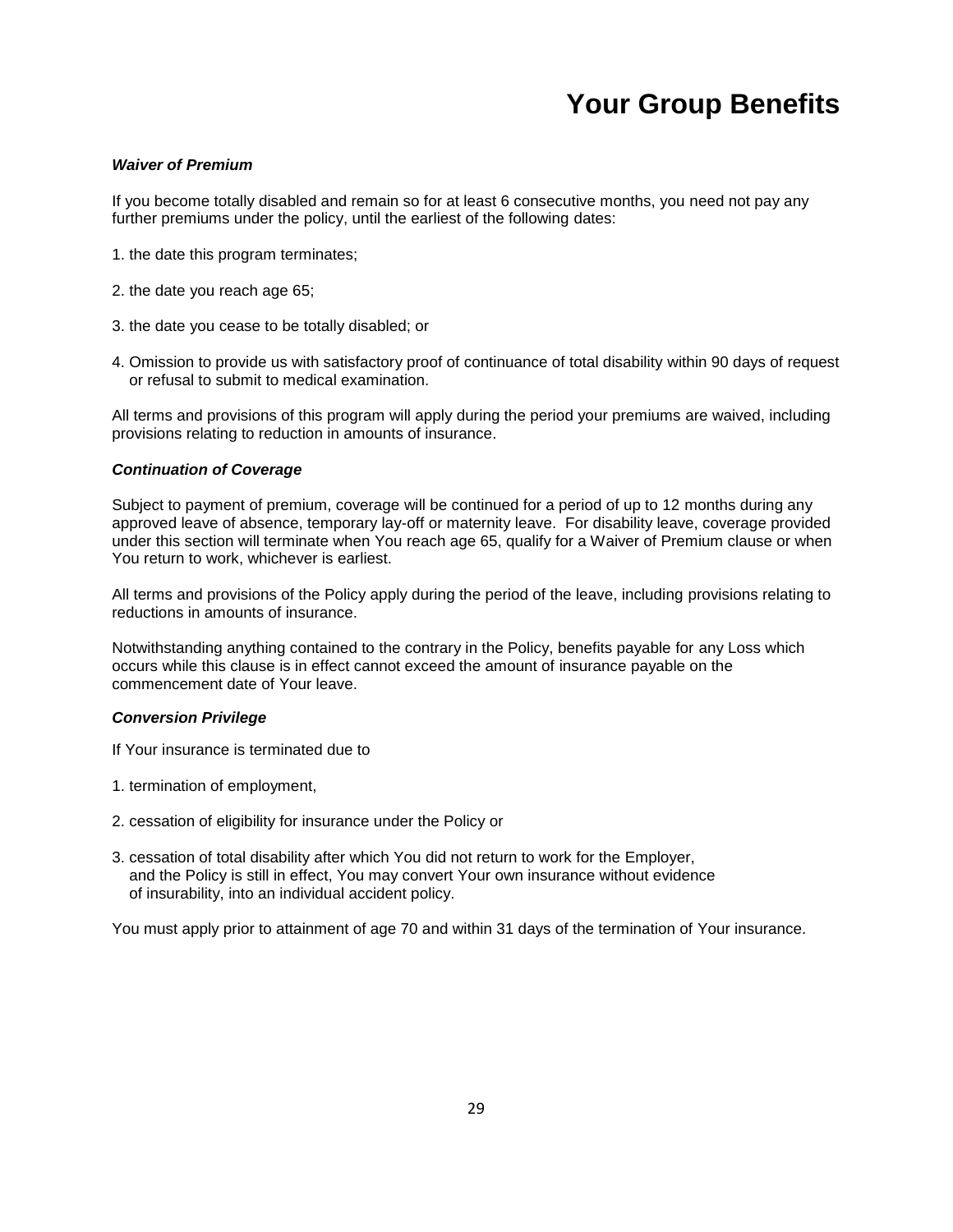The benefits provided are a Specific Loss schedule available from AXA Assurances Inc. at the date of conversion. The amount of insurance that may be converted cannot exceed the amount then in effect on the date of termination (total aggregate of \$200,000 for all conversions with Us). The premium is calculated at AXA Assurances Inc. manual premium rates in force at the date of conversion.

Premiums are payable annually in advance and the individual accident policy issued on an annually renewable basis.

#### *Exclusions*

The Program does not cover any loss, fatal or non-fatal, caused or contributed to by:

- 1. intentionally self-inflicted injury while sane or self-inflicted injury while insane;
- 2. declared or undeclared war or any act thereof;
- 3. active full-time service in the armed forces of any country;
- 4. riding as a passenger or otherwise in any vehicle or device for aerial navigation, other than as provided in the section entitled "Aircraft Coverage".

#### *To Whom are Benefits Paid?*

Your accidental death benefit will be paid to the beneficiary designated on your Basic Group Life Insurance Enrollment Card. Any other benefits payable will be paid to you.

#### *Claim Procedures*

You or your beneficiary must notify your employer immediately.

In the event of a claim, written notice of injury must be given to AXA Assurances Inc. within 30 days after the date of the accident and written proof of loss must be submitted to AXA Assurances Inc. within 90 days after the date of such loss.

Failure to provide such notice or proof within such time will not invalidate nor reduce any claim, if it is shown not to have been reasonably possible to provide such notice or proof and that such notice or proof was provided as soon as was reasonably possible, but in no event later than one year after the date of the accident.

This booklet/certificate summarizes in non-technical language the terms and conditions of this accident insurance program and should be preserved for reference. All rights and obligations are determined in accordance with the Group Policy #9223356 and not this booklet/certificate. For detailed information, please contact the Human Resources Department of your Employer.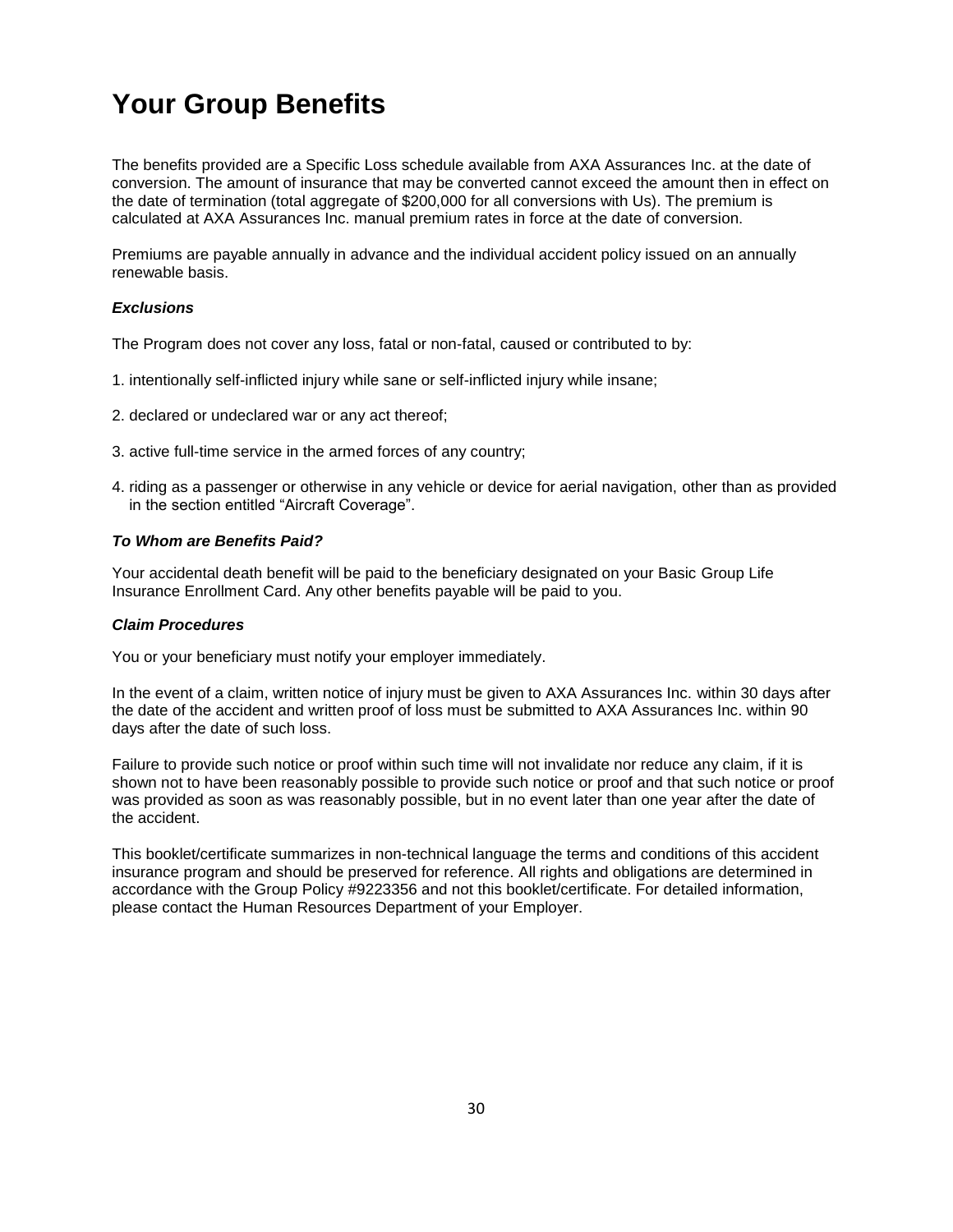### <span id="page-33-0"></span>**Extended Health Care**

If you or your dependents incur charges for any of the Covered Expenses specified, your Extended Health Care benefit can provide financial assistance.

Payment of Covered Expenses is subject to any maximum amounts shown below under The Benefit and in the expenses listed under Covered Expenses.

Claim amounts that will be applied to the maximum are the amounts paid after applying the Deductible, Benefit Percentage, and any other applicable provisions.

#### *The Benefit*

**Overall Benefit Maximum** - Unlimited

**Deductible** - Nil

#### **Benefit Percentage** - 100 % for - Drugs - Hospital Care - Medical Services & Supplies – Professional Services - Vision

**Termination Age** - employee's age 70 or retirement, whichever is earlier

#### **Waiting Period**

first of the month coincident with or next following one month for employees hired on or prior to the Group Policy Effective Date first of the month coincident with or next following one month for all other employees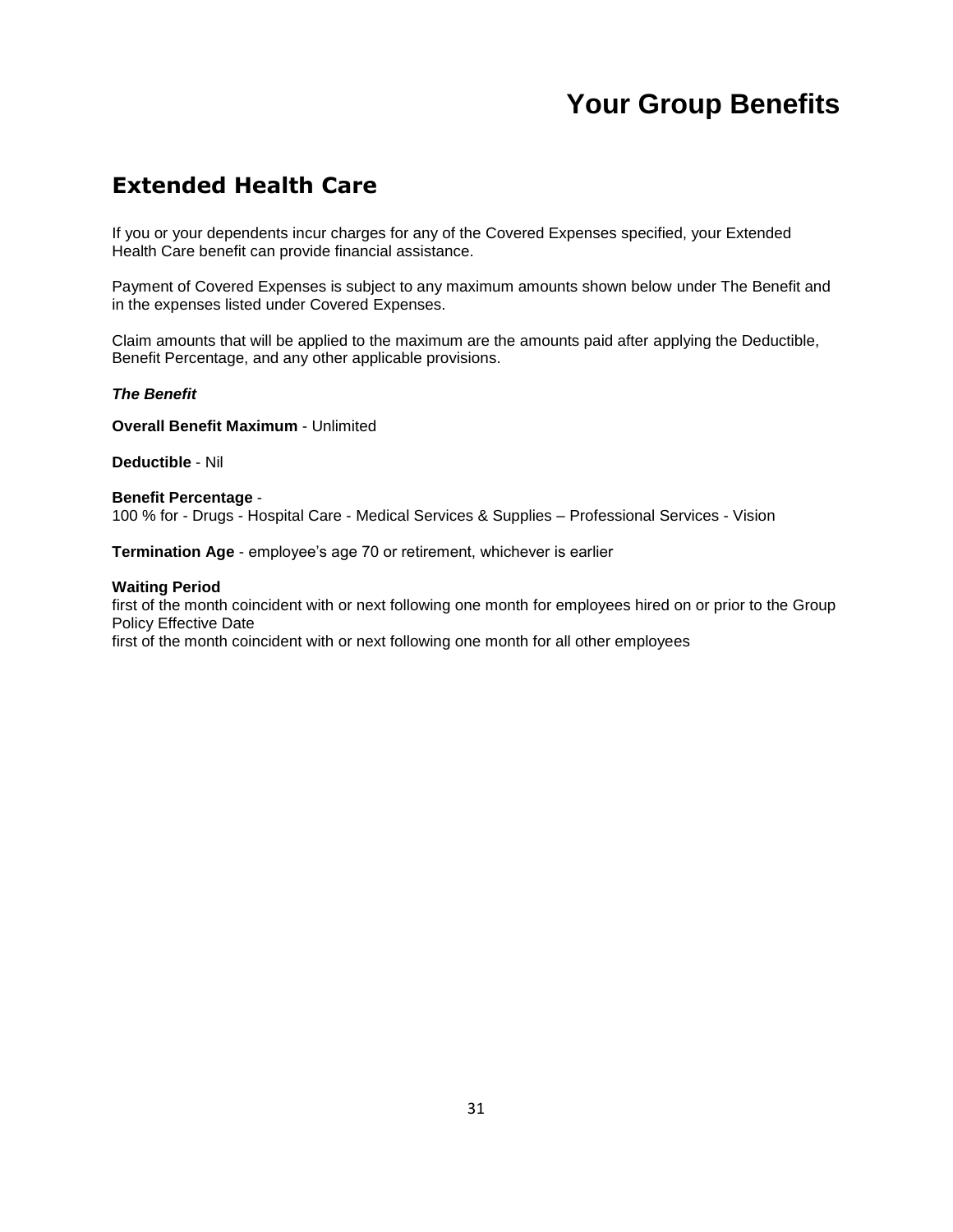### <span id="page-34-0"></span>**Covered Expenses**

The expenses specified are covered to the extent that they are reasonable and customary, provided they are:

- medically necessary for the treatment of sickness or injury and recommended by a physician
- incurred while you are insured under this Group Benefit Program
- reasonable taking all factors into account
- not covered under the Provincial Plan or any other government-sponsored program
- legally insurable

Note: The term sickness as used above does not include infertility.

Payment of any Covered Expenses under this benefit which may be purchased in large quantities will be limited to the purchase of up to a 3 months' supply at any one time, except for covered drug expenses.

#### *Hospital Care*

The maximum amount payable to you on and after the first day of the year in which you attain age 65 is \$500, less the total paid during the 3 preceding calendar years

- charges, in excess of the hospital's public ward charge, for private accommodation, provided:
	- the person was confined to hospital on an in-patient basis, and
	- the accommodation was specifically elected in writing by the patient
- private accommodation for confinement in a palliative or rehabilitative care facility, up to a maximum of 180 days per disability
- charges for any portion of the cost of ward accommodation, utilization or co-payment fees (or similar charges) are not covered

#### *Nursing Home*

Private accommodation for each day the insured person is residing in a Nursing Home and is eligible to receive extended care benefits under the Health Insurance Act of Ontario, subject to Physician's recommendation, up to a maximum reimbursement of \$200 per day, for up to 120 days, for one period of confinement.

All confinements due to same or related cause will be considered as one continuous period of confinement, unless separated by 30 days for an Employee, or 180 days for a Dependent.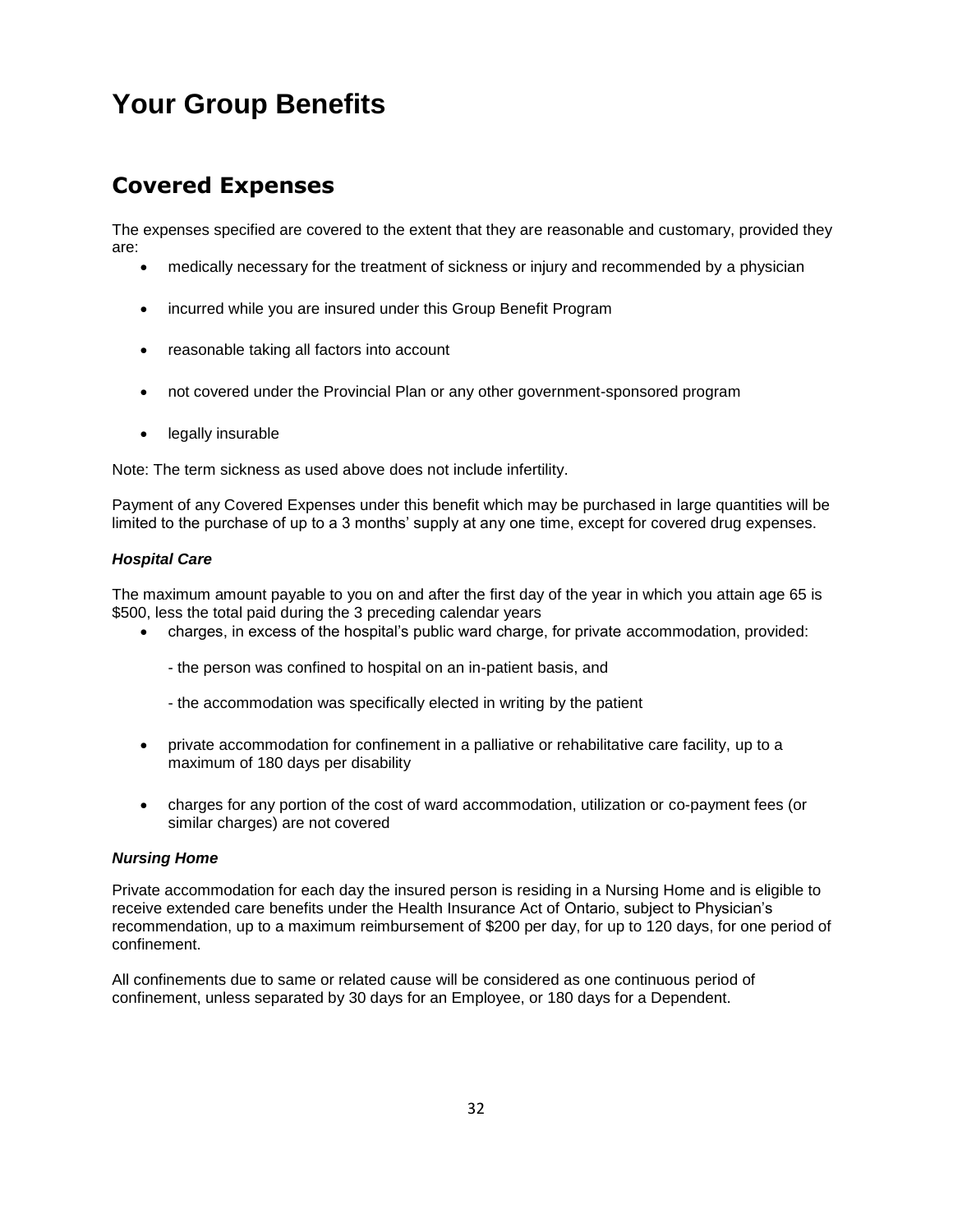#### **- Drug Maximum**

Fertility drugs - \$2,500 per calendar year

Viagra - 8 pills per month

All other covered drug expenses - Unlimited

#### *Prescription Drugs*

- oral contraceptives
- preventive vaccines
- injectable medications
- life-sustaining drugs
- fertility drugs to a maximum of \$2,500 per calendar year
- Viagra to a maximum of 8 pills per month
- charges for standard syringes, needles and diagnostic aids, required for the treatment of diabetes (charges for cotton swabs, rubbing alcohol, automatic jet injectors and similar equipment are not covered)

*Charges for the following expenses are not covered:*

- anti-smoking drugs
- the administration of injectable drugs
- drugs, biological and related preparations which are intended to be administered in hospital on an in-patient or out-patient basis and are not intended for a patient's use at home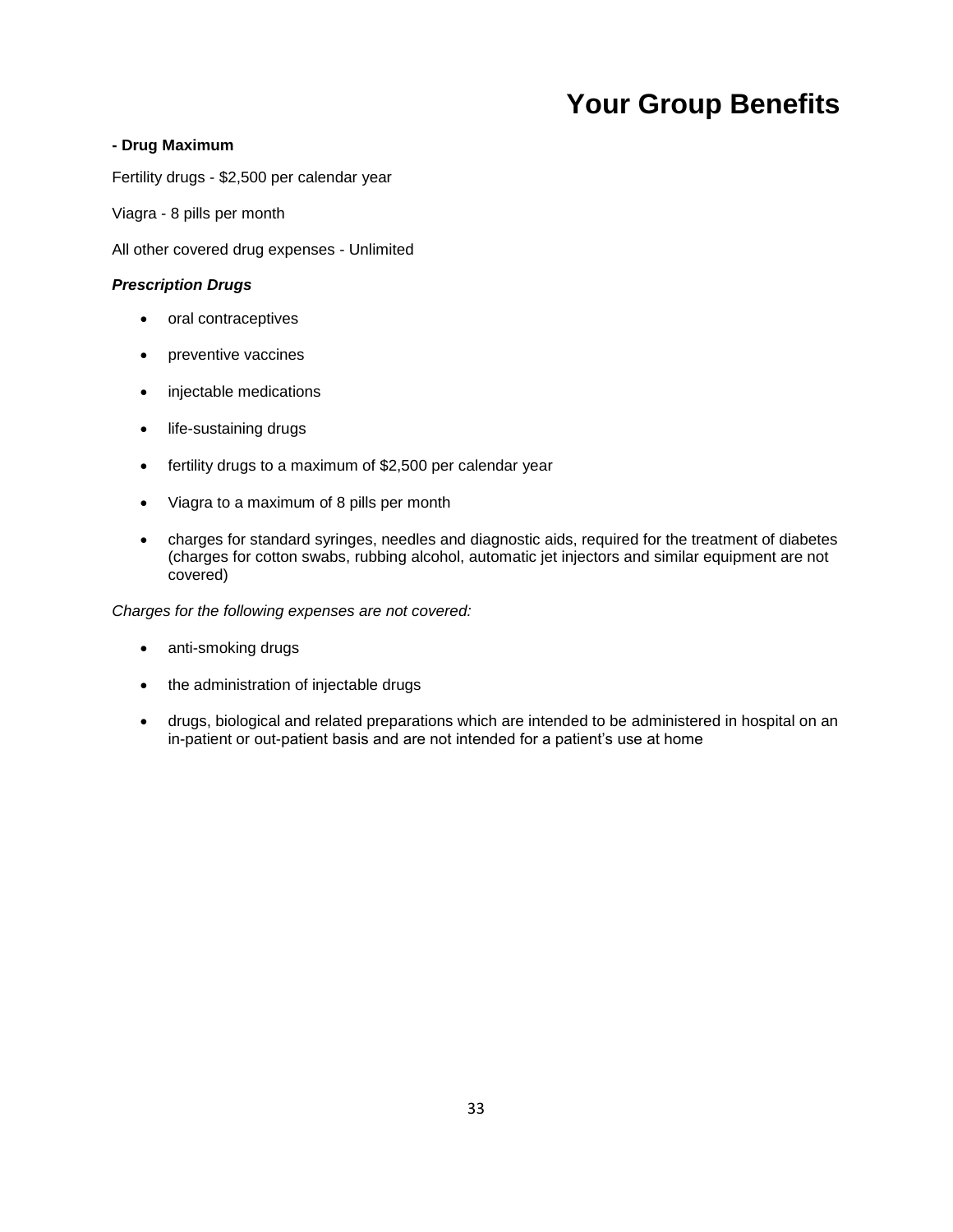#### **- Prescription Quantity**

The maximum quantity of drugs or medicines that will be payable for each prescription will be limited to the lesser of:

a) the quantity prescribed by your physician or dentist, or

b) a 34-day supply

A quantity of up to a 100-day supply may be payable in long term therapy cases, where the larger quantity is recommended as appropriate by your physician and pharmacist.

#### **- Payment of Drug Claims**

Your Pay Direct Drug Card provides your pharmacist with immediate confirmation of covered drug expenses. This means that when you present your Pay Direct Drug Card to your pharmacist at the time of purchase, you and your eligible dependents will not incur out-of-pocket expenses for the full cost of the prescription.

The Pay Direct Drug Card is honoured by participating pharmacists displaying the appropriate Pay Direct Drug decal.

To fill a prescription for covered drug expenses:

a) present your Pay Direct Drug Card to the pharmacist at the time of purchase, and

b) pay any amounts that are not covered under this benefit.

You will be required to pay the full cost of the prescription at time of purchase if:

- you cannot locate a participating Pay Direct Drug pharmacy
- you do not have your Pay Direct Drug Card with you at that time
- the prescription is not payable through the Pay Direct Drug Card system

For details on how to receive reimbursement after paying the full cost of the prescription, please see your Plan Administrator.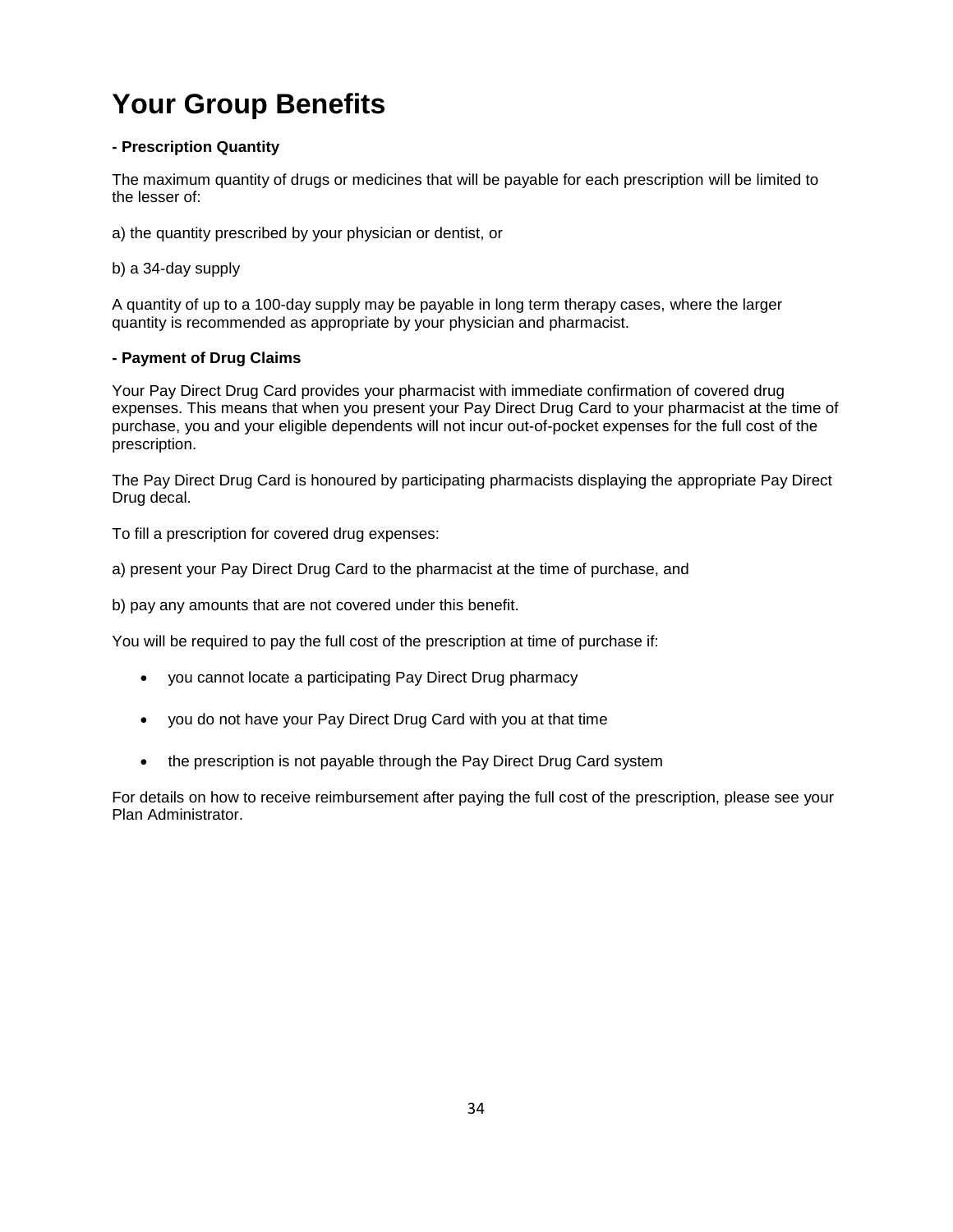#### *Vision Care*

- eye exams, once every 2 calendar years to a maximum of \$75
- purchase and fitting of prescription eyeglass lenses one pair every 2 calendar years or elective contact lenses - one claim every 2 calendar years

**Note:** Eyeglass lenses and contact lenses will be reimbursed on the basis of reasonable and customary charges.

- repairs, replacement glasses or frames for glasses to a maximum of \$60 during any 2 calendar years
- elective laser vision correction procedures to a maximum of \$250 during any 2 calendar years

#### *Professional Services*

Services provided by the following licensed practitioners:

- Chiropractor \$500 per calendar year(s)
- Osteopath \$500 per calendar year(s)
- Podiatrist \$500 per calendar year(s)
- Chiropodist \$500 per calendar year(s)
- Massage Therapist \$500 per calendar year(s)
- Naturopath \$500 per calendar year(s)
- Speech Therapist \$1,000 per calendar year(s)
- Physiotherapist Unlimited
- Psychologist \$1,000 per calendar year(s)
- Acupuncturist \$500 per calendar year(s)

Recommendation by a physician for Professional Services is not required.

#### *Medical Services and Supplies*

For all medical equipment and supplies covered under this provision, Covered Expenses will be limited to the cost of the device or item that adequately meets the patient's fundamental medical needs.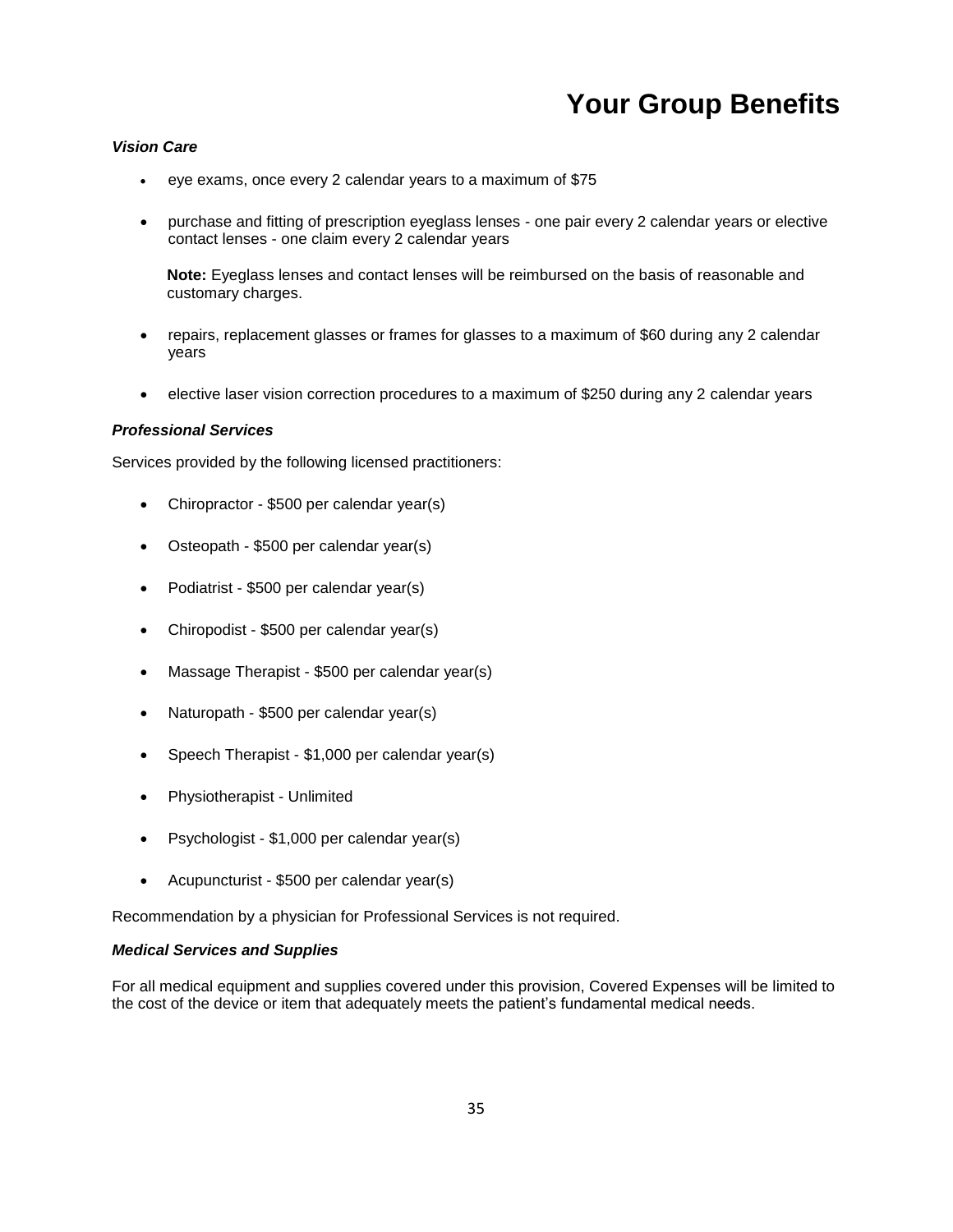#### **Private Duty Nursing**

Services which are deemed to be within the practice of nursing and which are provided in the patient's home by:

- a registered nurse, or
- a registered nursing assistant (or equivalent designation) who has completed an approved medications training program

Covered Expenses are subject to maximums of 90 eight-hour shifts per person, \$175 per day, and \$15,750 per calendar year

*Charges for the following services are not covered:*

- service provided primarily for custodial care, homemaking duties, or supervision
- service performed by a nursing practitioner who is an immediate family member or who lives with the patient
- service performed while the patient is confined in a hospital, nursing home, or similar institution
- service which can be performed by a person of lesser qualification, a relative, friend, or a member of the patient's household

#### *Pre-Determination of Benefits*

A detailed treatment plan should be submitted with cost estimates before Private Duty Nursing services begin. The Plan Administrator will then advise you of any benefit that will be provided.

#### **Ambulance**

 licensed ambulance service provided in the patient's province of residence, including air ambulance, to transfer the patient to the nearest hospital where adequate treatment is available, including attendant if transportation is not by a licensed service

#### **Medical Equipment**

- rental or, when approved by the Plan Administrator, purchase of:
	- Mobility Equipment: crutches, canes, walkers, wheelchairs and electric wheelchairs due to medical necessity; and
	- Durable Medical Equipment: manual hospital beds, electric hospital beds due to medical necessity, respiratory and oxygen equipment, and other durable equipment usually found only in hospitals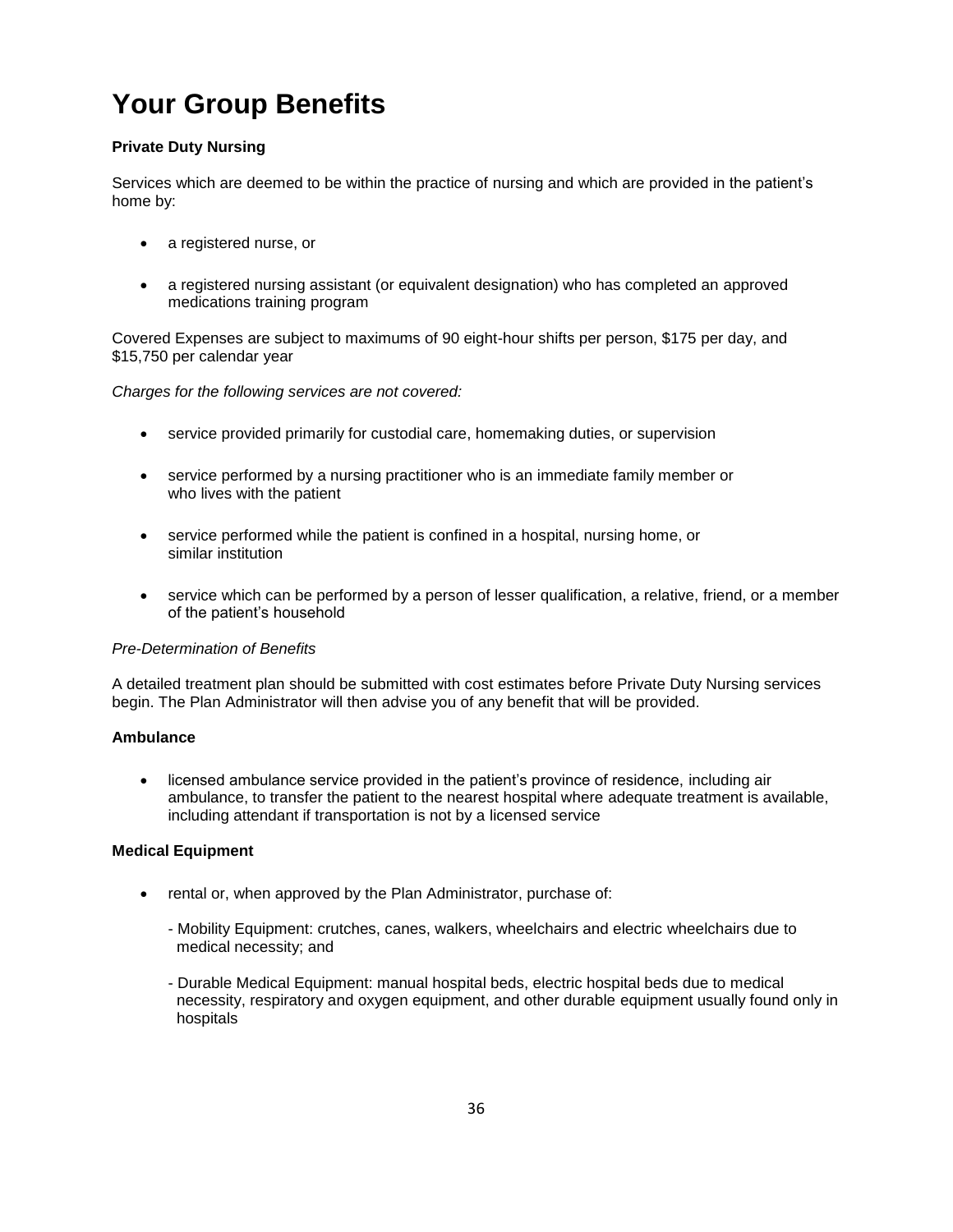#### **Non-Dental Prostheses, Supports and Hearing Aids**

- external prostheses
- charges for myoelectrical limbs
- charges for initial pair of eyeglasses or contact lenses following cataract surgery or when the insured person does not have an organic lens
- surgical stockings, up to a maximum of 6 pairs per calendar year
- surgical brassieres, up to a maximum of 2 per calendar year
- braces (other than foot braces), trusses, collars, leg orthosis, casts and splints
- stock-item orthopaedic shoes and modifications or adjustments to stock-item orthopaedic shoes or regular footwear, up to a maximum of 2 pairs (maximum of \$225 per pair) per calendar year(s) (recommendation of either a physician or a podiatrist is required)
- custom-made shoes which are constructed by a Certified Orthopaedic Footwear Specialist (C.O.F.S.) and are required because of a medical abnormality, up to a maximum of 1 pair per calendar year
- casted, custom-made orthotics, up to a maximum of 2 pairs (maximum of \$225 per pair) per calendar year(s) (recommendation of either a physician or a podiatrist is required)
- cost, installation, repair and maintenance of hearing aids (including charges for batteries), to a maximum of \$500 every 5 calendar year(s)

#### **Other Supplies and Services**

- glucometers, 1 per 4 calendar years in the case of insulin dependent diabetes
- the cost of tracheotomy supplies, urinary kits and respirators
- ileostomy, colostomy and incontinence supplies
- medicated dressings and burn garments
- wigs and hairpieces for patients with temporary hair loss as a result of medical treatment, up to a maximum of \$1,500 per lifetime
- oxygen
- microscopic and other similar diagnostic tests and services rendered in a licensed laboratory in the province of Quebec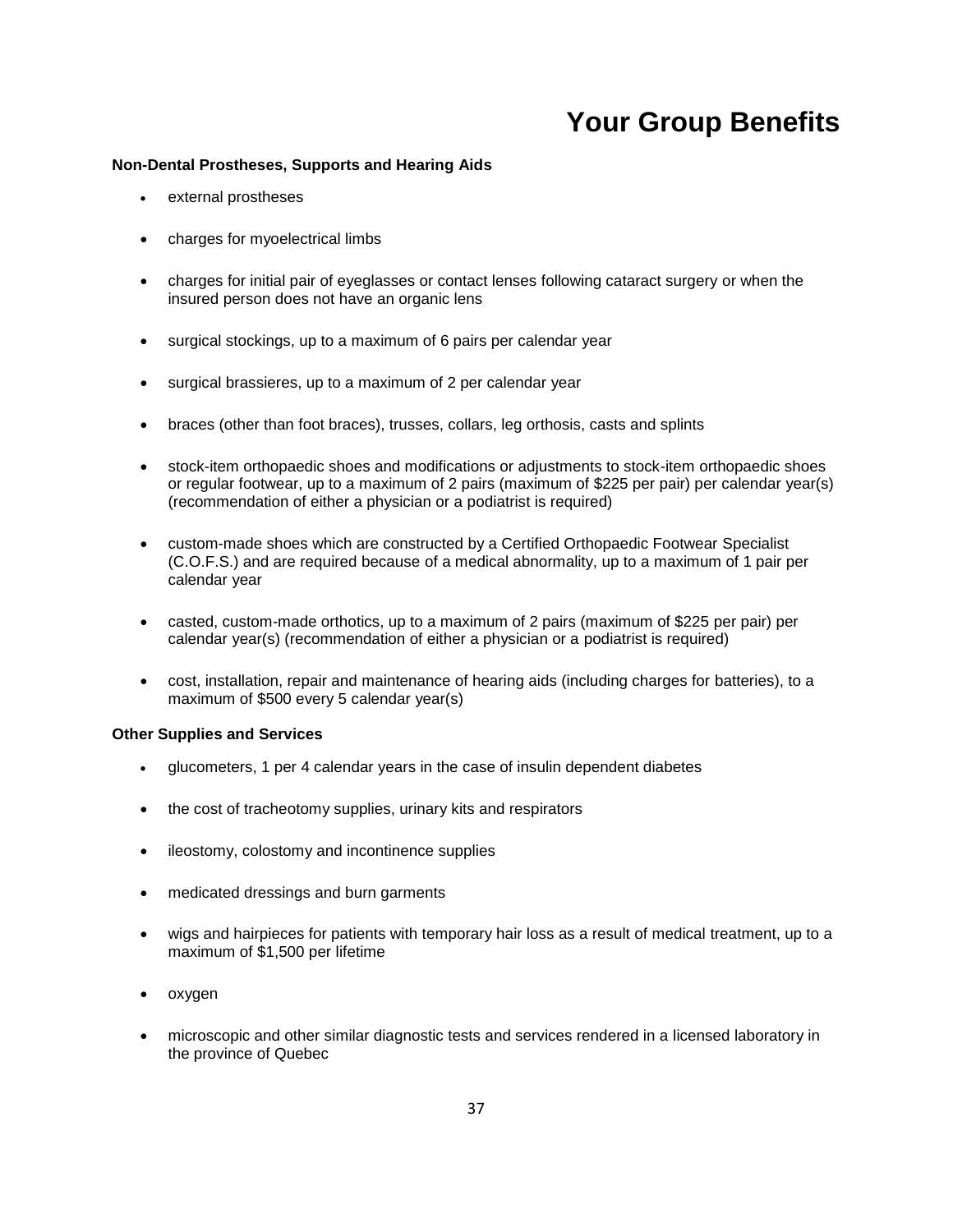- charges for oral surgery or treatment with removal of malignant tumours
- charges for the treatment of accidental injuries to natural teeth or jaw, provided the treatment is rendered within 90 days of the accident and is completed within 1 year. Injuries due to biting or chewing are excluded. Covered expenses will be subject to a maximum of \$2,500 per accident

### <span id="page-40-0"></span>**Submitting a Claim**

To submit an Extended Health Care claim, you must complete an Extended Health Care Claim form, Claim forms are available from your Human Resources Department or on Cowan's website at [www.cowangroup.ca.](http://www.cowangroup.ca/)

All applicable receipts must be attached to the completed claim form when submitting it to your Plan Administrator.

All claims must be submitted within 12 months after the date the expense was incurred. However, upon termination of your insurance, all claims must be submitted no later than 90 days from the termination date.

#### *Subrogation (Third Party Liability)*

If your medical expenses result from an injury caused by another person and you have the legal right to recover damages, the Plan Administrator may request that you complete a subrogation reimbursement agreement when you submit a claim for such expenses.

On settlement or judgement of your legal action, you will be required to reimburse the Plan Administrator those amounts you recover which, when added to the payments you received from the Plan Administrator, exceed 100% of your incurred expenses.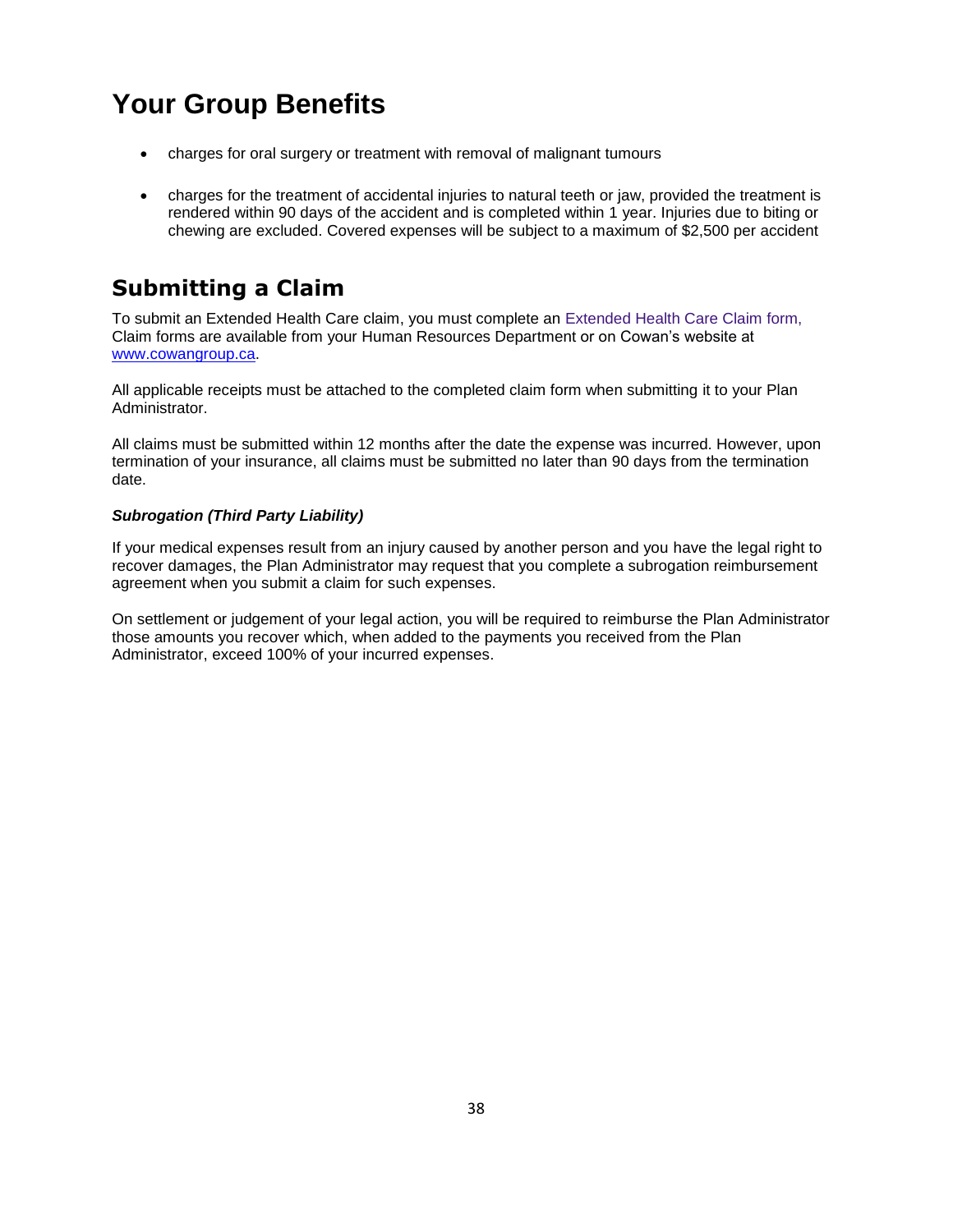#### *Exclusions*

*No Extended Health Care benefits are payable for expenses related to:*

- self-inflicted injuries
- war, insurrection, the hostile actions of any armed forces or participation in a riot or civil commotion
- committing or attempting to commit an assault or criminal offence
- an illness or injury for which benefits are payable under any government plan or workers' compensation
- charges for periodic check-ups, broken appointments, third party examinations, travel for health purposes, or completion of claim forms
- services or supplies provided by an employer's medical or dental department
- services or supplies for which no charge would normally be made in the absence of insurance
- services and supplies where reimbursement would have been made under a governmentsponsored plan, in the absence of insurance
- services or supplies which are not permitted by law to be paid
- services or supplies which are required for recreation or sports
- services or supplies which would have been payable by the Provincial Plan if proper application had been made
- medical treatment which is not usual or customary, or is experimental or investigational in nature
- medical or surgical care which is cosmetic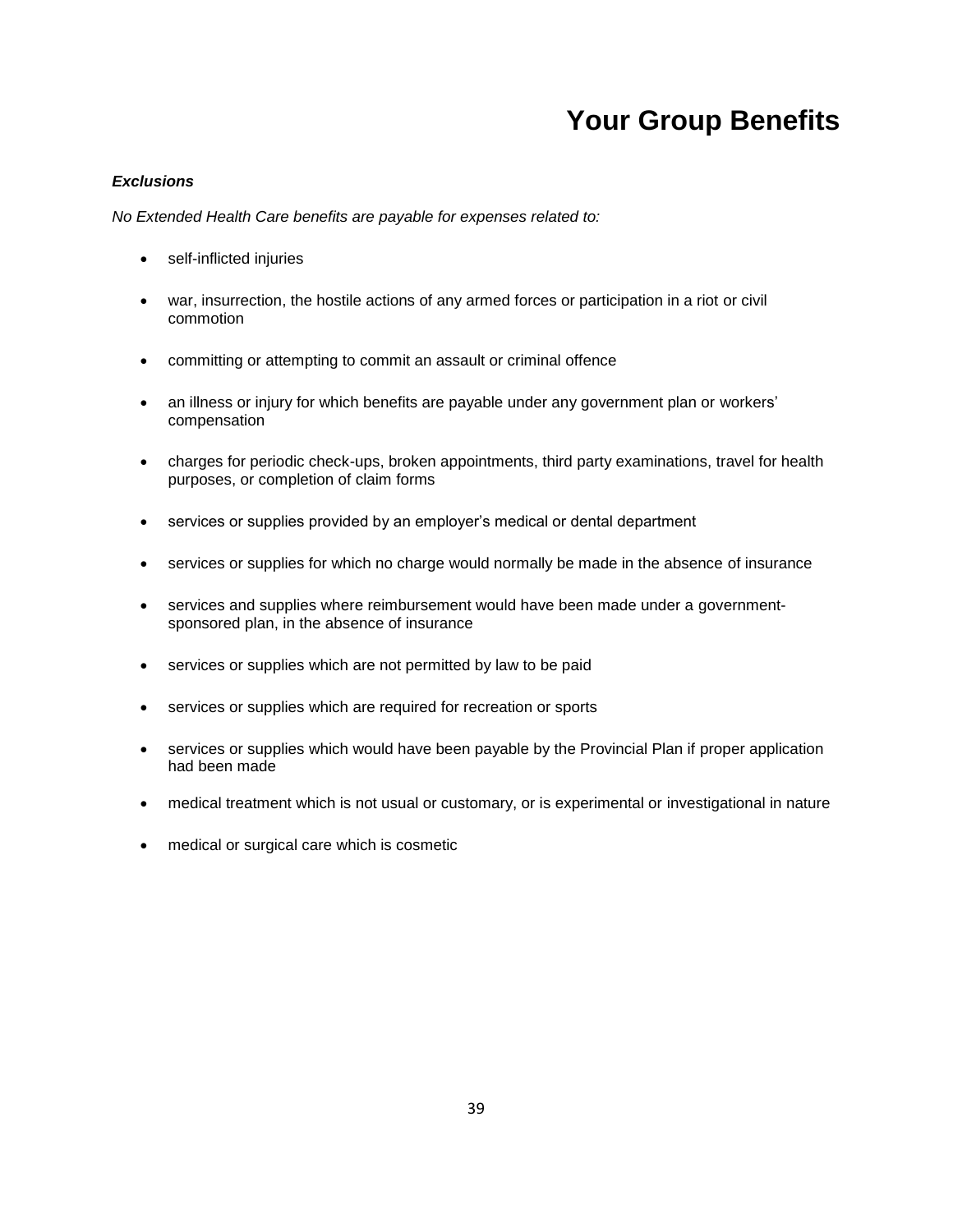### <span id="page-42-0"></span>**Dental Care**

If you or your dependents require any of the dental services specified under Covered Expenses, your Dental Care benefit can provide financial assistance.

Payment of Covered Expenses is subject to any maximum amounts shown below under The Benefit and in the expenses listed under Covered Expenses.

Claim amounts that will be applied to the maximum are the amounts paid after applying the Deductible, Benefit Percentage, and any other applicable provisions.

#### *The Benefit*

#### **Deductible** - Nil

**Dental Fee Guide** - Current Fee Guide for General Practitioners for the Province in which the services are rendered

If the services are rendered in Alberta, the current Fee Guide is considered to be the 1997 Alberta Dental Association Fee Guide for General Practitioners plus inflationary adjustment.

#### **Benefit Percentage (Co-insurance)** -

100% - Basic Services

- 100% Supplementary Basic Services
- 100% Dentures
- 80% Major Restorative Services
- 50% Orthodontics

#### **Benefit Maximums**

Unlimited for Basic Services

Unlimited for Supplementary Basic Services

Unlimited for Dentures

\$1,500 per calendar year for Major Restorative Services

\$2,000 per lifetime for Orthodontics

**Termination Age** - employee's age 70 or retirement, whichever is earlier

#### **Waiting Period**

first of the month coincident with or next following one month for employees hired on or prior to the Group Policy Effective Date first of the month coincident with or next following one month for all other employees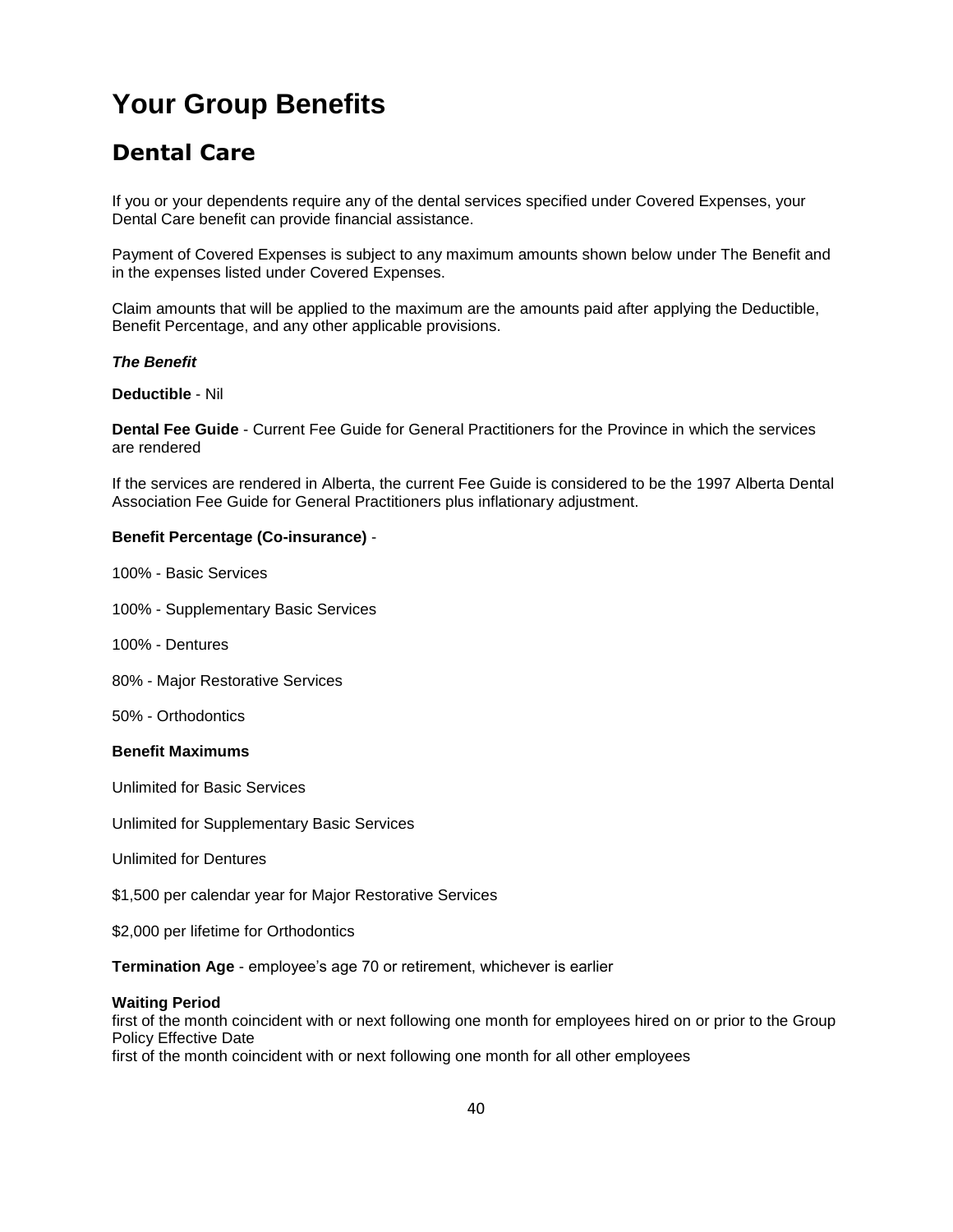#### *Covered Expenses*

The following expenses are covered if they:

- are incurred for the necessary dental care of an insured person while insured under this benefit
- are incurred for services provided by a dentist, a dental hygienist working under the supervision of a dentist, or a denturist working within the scope of his license
- are reasonable, taking all factors into account, and
- do not exceed the fees recommended in the Dental Fee Guide, or reasonable and customary charges, if the expenses are not listed in the Dental Fee Guide.

#### *Basic Services*

- complete oral exam, one per 2 calendar years
- full-mouth x-rays and panoramic x-rays, once every 36 months
- one unit of light scaling and one unit of polishing twice per calendar year, when the service is performed outside Quebec, or prophylaxis (light scaling and polishing) twice per calendar year, when the service is performed in Quebec
- recall exams, bitewing x-rays, and fluoride treatments, twice per calendar year
- routine diagnostic and laboratory procedures
- initial oral hygiene instruction
- fillings and retentive pins. Replacement fillings are covered provided:
	- the existing filling is at least 12 months old and must be replaced either due to significant breakdown of the existing filling or recurrent decay, or
	- the existing filling is amalgam and there is medical evidence indicating that the patient is allergic to amalgam
- pit and fissure sealants are limited to one application per tooth, for dependent children under the age of 16
- pre-fabricated full coverage restorations (metal and plastic)
- space maintainers (appliances placed for orthodontic purposes are not covered)
- minor surgical procedures and post surgical care
- extractions (including impacted and residual roots)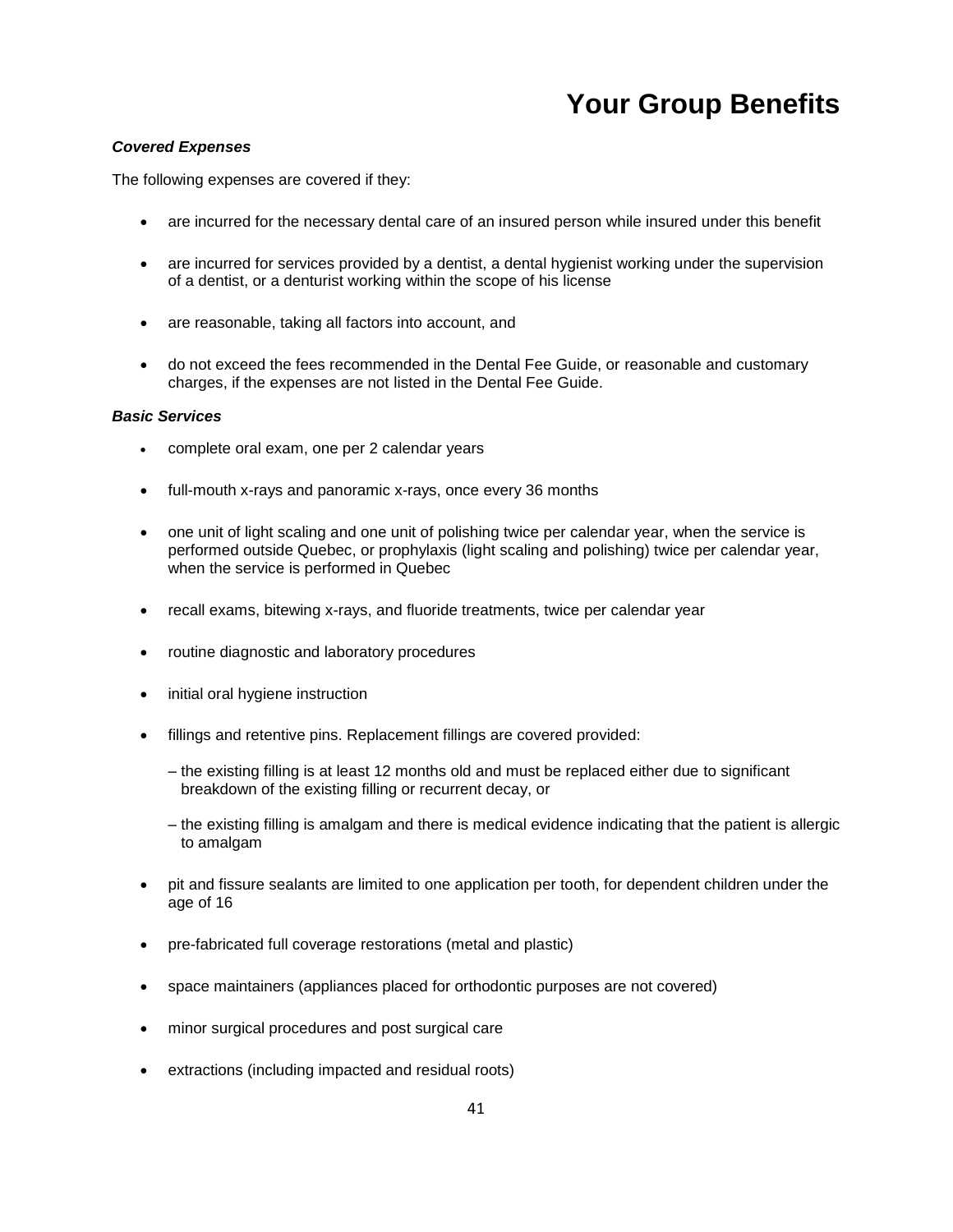- consultations, anaesthesia, and conscious sedation
- denture repairs, relines and rebases, once every 36 months
- injection of antibiotic drugs when administered by a Dentist in conjunction with dental surgery

#### *Supplementary Basic Services*

- surgical procedures not included in Basic Services (excluding implant surgery)
- periodontal services for treatment of diseases of the gums and other supporting tissue of the teeth, including:
	- scaling not covered under Basic Services and root planing, up to a combined maximum of 16 units per calendar year;
	- provisional splinting;
	- occlusal equilibration, up to a maximum of 8 units per calendar year; and
	- bruxism appliances
- endodontic services which include root canals and therapy, root amputation, apexifications and periapical services
	- root canals and therapy are limited to one initial treatment plus one re-treatment per tooth per lifetime
	- re-treatment is covered only if the expense is incurred more than 12 months after the initial treatment

#### *Dentures*

- initial provision of full or partial removable dentures, including transitional dentures and overdentures
- replacement of removable dentures, provided the dentures are required because:
	- a natural tooth is extracted and the existing appliance cannot be made serviceable;
	- the existing appliance is at least 60 months old and cannot be made serviceable; or
	- the existing appliance is temporary and is replaced with the permanent dentures within 12 months of its installation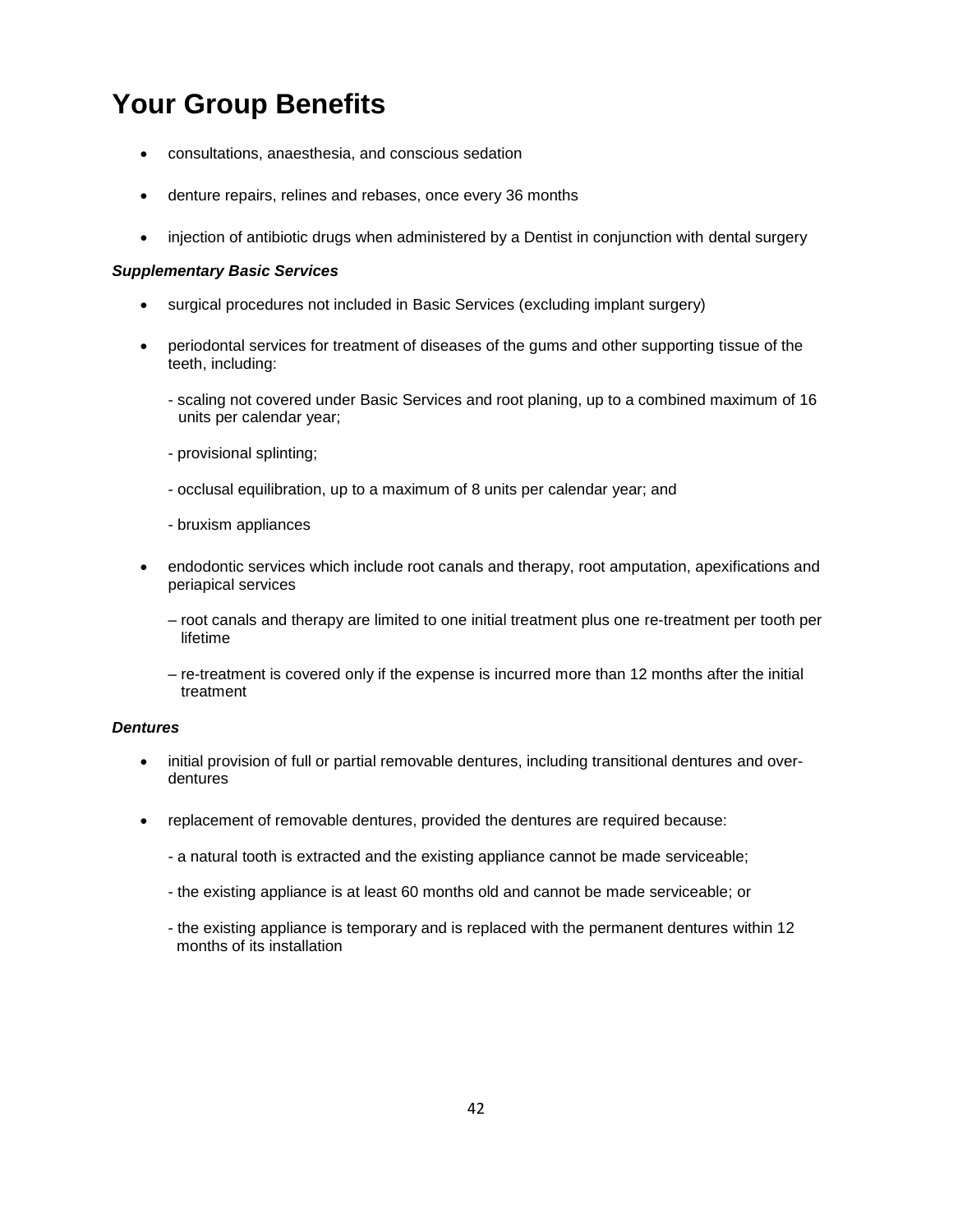#### *Major Restorative Services*

- crowns and onlays when the function of a tooth is impaired due to cuspal or incisal angle damage caused by trauma or decay
- inlays, covering at least 3 surfaces, provided the tooth cusp is missing
- initial provision of fixed bridgework
- replacement of bridgework, provided the new bridgework is required because:
	- a natural tooth is extracted and the existing appliance cannot be made serviceable;
	- the existing appliance is at least 60 months old and cannot be made serviceable; or
	- the existing appliance is temporary and is replaced with the permanent bridge within 12 months of its installation

#### *Orthodontics*

 orthodontic services (for dependent children only, provided treatment commences prior to reaching age 18)

#### *Late Entrant Limitation*

If you or your dependents become insured for dental benefits more than 31 days after you first become eligible to apply, the amount payable in the first 12 months of coverage will be limited to \$250 for each insured person.

#### *Pre-Determination of Benefits*

If the cost of any proposed dental treatment is expected to exceed \$500, it is recommended that you submit a detailed treatment plan, available from your dentist, before the treatment begins. You can then be advised of the amount you are entitled to receive under this benefit.

#### *Work in Progress When Coverage Terminates*

Covered expenses related to dental treatment that was in progress at the time your dental benefits terminate (for reasons other than termination of the Dental Care Benefit) are payable, provided the expense is incurred within 30 days after your benefit terminates.

### <span id="page-45-0"></span>**Submitting a Claim**

To submit a claim, you and your dentist must complete a Dental Claim form which is available from your Human Resources Department.

All claims must be submitted within 12 months after the date the expense was incurred. However, upon termination of your insurance, all claims must be submitted no later than 90 days from the termination date.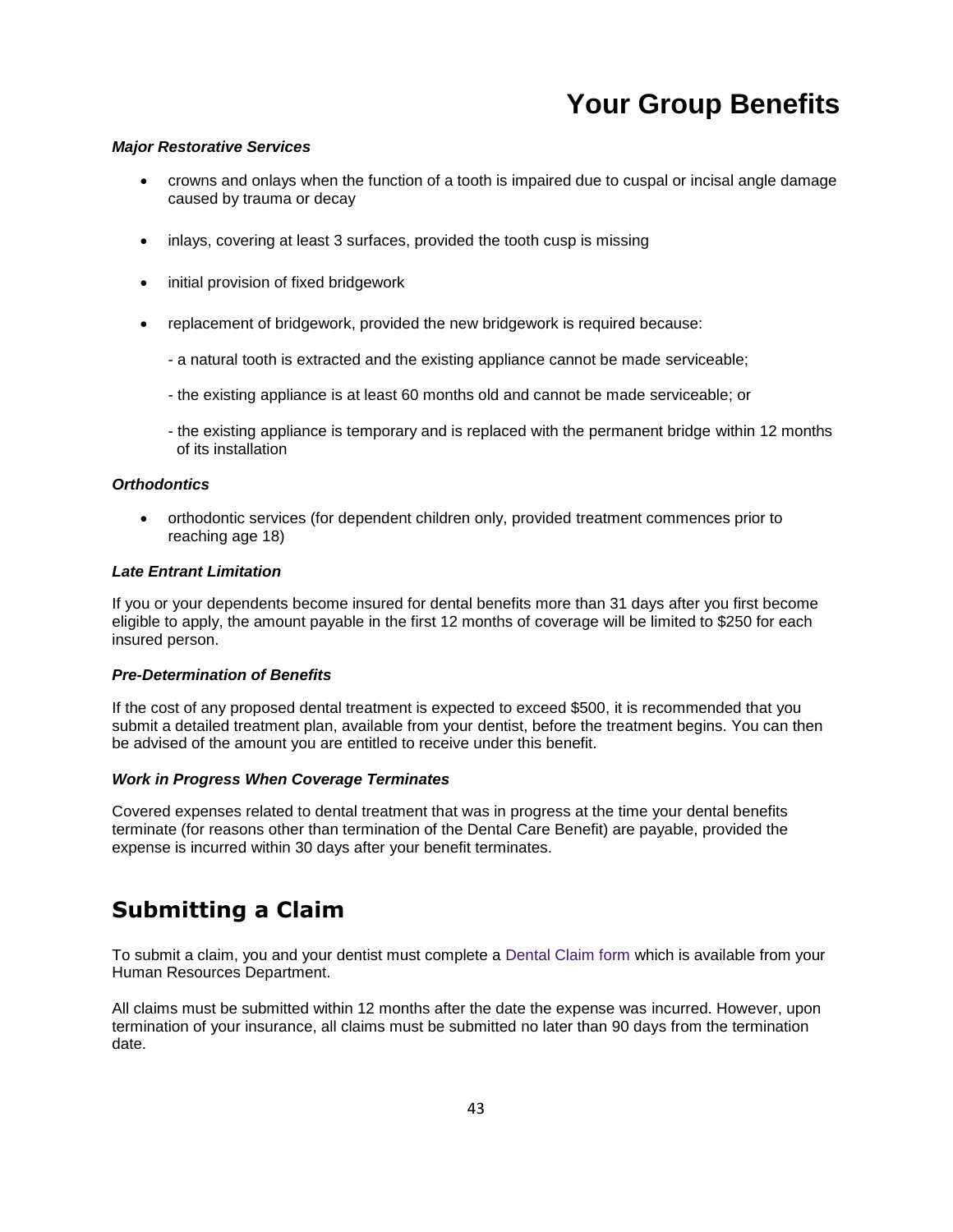#### *Subrogation (Third Party Liability)*

If your dental expenses result from an injury caused by another person and you have the legal right to recover damages, the Plan Administrator may request that you complete a subrogation reimbursement agreement when you submit a claim for such expenses. On settlement or judgement of your legal action, you will be required to reimburse the Plan Administrator those amounts you recover which, when added to the payments you received from the Plan Administrator, exceed 100% of your incurred expenses.

#### *Exclusions*

*No Dental Care benefits will be payable for expenses resulting from:*

- self-inflicted injuries
- war, insurrection, the hostile actions of any armed forces or participation in a riot or civil commotion
- committing or attempting to commit an assault or criminal offence
- dental care which is cosmetic, unless required because of an accidental injury which occurred while the patient was insured under this benefit
- anti-snoring or sleep apnea devices
- broken dental appointments, third party examinations, travel to and from appointments, or completion of claim forms
- services which are payable by any government plan
- services or supplies provided by an employer's medical or dental department
- services or supplies for which no charge would normally be made in the absence of insurance
- treatment rendered for a full mouth reconstruction, for a vertical dimension or for a correction of temporomandibular joint dysfunction
- replacement of removable dental appliances which have been lost, mislaid or stolen
- laboratory fees which exceed reasonable and customary charges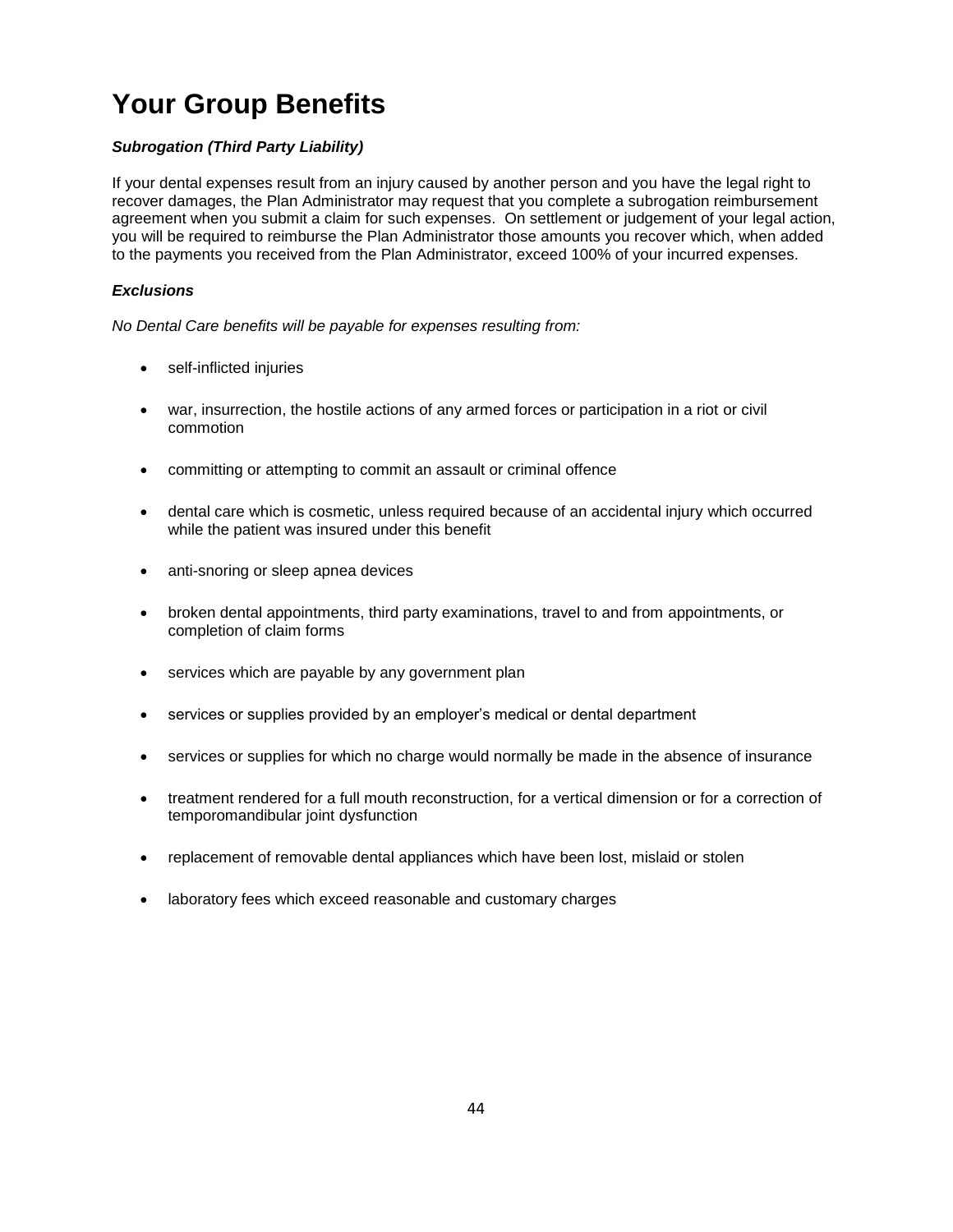### <span id="page-47-1"></span>**Survivor Extended Benefit**

If you die while your dependents are insured under this Group Benefit Program, the Extended Health Care and Dental Care benefits will continue without payment of premium, until the earliest of:

- the date your dependent is no longer a dependent, according to the definition of dependent (see Explanation of Common Insurance Terms),
- the date similar coverage is obtained elsewhere,
- the date which is 2 years from your death, or
- the date the Group Policy terminates.

### <span id="page-47-0"></span>**Long Term Disability**

If you become Totally Disabled while insured and meet the Entitlement Criteria for this benefit, Manulife Financial will pay a disability benefit.

#### *Definition of Totally Disabled*

Totally Disabled means a restriction or lack of ability due to an illness or injury which prevents you from performing the essential duties of:

- your own occupation, during the Qualifying Period and the 2 years immediately following the Qualifying Period
- any occupation for which you are qualified, or may reasonably become qualified, by training, education or experience, after the 2 years specified above The availability of work will not be considered by Manulife Financial in assessing your disability.

#### *The Benefit*

**Benefit Amount** - 66.7% of your monthly earnings, subject to a minimum of \$50 and a maximum of \$11,000

**Non-Evidence Limit** - \$11,000

**Qualifying Period** - 119 days

- Benefits are payable from the end of the Qualifying Period. Benefits are not payable for or during the Qualifying Period.
- You must be receiving regular, ongoing care and treatment from a physician during the Qualifying Period in order for benefits to be payable at the end of the Qualifying Period.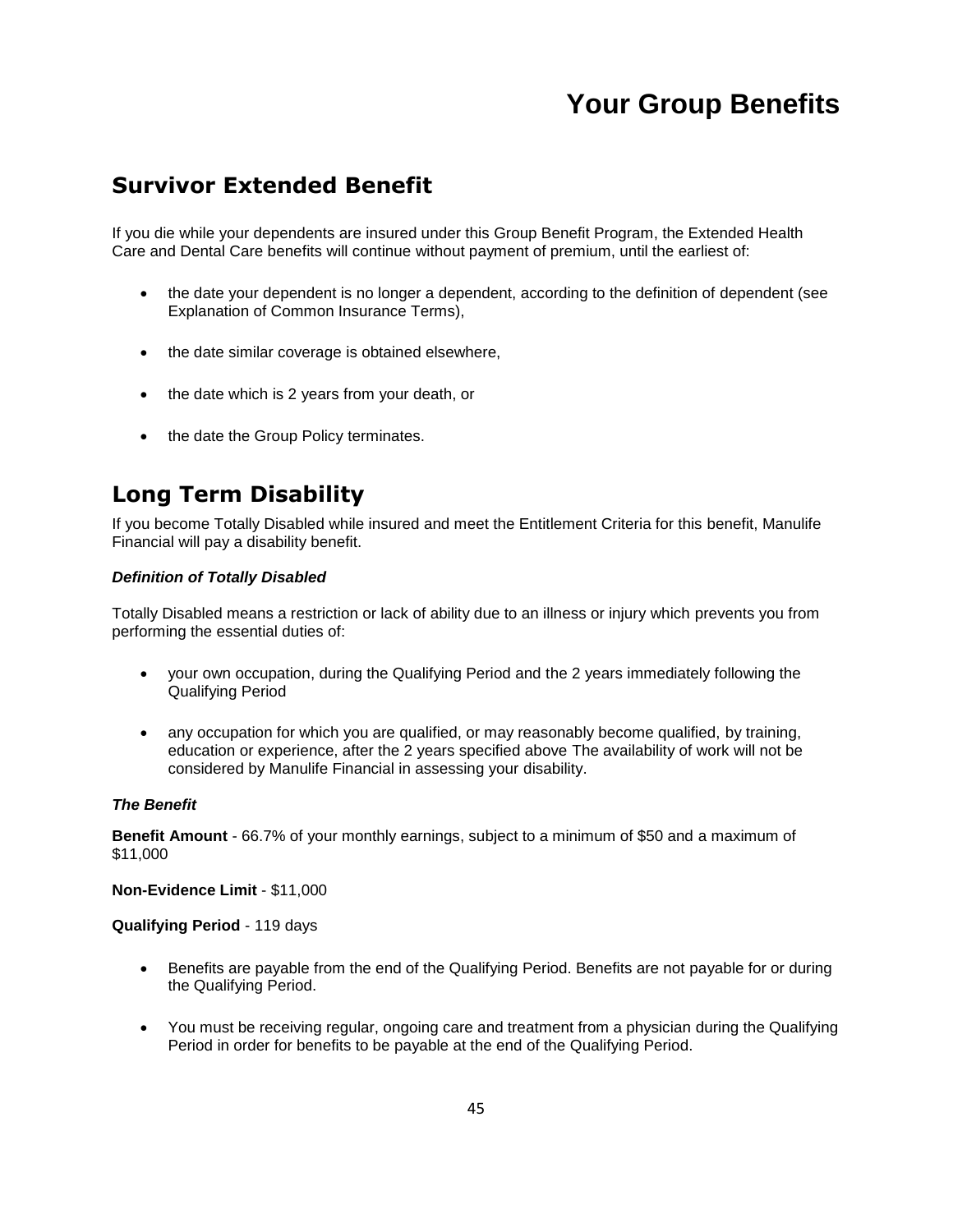#### **Maximum Benefit Period** - to age 65

**Termination Age** - age 65 less the Qualifying Period, or retirement, whichever is earlier

#### **Waiting Period**

first of the month coincident with or next following 3 months for employees hired on or prior to the Group Policy Effective Date

first of the month coincident with or next following 3 months for all other employees

#### *Entitlement Criteria*

To be entitled to disability benefits, you must meet the following criteria:

- you must be continuously Totally Disabled throughout the Qualifying Period. If your disability is not continuous, Manulife Financial will apply separate periods of disability towards satisfying the Qualifying Period, provided:
	- no interruption between periods of disability is longer than 3 weeks, and
	- the disabilities are due to the same or related illness or injury.
- Manulife Financial must receive medical evidence documenting how your illness or injury causes restrictions or lack of ability, such that you are prevented from performing the essential duties of:
	- your own occupation, during the Qualifying Period and the following 2 years, and
	- any occupation for which you are qualified, or may reasonably become qualified, by training, education or experience, after the 2 years specified above.
- you must be receiving from a physician, regular, ongoing care and treatment appropriate for your disabling condition, as determined by Manulife Financial.

Where there is a dispute over the nature and extent of your disability and/or the appropriateness of the care and treatment being provided to you, Manulife Financial may require an examination by an independent expert.

#### *Periods for Which You are Not Entitled to Benefits*

*You are not entitled to benefit payments for any period that you are:*

- not receiving from a physician, regular, ongoing care and treatment appropriate for your disabling condition, as determined by Manulife Financial
- receiving Employment Insurance maternity or parental benefits
- on lay-off during which you become Totally Disabled
- on leave of absence during which you become Totally Disabled, unless your employer is required to pay benefits during this period as a result of legislation, regulation or case law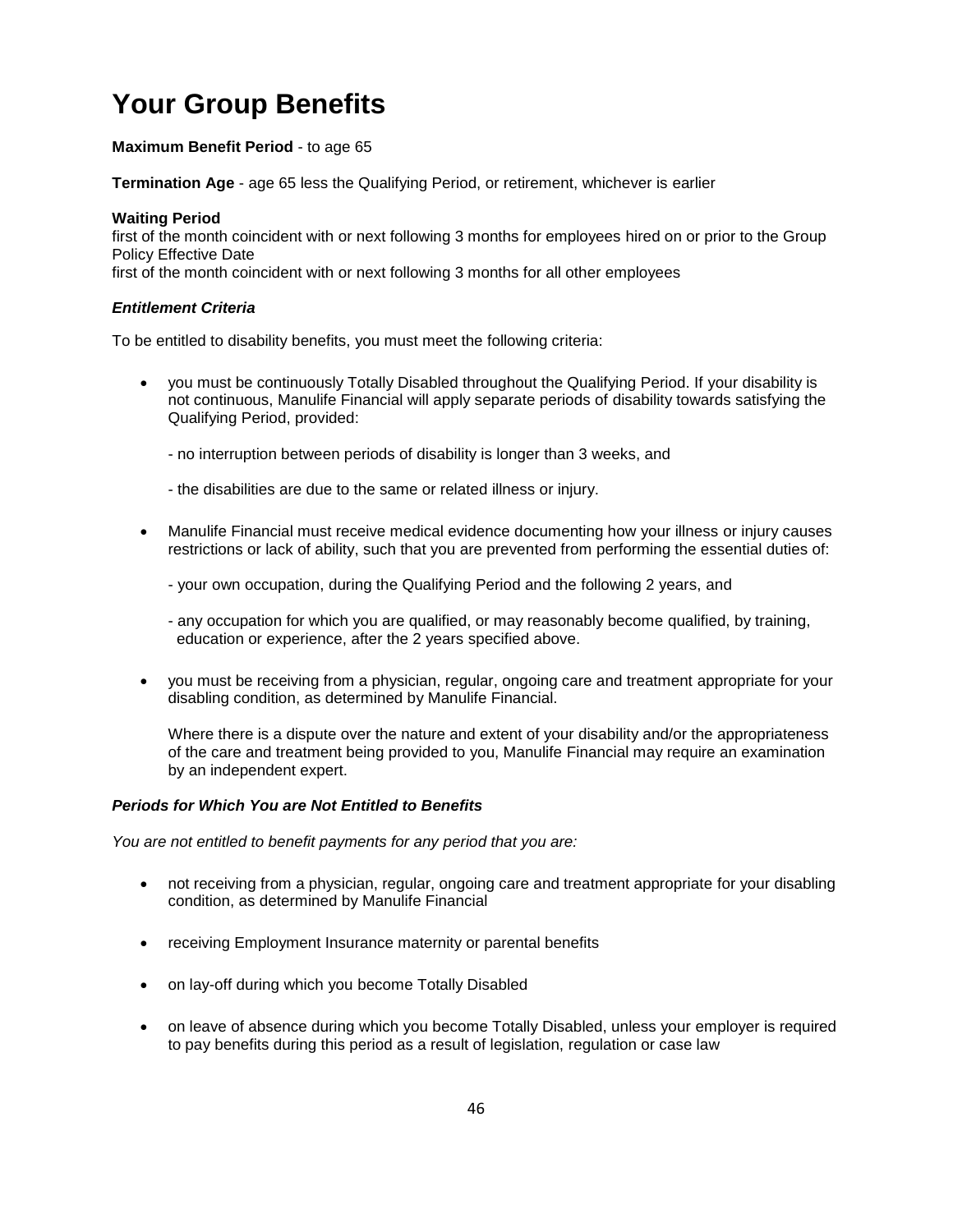- receiving benefits under an employer-sponsored salary continuance or short term wage loss replacement plan
- working in any occupation, except as provided for under the Rehabilitation Assistance provision
- incarcerated in a prison, correctional facility, or mental institution by order of authority of a criminal court

#### *Amount of Disability Benefit Payable*

The amount of disability benefit payable to you is the Benefit Amount shown above reduced by any amount you receive or are entitled to receive from the following sources for the same or related disability:

- Workers' Compensation or similar coverage
- Canada or Quebec Pension Plans
- any government motor vehicle automobile insurance plan or policy, unless prohibited by law

If necessary, the amount of your benefit will be further reduced so that your total amount from all sources does not exceed 85% of your pre-disability gross earnings (net earnings, if your benefit is non-taxable). All sources include those sources stated above and:

a) any amount you receive or are entitled to receive from:

- any group, association or franchise plan
- any retirement or pension plan
- earnings or payments from any employer, including severance payments and vacation pay
- self-employment
- any government plan, excluding Employment Insurance Benefits
- b) any amount of Canada or Quebec Pension Plan benefits which another member of your family receives or is entitled to receive by reason of your disability

Once benefits become payable, the amount of your benefit will not be affected by any subsequent cost of living increase in benefits you are receiving from other sources.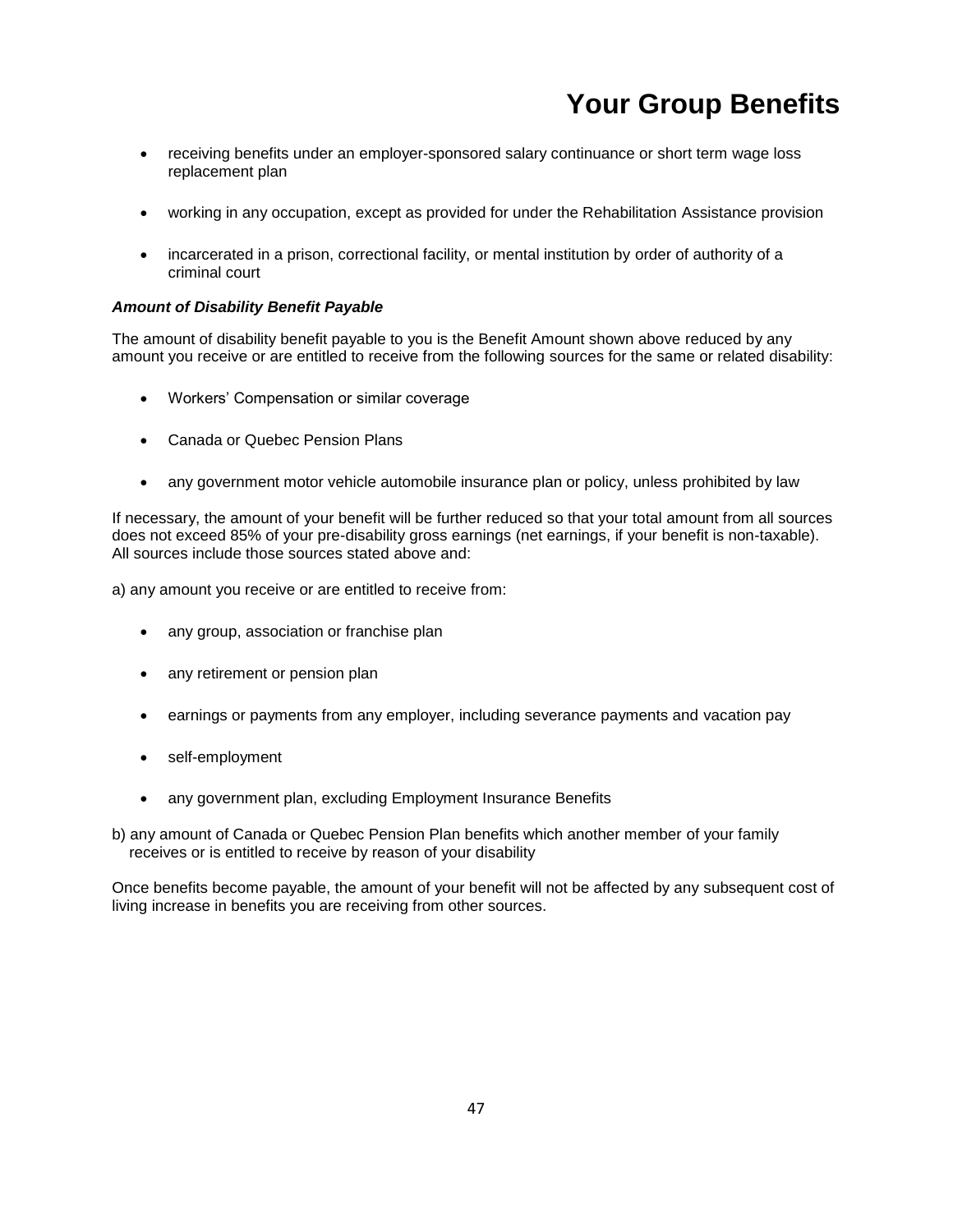#### *Benefit Calculation Rules*

Manulife Financial will apply the following rules in determining your disability benefit:

- benefits payable from other sources which began before the commencement of your current Disability will not be taken into account;
- benefits payable from other sources will not be adjusted to take into account any difference between the tax status of those benefits and the benefit payable by Manulife Financial;
- subsequent changes in benefits from other sources, other than cost of living increases, will be taken into consideration and a new benefit amount may be established;
- benefits payable under individual disability income insurance will not be taken into account;
- for benefits payable other than on a monthly basis, a monthly equivalent of such benefit will be estimated by Manulife Financial; and
- if you do not apply for a benefit for which you are eligible, the amount of such benefit will be estimated by Manulife Financial and assumed to be paid.

#### *Subrogation*

If your disability is caused by another person and you have a legal right to recover damages, Manulife Financial will request that you complete a subrogation reimbursement agreement when you submit your Long Term Disability claim.

On settlement or judgement of your legal action, you will be required to reimburse Manulife Financial those amounts you recover which, when added to the disability benefits that Manulife Financial paid to you, exceed 100% of your lost income.

#### *Tax Status of Benefits*

The tax position of any payments you receive under this benefit depends on whether you or your employer pays the cost of the benefit.

If your employer pays a portion or all of the cost, then any disability benefit payments you receive will be taxable. If you pay the full cost of the benefit, then any disability benefit payments you receive will be nontaxable.

#### *Payment of Disability Benefits*

Disability benefit payments will be made monthly in arrears. Any payment for a period of less than one month will be made at a daily rate of one-thirtieth of your monthly benefit amount.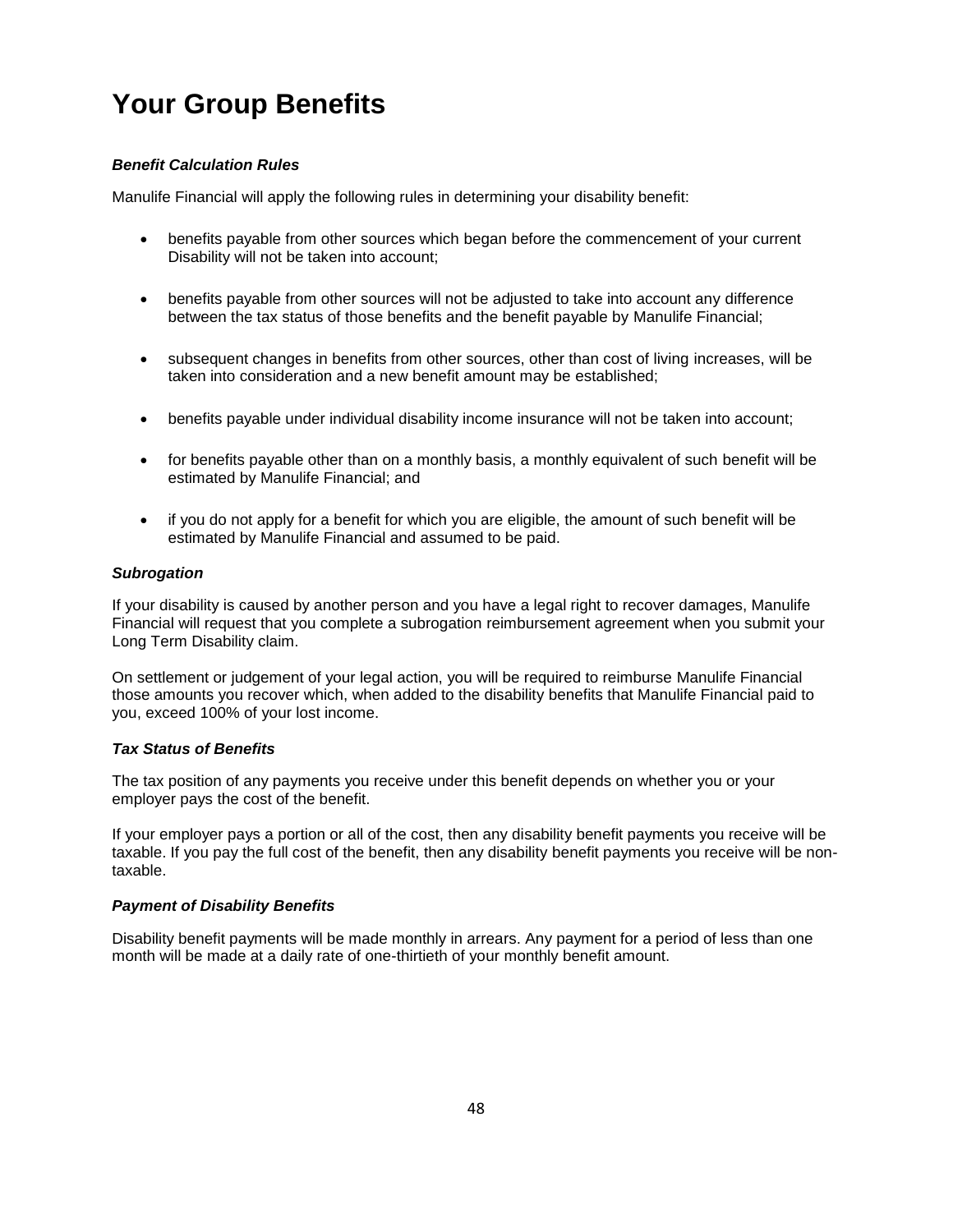#### *Rehabilitation Assistance*

Once Manulife Financial determines that you are Totally Disabled, if appropriate, you will be offered rehabilitation to assist you in returning to gainful employment, either to your pre-disability occupation or to another occupation.

In considering whether Rehabilitation Assistance is appropriate for you, Manulife Financial will take into account:

- the nature, extent and expected duration of your disability
- your level of education, training or experience; and
- the nature, scope, objectives and cost of a Vocational Plan

#### **- Vocational Plan**

A Vocational Plan is a training or job placement program that is expected to facilitate your return to gainful employment.

If it is determined that Rehabilitation Assistance is appropriate for you, in partnership with you and your employer, Manulife Financial will provide a structured Vocational Plan that will prepare you for a return to work, either:

- with your employer
- with an alternate employer
- in a self-employed capacity

Manulife Financial may require that you be examined by an independent expert to assist in determining the appropriateness and structure of your Vocational Plan.

#### **- Disability Benefits During Rehabilitation**

You will continue to be entitled to disability benefits while participating in the Vocational Plan. If you receive any earnings as part of the plan, your disability benefit will be reduced once your total income (your disability benefit plus your earnings) exceeds 100% of your pre-disability gross earnings; net earnings if your benefit is not taxable.

If you cease to participate in the Vocational Plan because of a change in your medical status, Manulife Financial will require medical evidence documenting how your current medical status prevents you from continuing with the Vocational Plan.

If you are not available or do not co-operate or participate in the Vocational Plan, you will no longer be entitled to disability benefits.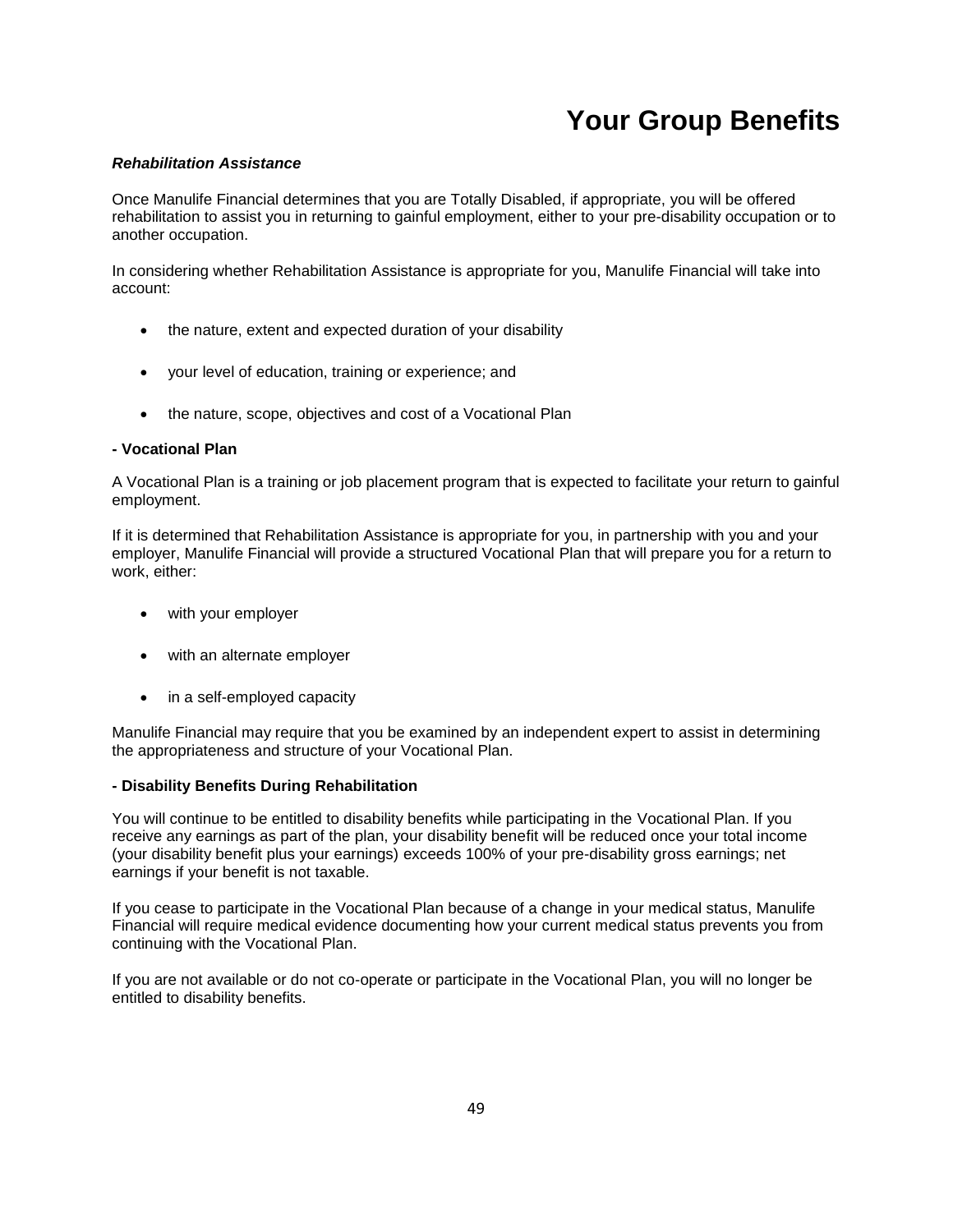#### *Termination of Benefit Payments*

Your disability benefit payments will cease on the earliest of:

- the date you cease to be Totally Disabled, as defined under this benefit.
- the date you do not supply Manulife Financial with appropriate medical evidence documenting how your illness or injury causes restrictions or lack of ability such that you are prevented from performing the essential duties of:
	- your own occupation, during the Qualifying Period and the following 2 years, and
	- any occupation for which you are qualified, or may reasonably become qualified, by training, education or experience, after the 2 years specified above.
- the date you do not attend an examination by an independent expert chosen by Manulife Financial.
- the date on which benefits have been paid up to the Maximum Benefit Period for this benefit.
- the date you reach the Termination Age for this benefit.
- the date of your death.

#### <span id="page-52-0"></span>*Recurrent Disability*

If you become Totally Disabled again from the same or related causes within 6 months of cessation of your Long Term Disability benefit payments, Manulife Financial will treat the disability as a continuation of your previous disability.

You will not be required to satisfy the Qualifying Period. The benefit payable to you will be based on your earnings as at the date of your previous disability. Benefits for all such recurrent disabilities will not be paid for a combined period longer than the Maximum Benefit Period for this benefit.

If the same disability recurs more than 6 months after cessation of benefit payments, such disability will be considered a separate disability.

Two disabilities which are due to unrelated causes are considered separate disabilities if they are separated by a return to work of at least one day.

#### *Waiver of Premium*

The premium for your Long Term Disability benefit will be waived during any period you are entitled to receive Long Term Disability benefit payments.